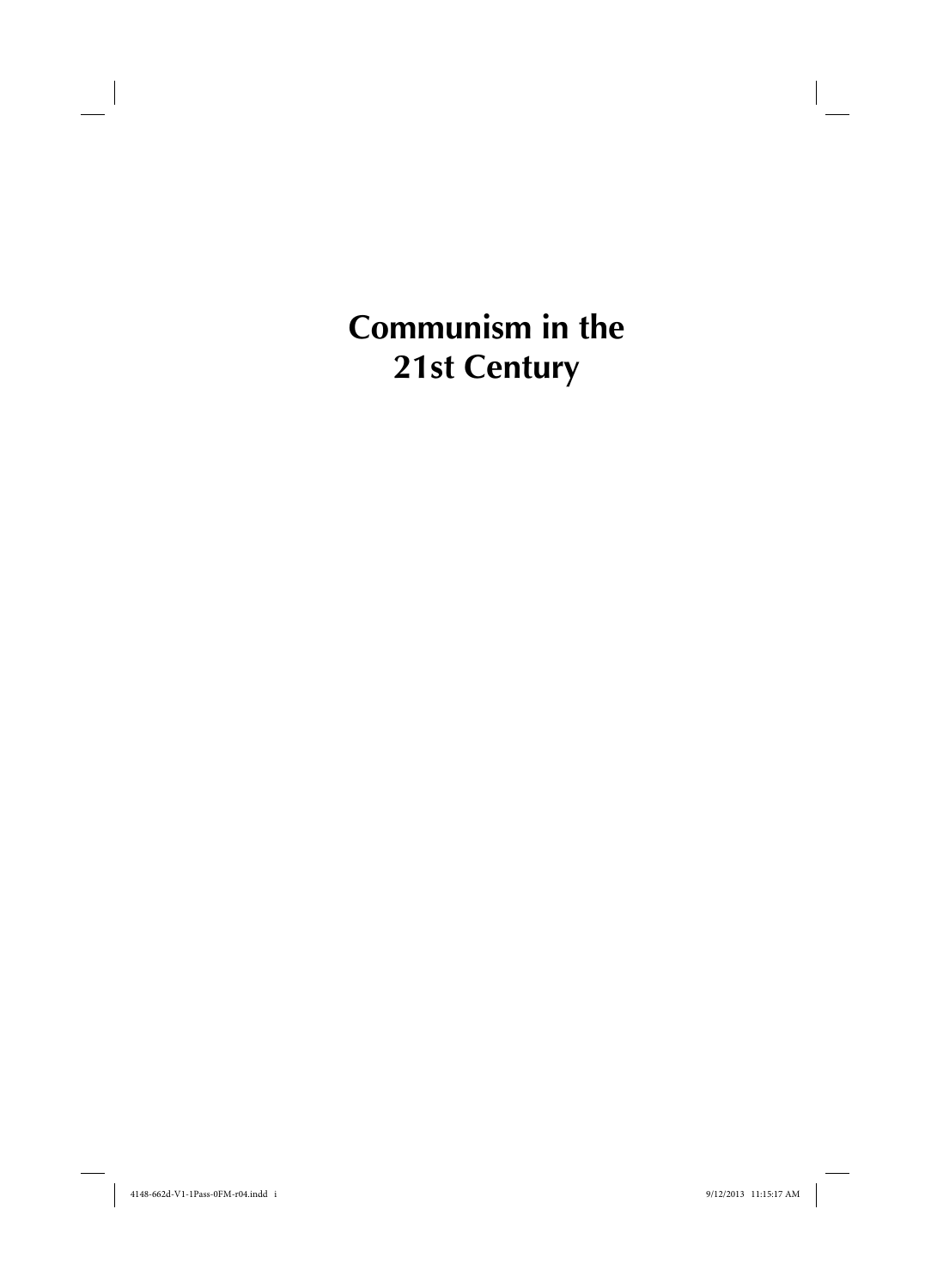$\overline{\phantom{a}}$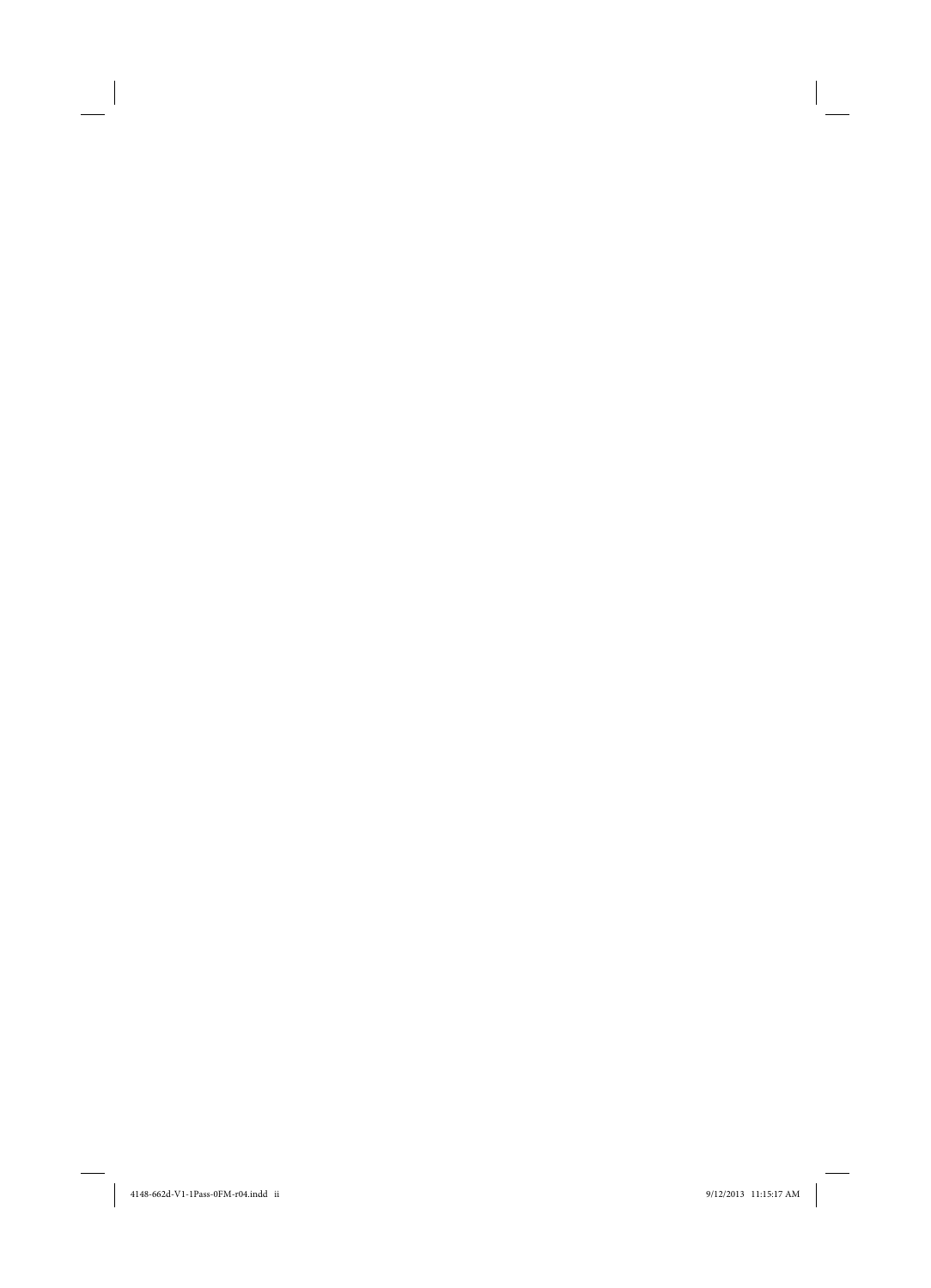# **Communism in the 21st Century**

Volume 1

*The Father of Communism: Rediscovering Marx's Ideas* 

### SHANNON K. BRINCAT, EDITOR

*Foreword by Terrell Carver* 



AN IMPRINT OF ABC-CLIO, LLC Santa Barbara, California · Denver, Colorado · Oxford, England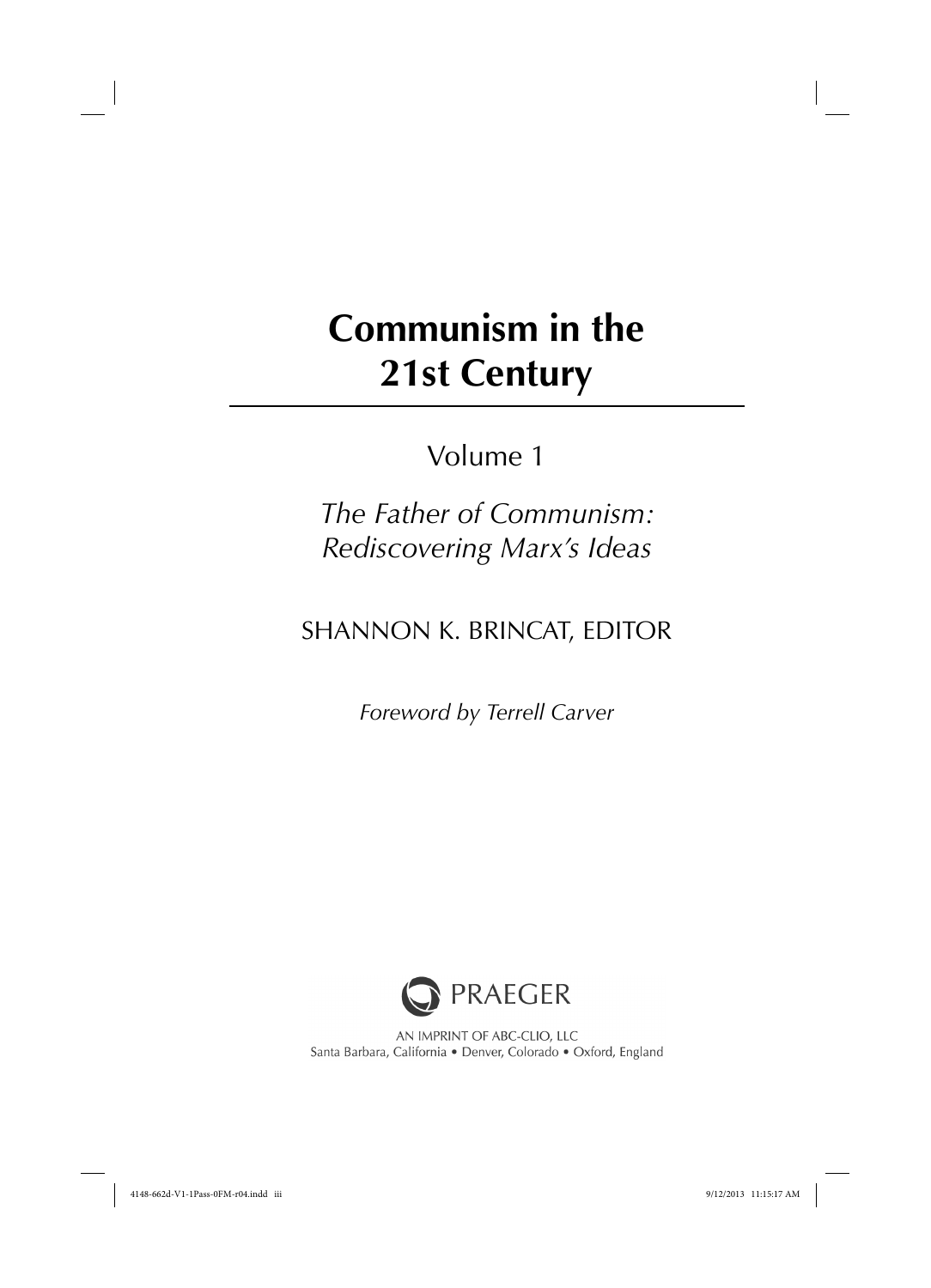Copyright 2014 by Shannon K. Brincat

 All rights reserved. No part of this publication may be reproduced, stored in a retrieval system, or transmitted, in any form or by any means, electronic, mechanical, photocopying, recording, or otherwise, except for the inclusion of brief quotations in a review, without prior permission in writing from the publisher.

#### **Library of Congress Cataloging-in-Publication Data**

 Communism in the 21st century / Shannon K. Brincat, editor ; foreword by Terrell Carver. volumes cm Includes index.

 ISBN 978-1-4408-0125-9 (hardcopy set : alk. paper) — ISBN 978-1-4408-0126-6 (ebook) 1. Communism—History—21st century. I. Brincat, Shannon, 1979– HX45.C65 2014

335.43—dc23 2013023266

 ISBN: 978-1-4408-0125-9 EISBN: 978-1-4408-0126-6

18 17 16 15 14 1 2 3 4 5

 This book is also available on the World Wide Web as an eBook. Visit www.abc-clio.com for details.

 Praeger An Imprint of ABC-CLIO, LLC

 ABC-CLIO, LLC 130 Cremona Drive, P.O. Box 1911 Santa Barbara, California 93116-1911

This book is printed on acid-free paper  $(\infty)$ 

Manufactured in the United States of America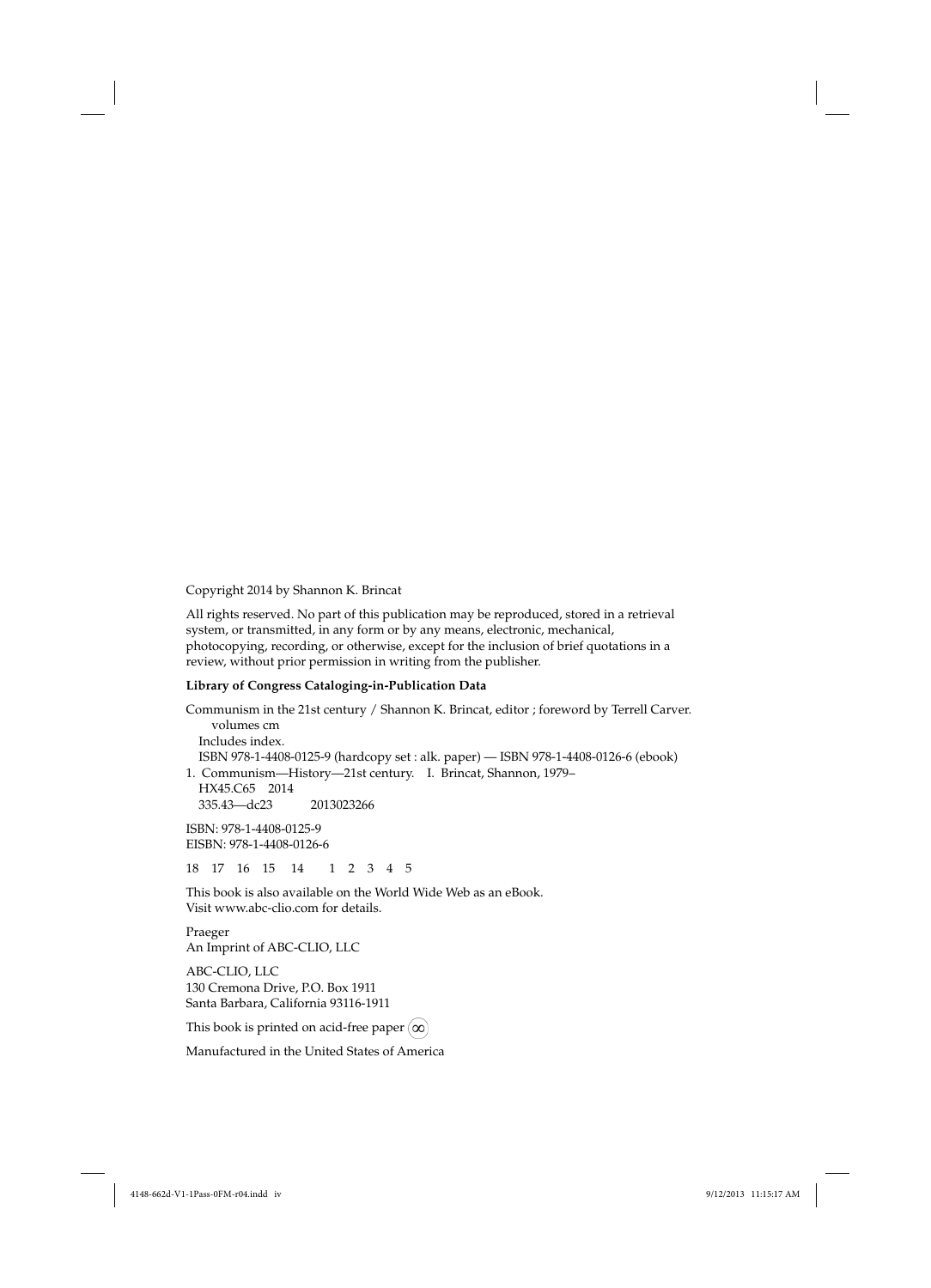#### **Copyright Acknowledgments**

 We would like to kindly acknowledge, with sincere gratitude, permissions to reproduce texts, in part or in-full, from the *Monthly Review, The Chronicle of Higher Education* and *Utopian-Studies.* We would also like to thank Palgrave and Macmillan for permission to cite passages and materials from Sean Sayers's *Marx and Alienation: Essays on Hegelian Themes.*

We would like to specifically acknowledge:

- Paul Burkett, "Marx's Vision of Sustainable Human Development," *Monthly Review* 57, no. 5 (2005): 34–62, reproduced by permission of the *Monthly Review.*
- Terry Eagleton, "In Praise of Marx," *The Chronicle Review* (10 April, 2011) http:// chronicle.com/article/In-Praise-of-Marx/127027/, reproduced by permission of The Chronicle of Higher Education.
- Roger Paden, "Marxism, Utopianism, and Modern Urban Planning," *Utopian Studies* 14, no. 1 (2003): 82–111, reproduced by permission of *Utopian Studies.*
- Roger Paden, "Marx's Critique of the Utopian Socialists," *Utopian Studies* 13, no. 3 (2002): 67–91, reproduced by permission of the *Utopian Studies.*
- Sean Sayers, *Marx and Alienation: Essays on Hegelian Themes.* Palgrave Macmillan, Basingstoke and New York, 2011: chapters 7–9, cited at length with permission of Palgrave and Macmillan.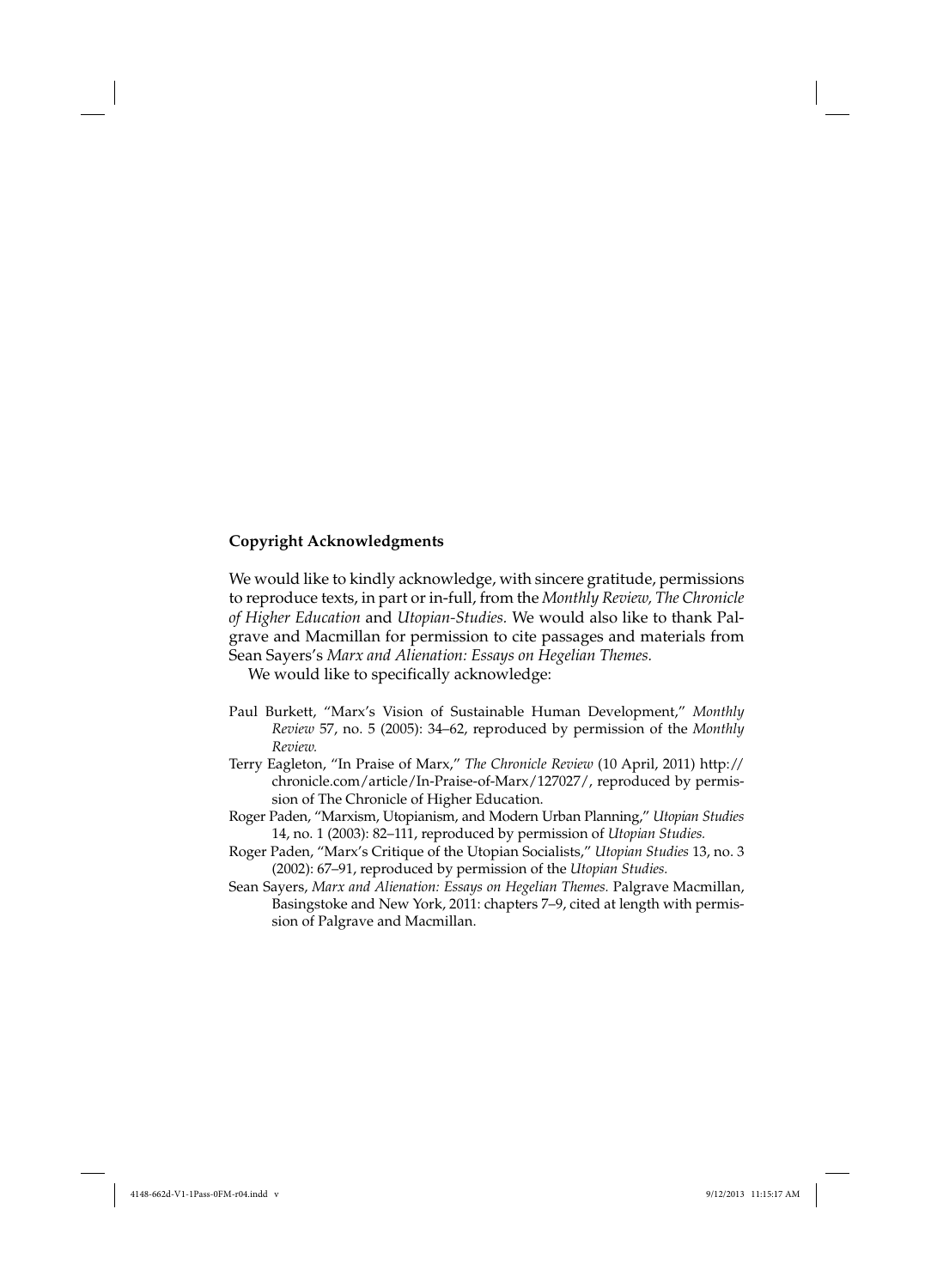These volumes are dedicated to my brother, Dustin Brincat, who upon reading the *Communist Manifesto* for the first time remarked that the communist ideal is the sensible choice given our world's problems, despite the array of asocial behaviors conditioned by contemporary capitalism seemingly opposed to it. By dedicating this series to him, I hope to convey the depth of my gratitude for all his years of support and the esteem I hold for him. **[AuQ1]**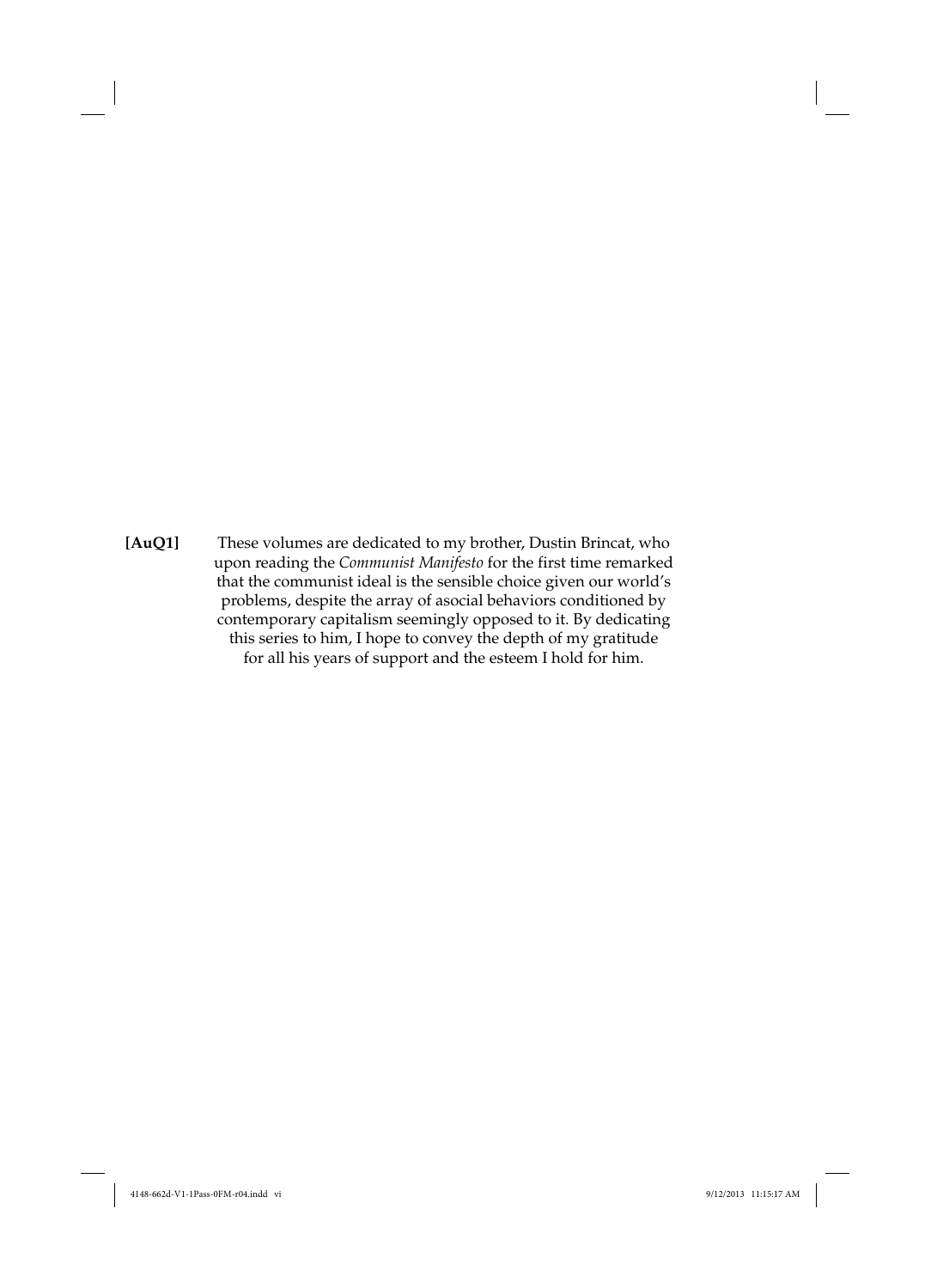## **Contents**

| Foreword by Terrell Carver                                                                                         | ix           |
|--------------------------------------------------------------------------------------------------------------------|--------------|
| Preface to Volume 1                                                                                                |              |
| Introduction Communism in the 21st Century:<br><i>Vision and Sublation</i><br>Shannon K. Brincat                   | <b>XXV</b>   |
| 1. In Praise of Marx<br>Terry Eagleton                                                                             | $\mathbf{1}$ |
| 2. Marx on Property, Needs, and Labor in Communist Society<br>Sean Sayers                                          | 9            |
| 3. Socialism and the Human Individual in Marx's Work<br>Paresh Chattopadhyay                                       | 41           |
| 4. Communism: The Utopian Marxist Vision<br>versus a Dialectical and Scientific Marxist Approach<br>Bertell Ollman | 63           |
| 5. Scarcity and the Realm of Freedom<br>Michael A. Lebowitz                                                        | 83           |
| 6. Emancipation and the Limits of Marx's Cosmopolitan Imaginary<br>Shannon K. Brincat                              | 109          |
| 7. Marx and Engels's Critique of the Utopian Socialists<br>and Its Implications for Urban Planning<br>Roger Paden  | 139          |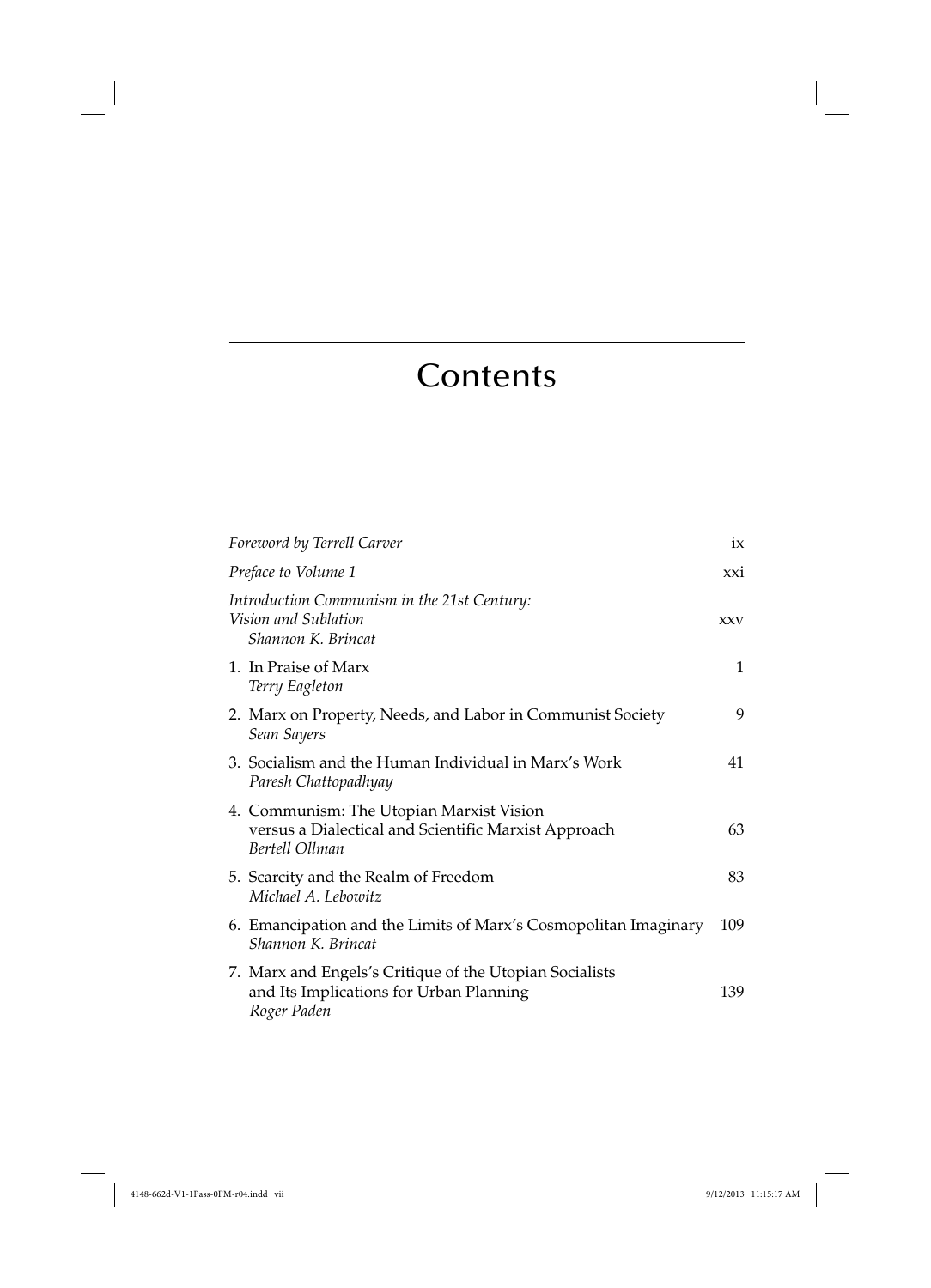| viii                              |                                                                           | Contents    |
|-----------------------------------|---------------------------------------------------------------------------|-------------|
|                                   | 8. Marx, Feminism, and the Construction of the Commons<br>Silvia Federici | 171         |
|                                   | 9. Marx's Vision of Sustainable Human Development<br>Paul Burkett         | 195         |
|                                   | 10. Marx and Engels as Romantic Communists<br>Michael Löwy                | 229         |
| About the Editor and Contributors |                                                                           | 247         |
| Index                             |                                                                           | ( ) ( ) ( ) |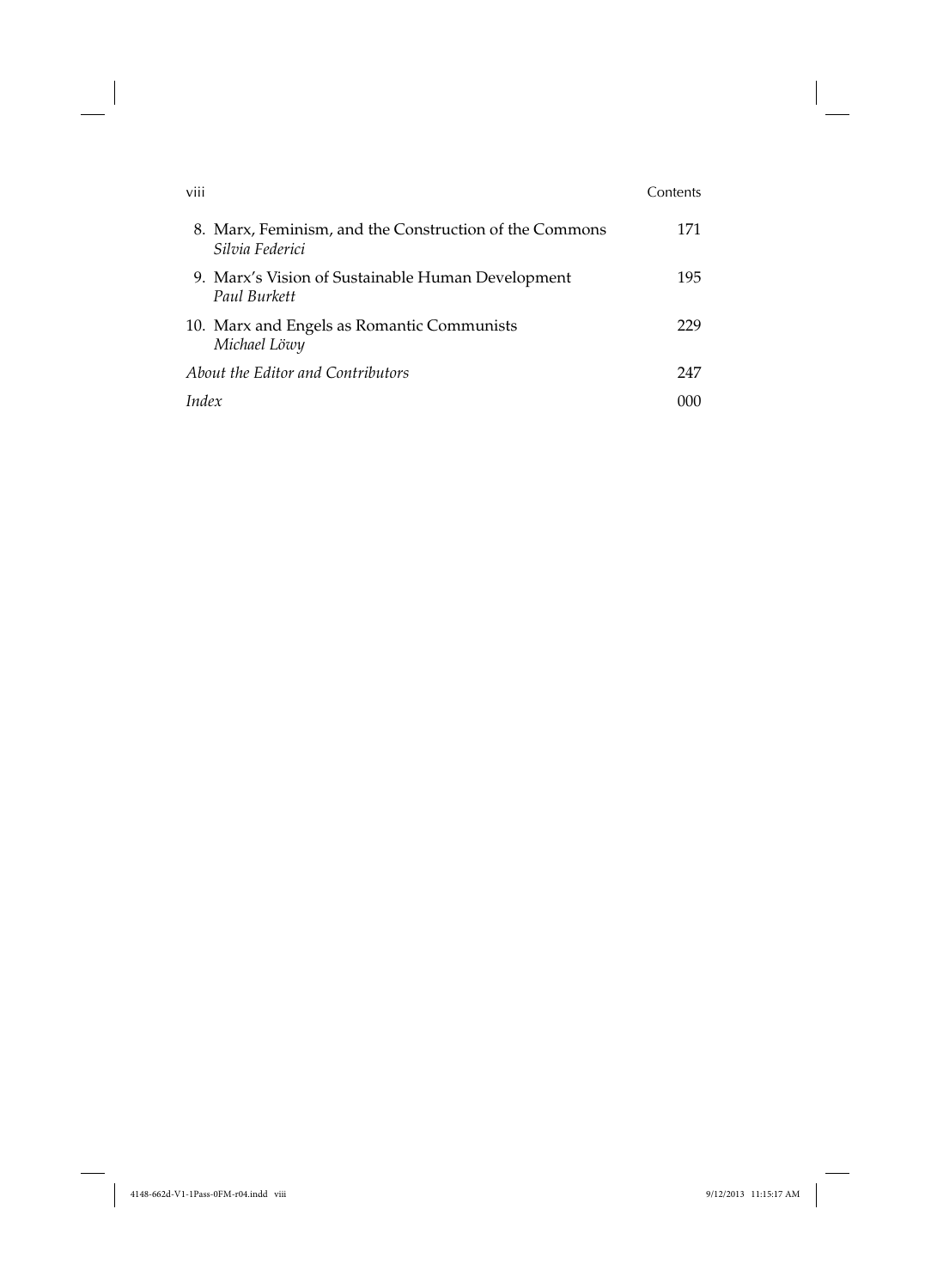## Foreword

#### **MARX—AND COMMUNISM**

 Marx is without doubt the most trenchant, unforgiving, scornful, and systematic critic of capitalism we have.<sup>1</sup> But let's keep him in perspective. There have been far more savage destroyers of the commercial relationships that we know as "the [capitalist] economy." Indeed Marx left a yawning gap in his writings, and even in his activism, between critique and power. Others moved in historically to fill this near-vacuum in appalling ways. In his lifetime he wasn't famous; infamy set in later. Discussion of Marx and communism at the moment puts us in the middle ground.

 While people will create and join political movements—small and large—with any number of different things in mind, and indeed in that way engaging in any number of different activities—peaceful and otherwise, it is worth pausing to consider how many people *resisted,* rather than embraced, the practices of capitalism—for one reason or another. These practices were monetary exchange, private property in its more abstract and tradable forms, and wealth accumulation. As Marx often pointed out, and as many people knew already, capitalist practices were often aligned with domination, cruelty, and thuggery. However, this raises the question, who actually fought *for* this system? Who were the shock troops of capitalism? Capitalism didn't happen by accident, nor did it arrive from outer space.

 The perhaps surprising answer to this question is to look first to imperialism and colonialism, where there were actual shock troops. We can then project this inwards within the nation-state—and its always violent history of formation—to processes of enclosure, legal and intellectual reformations, expropriation, exploitation, and slavery. Marx did just this in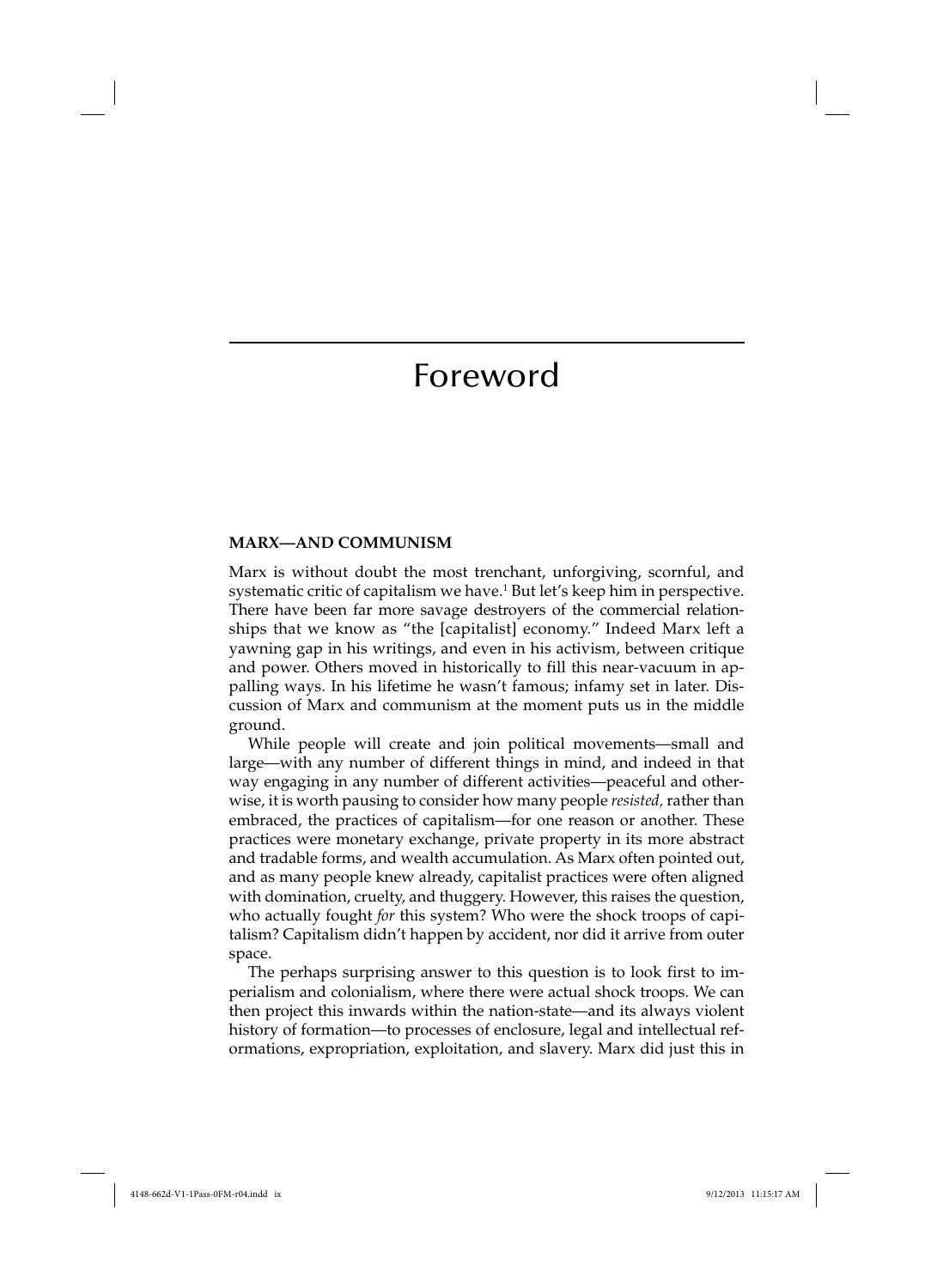#### **x** Foreword **Executive Contract of the Contract Contract Contract Contract Contract Contract Contract Contract Contract Contract Contract Contract Contract Contract Contract Contract Contract Contract Contract Contract Co**

his earliest journalism, and then jointly with Engels in their *Communist Manifesto.*<sup>2</sup> The latter text undermines rather than reinforces (as is often claimed) the Eurocentric mythologies that northern cultural and religious novelties in themselves produced the industrial revolutions that so occupied Marx and fascinated Engels.<sup>3</sup> While I am referring to only a sentence or two, it is clear in the *Manifesto* that the "bourgeois mode of production" is kickstarted by the expropriation of capital from the "new" world, and the subsequent trade in luxury products generated by the mines and plantations of chattel slavery or near-equivalent use of labor.<sup>4</sup> And there is considerable testimony in Marx—who spent considerable time citing reliable testimony from others—of the violence inherent in "domestic" processes of social change.<sup>5</sup>

 Marx's historically informed and logically sequential explication of how exactly capitalism got to where it was in his day evolves through the chapters of the magisterial *Capital,* Volume I. It is remarkable how little distance there is in theoretical (or perhaps better, philosophical) terms between his work there and our world of hedging, derivatives, even automated trading and the like. Capital for Marx is "self-expanding value," heading toward an infinity because of its abstract limitlessness. Human greed might have its limits, but a world that has "a life of its own," where numerical relationships are the only reality, has none at all.<sup>6</sup> Of course Marx's book doesn't explain exactly how these things work, and it isn't a 101 account of the theory involved in the economics and mathematics that animates these practices today. But he offers a political and philosophical framing for the boom-and-bust capitalism of his time and ours that has appeal because, among other things, it exposes the vacuity of academic subjects that merely presume what needs to be justified. These are the properties and constraints of the intellectual, political, legal, moral, and religious common senses that must be in place for capitalism to make sense of itself as the only game in town.

 Common sense of this kind tells us that imperialism and colonialism were—"perhaps"<sup>7</sup>—regrettable, but certainly over and done with, and in any case "over there . . . somewhere else," but not "here," that is, within social and geographical spaces domesticated as homelands (for some). These metropoles were of course very powered up as nation-states pursuing gross national product (GNP) of their own in what were increasingly international markets. But common sense about capitalist development also tells us that democracy—an apparatus of self-legitimating, selectively representative, and highly disciplinary institutions—is a political, *rather than* economic framework, or where the economic system is relevant, it must of course promote freedom, famously conceived by Locke as "life, liberty and property."<sup>8</sup> Locke's ideas didn't come from nowhere, to be sure, but rather from the practicalities of making trading relationships work within or despite religious, communal, and cultural constraints,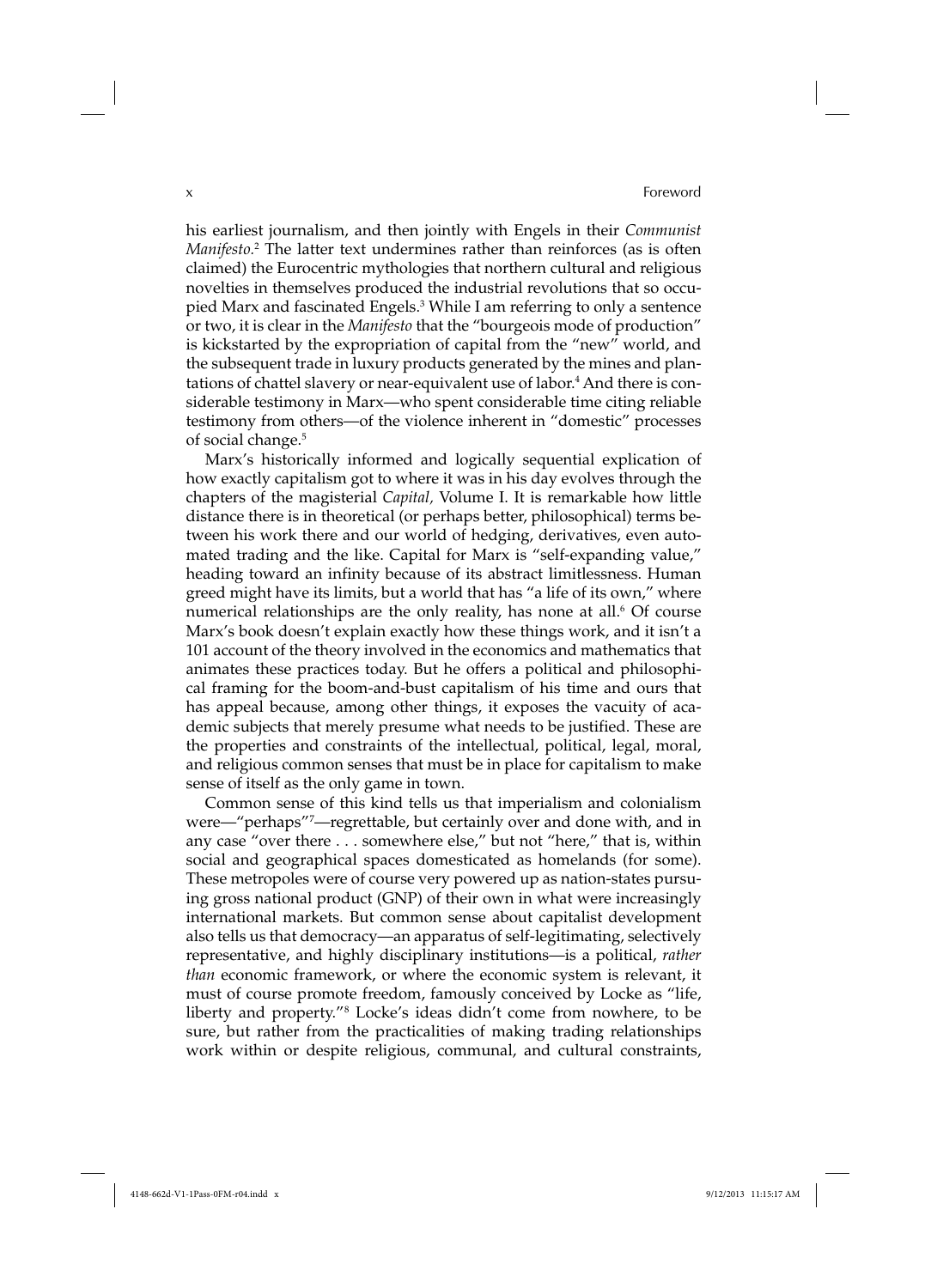#### Foreword xi

hostilities, and counterrevolutions. Marx's project was rather to insist that no political system makes sense as independent of an economic system, and more strongly, that economic systems generate political systems that secure them.<sup>9</sup>

 As Marx spotted, identifying freedom with commercialism and consumerism—but more importantly with the property, legal, and political systems that support these things—was the way to recruit adherents to the cause. He had hard work arguing that those who signed on for this earthly liberation were working against their own best interests, and that this promised land, in his view, was as illusory a vision as the religious ones, for which he had nothing but "this-worldly" scorn.<sup>10</sup> For the few who could make it in the capitalist world, it was an undeserved success, falsely attributed to individual effort and hard work. For those who unsurprisingly didn't make it, it was but a lottery ticket with a very slim chance attached.

 Summing up so far, I see Marx as a thinker who blew off the conventions and boundary lines of his own time, and as a theorist (which he has now become) stands opposed to their reinforcement in ours. This is on both the academic and the political side of things. Current disciplinary (obviously the irony has faded away) and subdisciplinary (and even interdisciplinary or multidisciplinary) practices make it difficult to disentangle capitalism from democracy, and commercialism from freedom. For Marx, of course, this was easier to do intellectually, but professionally other than as independent scholar—he had no life at all. Politically things looked hopeful to him in 1848–49, and again in the late 1850s and on into the 1860s, but he died more than a little embittered.

 On the political side of things, we are obviously in a world where huge resources are deployed to promote capitalism, co-opt contrary campaigns, erase any concept of class, and undertake violent and murderous projects of state-building as exercises in freedom and democracy. As Marx and Engels succinctly put it, "the power of the modern state is merely a device for administering the common affairs of the whole bourgeois class,"<sup>11</sup> or in other words, the partisan politics of democratic states conforms to what the late Gore Vidal called "the property party." 12 Since Marx's time things have got worse politically for those whose socialism and communism opposes capitalism in principle.

 If read politically, and in a certain framing, Marx's work is very good at describing how some things become thinkable, moral, and commonsensical, rather than controversial, immoral, or illegal, for example, profitmaking, interest on money, making a person into a laborer and suchlike, as these things often were "before the fall" into capitalism. One of the most interesting discussions in *Capital,* Volume I, is the passage in which Marx philosophizes as to what exactly one human must assume about another in order for commodity exchange (and ultimately capitalism) to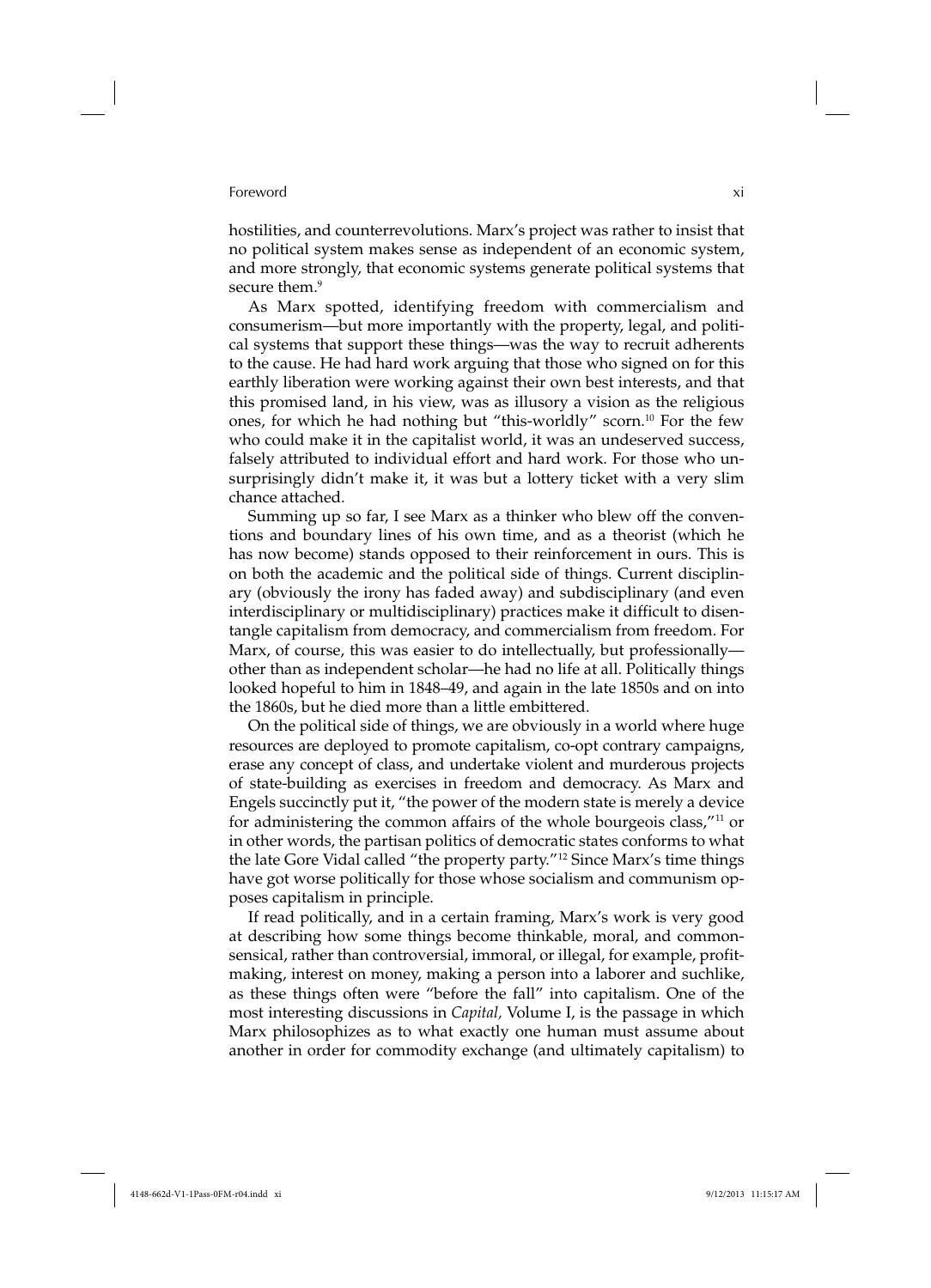#### xii Foreword

become thinkable and do-able. 13 It is clear that his own political position is quite contrary to this, but meta-theoretical searches for his "moral foundations" have proved inconclusive. But then, as an activist, he didn't need these in making his rhetoric work; only academics would be interested in recondite logics. 14

 Marx's more academic—yet still political—interest was in attacking the economic intellectual establishment of his day, the political economists. Rather more specifically, his focus was on exposing their presuppositions and claims as politically charged, and indeed highly potent. As he said, merely exposing to the reading public their illogicalities and biases, even their omissions and falsehoods, was not enough.<sup>15</sup> A movement contrary to capitalism would have to capture the broad mass of people—and of peoples—and would have to be a reverse or inverted way of remaking the world as sensible and sense-making.

 It is an interesting exercise to reread Marx's critique of capitalism— "the society in which the capitalist mode of production prevails"<sup>16</sup>-as a sardonic success story, but rather in a Nietzschean manner, exposing the human capacity for frailty, complicity, perversity, gullibility, hypocrisy, absurdity, and the like. What is difficult is reading his political activism as focused and effective in getting the many on board in order to resist a global social movement—which, as he himself admitted in quite celebratory passages—was remaking the earth, the human "forms of life" all over the planet, and thus the intellectual, moral, and political "common senses" through which the world is (more or less) intelligible to anyone.<sup>17</sup> Class struggle—including class compromise—is the engine through which this intelligibility is constructed, with huge effort, and at huge cost.

 On the countercapitalist side of things—at last—we encounter Marx's communism (or socialism—the terms were not particularly well distinguished, or even distinguishable at the time). Marx and Engels's critique of previous socialisms—laid out for the world in Part III of their *Communist Manifesto* —built on Engels's previous critical exercises and surveys, more than on anything that Marx had done himself. 18 The polemical sections of the (so-called ) *German Ideology* were a (long-winded) run-up to the snappier versions in the *Manifesto,* where Engels's journalistic skills met Marx's sardonic wit and dismissive put-downs.<sup>19</sup>

 Recent scholarship has promoted the idea that Marx was not wholly hostile to the "utopians" among the socialists and communists, $20$  and indeed this raises the wider perspective that overall—and for political purposes—he has himself been constructed biographically and interpreted academically as necessarily opposite to those whom he criticized. As intellectual biography these constructions and interpretations are prone to drama, where strong characterization and clear contrasts drive the plot. Yet contrary to later dramatizations, Marx was aware that the communists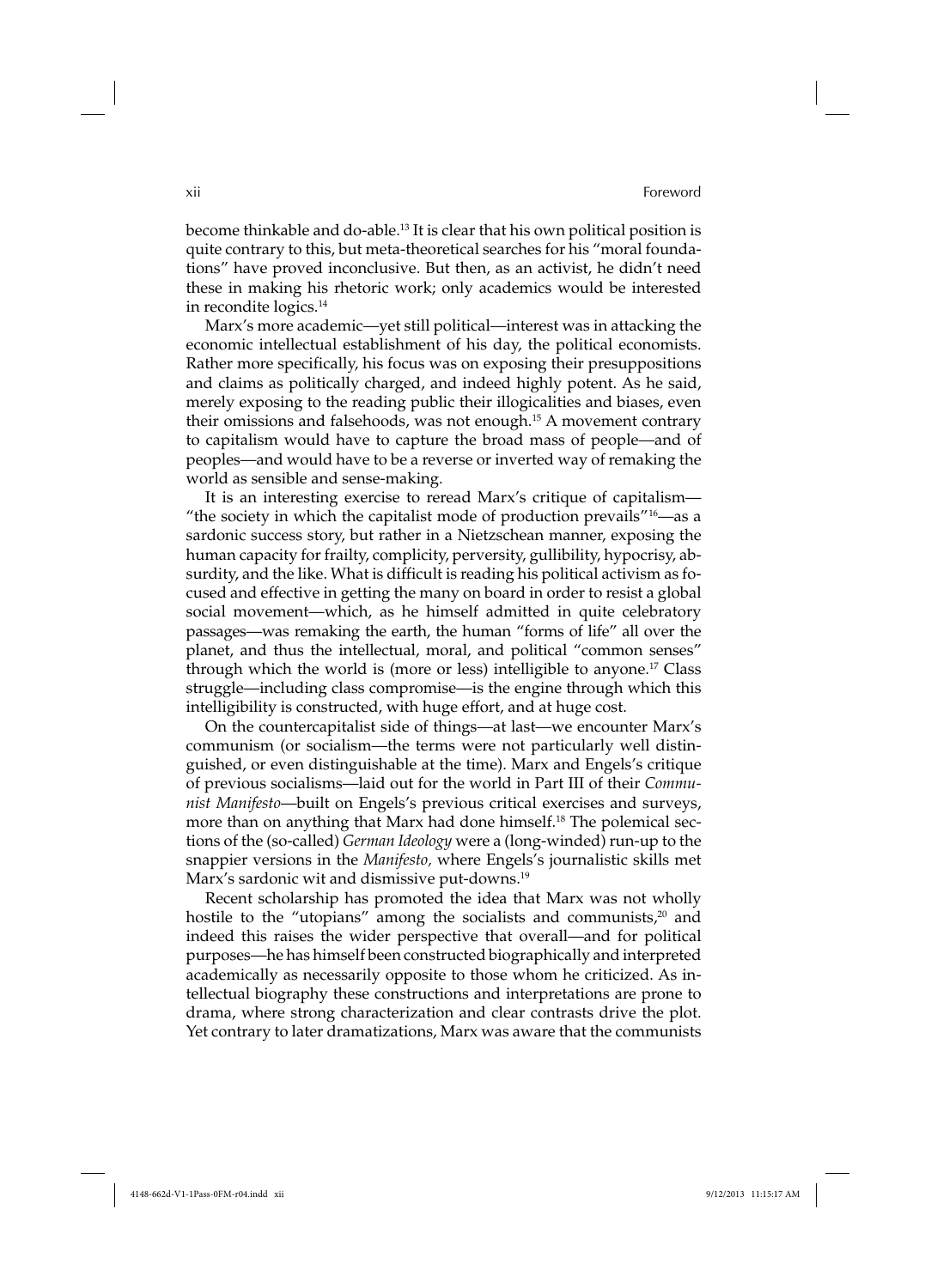#### Foreword xiii

and socialists he was criticizing were also his coalition partners (along with middle-class liberal revolutionaries in the pre-1848 context).<sup>21</sup> And he was aware of his own identification with the "tendency" and "movement" (the latter more an announcement and call-to-join, rather than a descriptive term as such), not least because of the original title and mission statement of the *Manifesto of the Communist Party.* While the biographers and academics—both pro and con—have concentrated on making Marx distinct from his confreres, closer readings reveal a mutual but critical imbrication. Still, it is possible to discern a particular shape to Marx's communism, or rather to the way he conceived of his role within this quite loose categorization.

 Marx was wholly against gurus, personality-cultists with revelatory doctrines and worshipping adherents. He also had absolutely nothing to do with religious framings, Christian ones in particular. He was resolutely for large-scale transformation (whether violent because in working-class self-defense, or otherwise in some more peaceful transition toward socialism and communism). He had no time for historical anachronism and returns to a golden age of simplicity. Nor was he sympathetic to top-down governance and leadership by enlightened intellects. And he presumed that the mass production of necessities, at least, would raise the quality of life and reduce working time (in some sense).<sup>22</sup>

 Curiously, though, none of these movements, or attempted movements, resembles the social forces through which capitalism was establishing itself (and still is). I wonder if Marx gave some attention to the question, "Why was there no *Capitalist Manifesto"*? Both the capitalist and the industrial revolutions (and the one wouldn't have been much without the other) were somewhat unself-conscious movements, or perhaps wealthcreation-for-the-few is such an age-old and obvious idea that it hardly needed to declare itself. Certainly collecting shock troops—whether conquistadors or buccaneers or regulars—wasn't all that difficult, given the development of loanable wealth, as historians have demonstrated. Perhaps if there had been a *Capitalist Manifesto,* certain nations and/ or dynasties would have made more successful capital and capitalism from their wealth, for example, Spain and the Hapsburgs. Yet other locales seemed to generate the end-result from few resources, other than a timely readiness with ideas and institutions, for example, the Low Countries. There were certainly any number of enlightened publications on the new thinking and bourgeois lifestyle in a growing literature, but this was not a self-conscious mass movement. Mass action was rather a last resort, as in France in 1789, and—as Marx was at pains to point out—it acquired its shock troops through a democratic sleight of hand, promising equality (of a political sort) and delivering inequality (of economic outcomes).<sup>23</sup>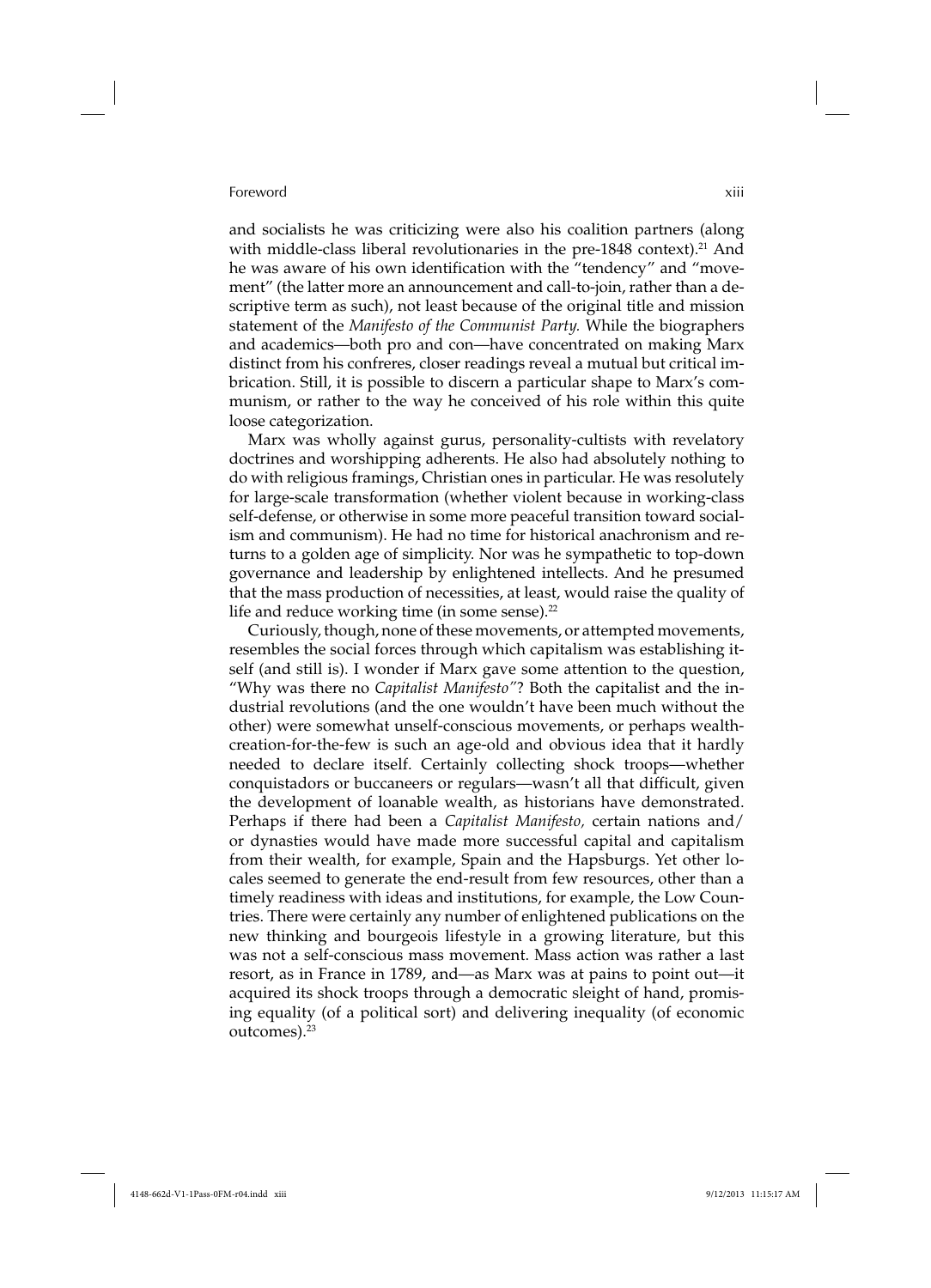#### xiv **Foreword**

 It seems that with respect to socialism the sum of Marx's shibboleths listed above—and his stated conclusion arising from his critique—was that a groundswell of mentalities, local movements and campaigns, revolts and uprisings would win the day for communism in the only way it could be won. The French Revolution is well known to have been his model, in some respects, because it was driven by democratic anger at ruling classes and outmoded privileges and constraints. It burst out into massive, rapid change, and spread the new ways abroad, picking up adherents (e.g., in Marx's native Rhineland) as old institutions toppled and liberation spread. In simple terms the result was the very striking and violent abolition of feudalism in France in 1789, and the triumph of commercial commonsense that pressed on with revolutionizing social and political relationships, the continuance or restoration of feudal anachronisms notwithstanding. However harsh the counterrevolutions, in France or elsewhere, no post-Napoleonic regime restored feudalism exactly as it had been.

 Despite Marx's efforts, democracy and political liberation were the cover story for national liberation *and* commercial liberation in various guises, definitely not a democratic revolt that generalized the interests of the working class to all, a number of honorable exceptions notwithstanding. 24 As a means—albeit messy ones—of throwing off local feudalisms *and* colonial domination, Marx's political rhetoric was of course supportive. However, what he fought against came to pass, namely the one standing for the other (i.e., democracy standing for commercialism), thus reinforcing the very disjunction in political thinking that he had long opposed. Understandably his method of ideology-critique<sup>25</sup> didn't expose the power encompassed by this disjunction, since doing that would work against his aim of overthrowing it. But the political effects of taking democracy to be a solution to inequalities of wealth and power, rather than a highly effective way of explaining these discrepancies away, have been profound. Evidently he had no idea how potent this displacement—of "earthly" economic struggle by "heavenly" realms of supposed equalitycould be.<sup>26</sup>

 There are of course two ways to take up the task today. One is to formulate an alternative to capitalism (rather than policy palliatives, as social democrats have done). But this strategy easily falls into the logic of mass movements and enthusiasms, doctrinal prophets and crazed leaders, that made the twentieth century so violent and counterproductive to the cause. The other is to do as Marx and Engels did and locate the movement as ongoing already, just needing publicity and (better) explication. This involved explaining the movement to itself, as well as to potential adherents (and of course famously defying the opposition to resist).<sup>27</sup> Michael Hardt (usually in conjunction with Antonio Negri) has taken this line, though I have found *Empire* and *Multitude* rather less punchy and rousing than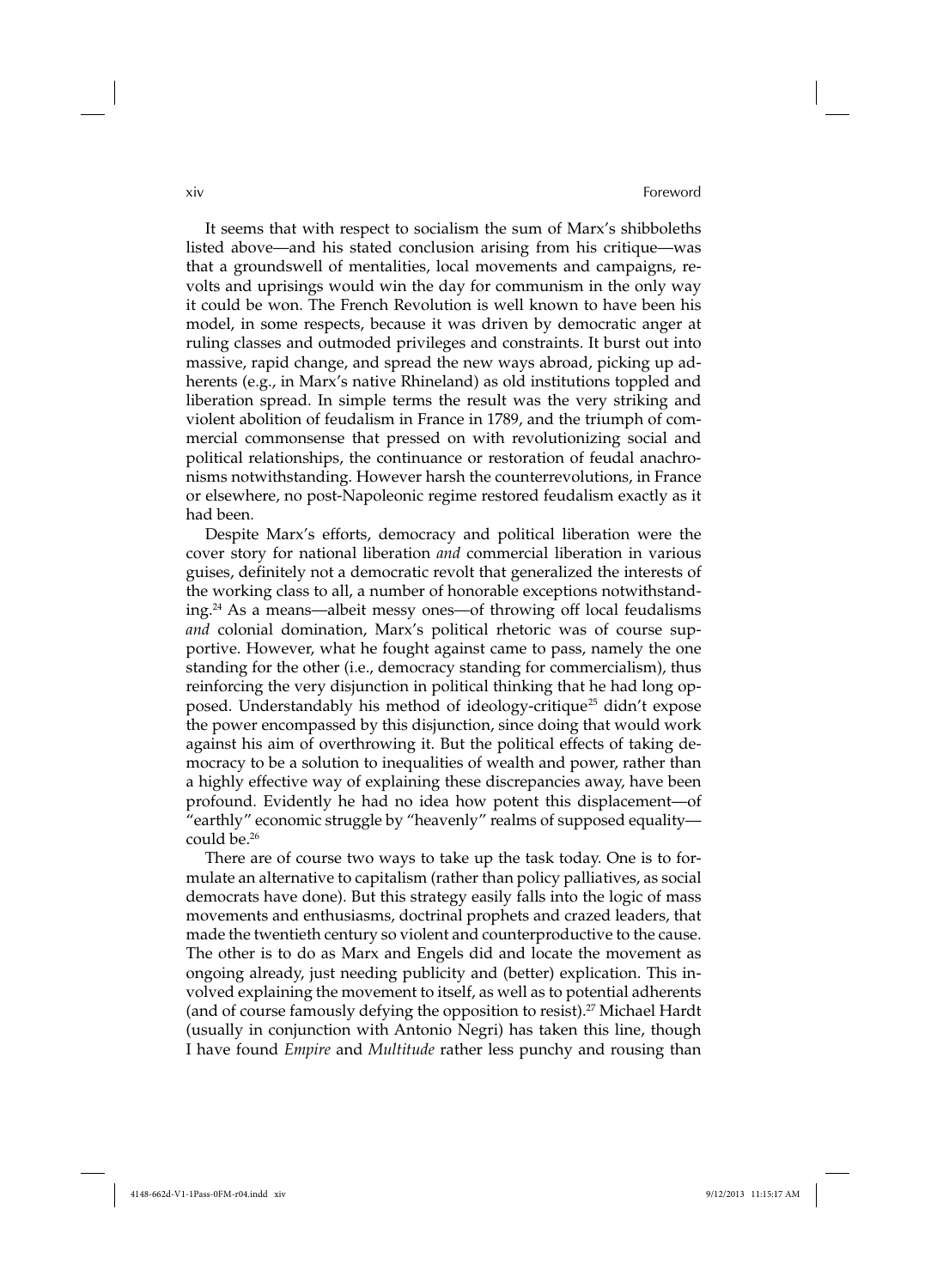#### Foreword xv

Marx and Engels's rhetorical constructions.<sup>28</sup> Hardt's later essay, "The Common in Communism," continues in this vein by taking the common to be a vaguely defined area—probably knowledge production and artistic creativity—that is already produced (so he says) in processes that are external to capital. He describes it as a realm of "autonomous human production" and common because it is characterized by "open access" and sharing.<sup>29</sup>

 Perhaps as a metaphor for the elusive concepts of communism that Marx—on famously few occasions—allowed himself to hint at, there is indeed some connection, or possibly of independent value (Marx doesn't have to be right about everything). However, Hardt's approach is decidedly un-Marxian in both ignoring the heavy processes of infrastructure creation and maintenance (or conceivably de-capitalizing and deindustrializing processes of winding this down), and the productive processes through which—his disclaimer notwithstanding—shareable knowledges and stimulating artworks—can conceivably be created for sharing and "open access" at all. Marx's "realm of necessity"<sup>30</sup> underspecified as it is—or indeed anyone's realm of necessity ought to be making an appearance, or its absence explained away. Marx may have put too much weight on the proletariat as a political subject, and on trade unions as a way forward, but at least these are phenomena that inspire some credibility in their relationship to physical universals and social basics broadly conceived. Or if Hardt is arguing that communism should be going down the road of mutualism through individual autonomy and personal veto (a route Marx criticized as politically unrealistic) then he should say so. Cooperation is no doubt a powerful social force, and in truth it incentivizes more than a few individuals, and possibly more than self-interest in many circumstances. But compared with Marx's theorization, which links class politics with visible productive forces, it suffers the flaw that Marx himself was always swift to focus on: there is no consumption without production.

 Methodologically this argues that Marx distinguishes himself—and his communism—from both capitalism and cooperative or welfare socialisms by focusing on social production in the first instance, and thus its organization as the very basis from which law, politics, morality, and all else must proceed. The upshot of this, of course, is that consumption-based theories—whether of liberal democracy or market economics—never achieve a real *commonality* at all, however equally they share out goods and services, or however open their access to goods that have already been produced and aren't apparently scarce. Planned economies, as they were known in the communist world, generally proceeded without much buy-in from the workers (or consumers) involved. The mystery of course is why capitalist economies—regulated and state-driven as they are generate the buy-in that they do, and from workers in particular. It may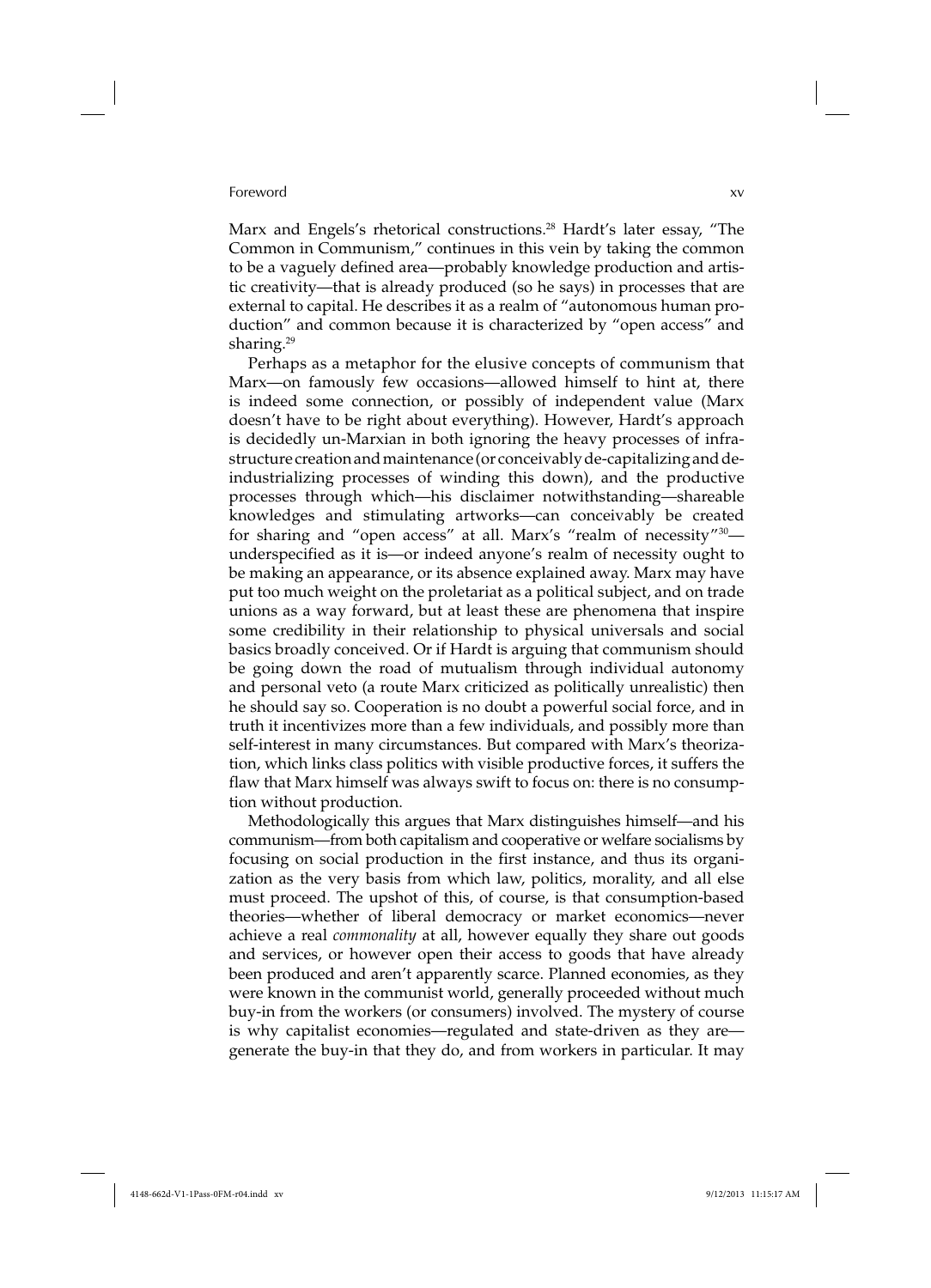#### xvi Foreword

be that the buy-in is unraveling now, given the decline in real wages, huge growth in inequality, hypervisibility of undeserved wealth, casualization of employment, and withdrawal of pensions and social services. Perhaps in some instances the magic of patriotic warfare is ceasing to work, given the obvious opportunity costs, not to mention (working-class) lives. In an age of volunteer armies, most powerful states have returned to a cannonfodder mentality, by which economic necessities and ambitions drive poorer citizens (and, as in the United States, noncitizen green card holders) into the military. These forces are then deployed in ways that have left legislative declarations of war, and lately the Geneva Convention laws of war, far behind, often using "humanitarian intervention" as a cover for what might be geostrategic ambitions. In some cases, such as the invasion of Iraq in 2003, the tenuousness of the reasoning involved, and the almost insane character of military operations, leaves one quite breathless. 31

 The *Communist Manifesto* left us a list of specificities quite remarkably coincident with (more or less current) visions of social democracy.<sup>32</sup> Indeed in their highly various ways the contributions to these volumes on *Communism in the 21st Century* discuss concepts and views related to the question, "What Is to Be Done?" My task here has been to ponder the question, how did capitalism win over hearts and minds, mobilize large-scale social forces (of revolution, and then counterrevolution), and produce its own list of specificities?<sup>33</sup> In those terms, ideologies of the nation state, and of its democratic institutions, were clear winners, notwithstanding the vast numbers of people who fought—and still fight—tooth and nail for religious universalisms and authoritarian systems that run counter to these now venerable institutions.

 As I have argued, the more fundamental economic arguments—about the requirements of the production process and access to the goods and services produced—were largely displaced by being naturalized, or dressed up, or mystified as market relations of consumption, driven by avoidance of the need to labor. While there may be global enthusiasms for saving the environment, or making poverty history, or otherwise promoting a critical focus on capitalism, there is little sense in those theoretical formations of the precise social relationships that would revolutionize the present ones in real life. These are, of course, capital–labor, employer–worker, investorrentier–wage-earner, propertied homeowner–homeless person, and so on, the familiar categories of the news media, and general common sense. Marx's genius was to alert us to these and make them seem strange.

 Marx was right to contrast earlier forms of production with each other in legal and social terms, as he did with preclassical and ancient slavery, feudal systems of vassalage, and tenure.<sup>34</sup> He was then able to identify precisely and in exact detail where the conceptual, moral, legal, and allied areas of the specific subjectivity of capitalism creep in, or storm in, as the case may be. But he didn't work out the opposing fundamentals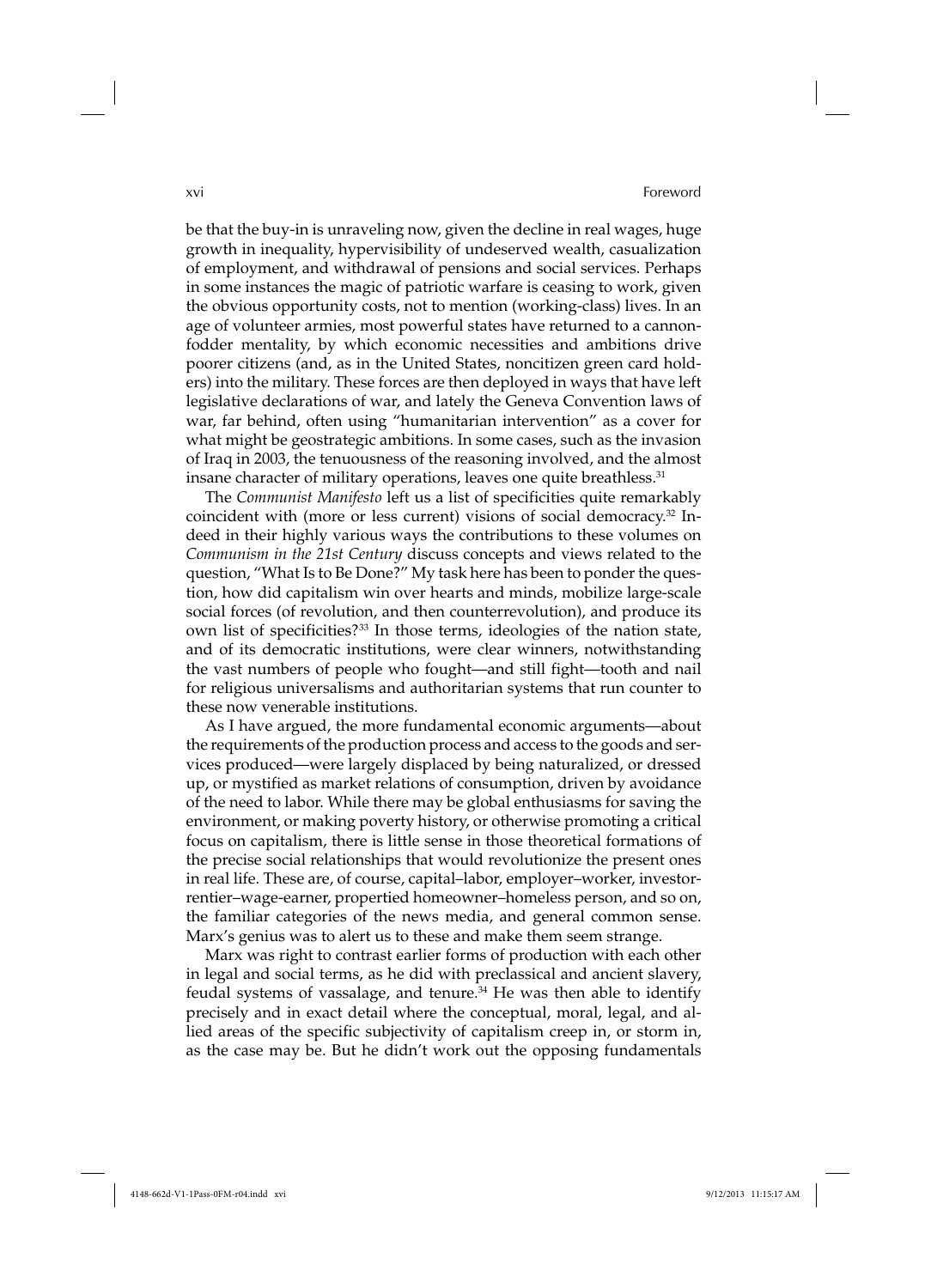#### Foreword xvii

of communism at that level. The chapters in the present volumes are contributions to ongoing efforts to overcome a human system that generates but offloads—all kinds of negative externalities, as they are known in capitalism-speak. These are much harder on some than on others, but then escape from the other is yet another fantasy trope of capitalism with wide appeal. "We are all in it together" is a notorious piece of cant, but also an inescapable truism. As a way of thinking about this, communism is much better than most.

—Terrell Carver

#### **NOTES**

 1 . In numerous works and lectures, David Harvey is doing an excellent job making this point; see for example *A Companion to Marx's Capital* (London: Verso, 2010) and *The Enigma of Capital: And the Crises of Capitalism* (New York: Oxford University Press, 2011).

 2 . For a discussion of Marx's early journalism (sadly neglected for its lack of engagement with Hegel), see Heinz Lubasz, "Marx's Initial Problematic: The Problem of Poverty," *Political Studies* 24, no. 1 (1976): 24–42; for a fresh translation of the *Manifesto of the Communist Party* from the first edition, see Karl Marx, *Later Political Writings,* ed. and trans. Terrell Carver (Cambridge: Cambridge University Press, 1996), 1–30. References to the *Manifesto* are taken from this edition.

 3 . See the discussion of Eurocentrism and development in Sankaran Krishna, *Globalization and Postcolonialism: Hegemony and Resistance in the Twenty-first Century* (Lanham, MD: Rowman & Littlefield, 2009), 7–30; for a discussion of the *Communist Manifesto* in this context, see Terrell Carver, "Ideology in the Age of Digital Reproduction," in *Rethinking Globalism,* ed. Manfred B. Steger (Lanham, MD: Rowman & Littlefield, 2004), 95–105.

 4 . Marx and Engels, *Manifesto,* 2. My use of new, trade, and labor is ironic, as the terms otherwise presuppose settled usages that normalize what we know about capitalism and its moral and historical relationship with historiography and social studies; see Robbie Shilliam, "Marx's Path to Capital: The International Dimension of an Intellectual Journey," *History of Political Thought* 29, no. 2 (2006): 349–75.

 5 . Karl Marx, *Capital,* vol. 1, in *Marx-Engels Collected Works,* vol. 35, ed. Frederick Engels (London: Lawrence & Wishart, 1996), 704–761.

 6 . See the detailed discussion in Terrell Carver, "Marx—And Hegel's Logic," *Political Studies* 24, no. 1 (1976), 57–68.

 7 . Niall Ferguson, *Empire: How Britain Made the Modern World* (Harmondsworth: Penguin, 2004), is the *locus classicus* for this line of argument.

 8 . John Locke, *Two Treatises of Government,* ed. Peter Laslett (Cambridge: Cambridge University Press, 1988).

 9 . For an explication that emphasizes the guiding thread qualities of Marx's method, see Terrell Carver, *Marx's Social Theory* (Oxford: Oxford University Press, 1983).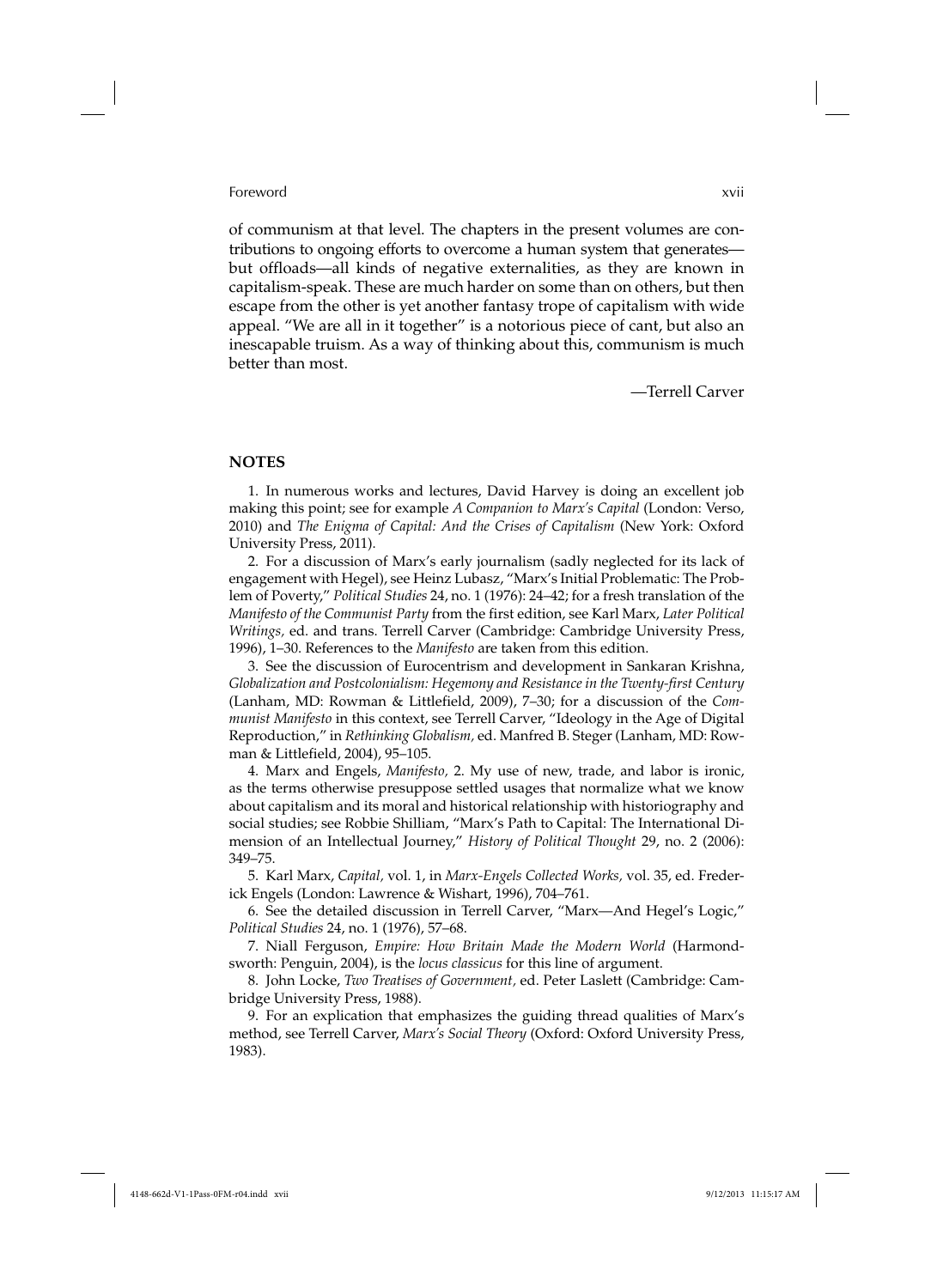#### xviii Foreword and the second second second second second second second second second second second second second

 10 . For a discussion of the political relationship between economic and religious rhetoric in Marx's *Capital,* see Terrell Carver, *The Postmodern Marx* (Manchester: Manchester University Press, 1998), 7–24.

11 . Marx and Engels, *Manifesto,* 3.

 12 . Gore Vidal, *Matters of Fact and Fiction: Essays 1973–1976* (New York: Random House, 1977).

 13 . These passages are explicated in detail in Carver, *Postmodern Marx,* 33–37.

 14 . The best of these discussions, in my view, was R. G. Peffer, *Marxism, Morality and Social Justice* (Princeton: Princeton University Press, 1992).

15 . Marx, *Capital,* vol. 1, 84–86.

16. Ibid., 45.

17 . Marx and Engels, *Manifesto,* parts I and II.

 18 . See the detailed discussions of Engels's early thought and journalism in Terrell Carver, *Friedrich Engels: His Life and Thought* (London: Macmillan, 1989), 101–132.

 19 . See the detailed textual comparisons in Terrell Carver, *Marx and Engels: The Intellectual Relationship* (Brighton: Wheatsheaf, 1983), 51–95.

 20 . See the detailed contextual and textual discussions in David Leopold, *The Young Karl Marx: German Philosophy, Modern Politics, and Human Flourishing* (Cambridge: Cambridge University Press, 2007), 279–295.

21. For a discussion of Marx's coalition politics and his relationship to democracy, see Carver, *Postmodern Marx,* 119–145.

22 . Ibid. *,* 87–118.

 23 . I am drawing on a very large, and more or less Marxist historiography here, the works of Robert Brenner and Ellen Meiksins Wood in particular.

 24 . See Marx's encomium on the Paris Commune in his *The Civil War in France,* in *Later Political Writings,* 163–207.

 25 . For a detailed discussion, see Terrell Carver, "The Politics of Ideologie-Kritik: Socialism in the Age of Neo/Post-Marxism," *New Political Science* 31, no. 4 (2009): 461–474.

 26 . See the detailed textual discussions on Marx's politics in Leopold, *Young Karl Marx,* 100–182.

27 . Marx and Engels, *Manifesto,* 1.

 28 . See Terrell Carver, "Less than Full Marx . . .," *Political Theory* 34, no. 3 (2006): 351–356.

 29 . Michael Hardt, "The Common in Communism," *Rethinking Marxism* 22, no. 3 (2010): 346–356.

 30 . Karl Marx, *Capital,* vol. 3, in *Marx-Engels Collected Works,* vol. 37, ed. Frederick Engels (London: Lawrence & Wishart, 1998), 806–807.

 31 . I have particularly in mind Rajiv Chandrasekaran's *Imperial Life in the Emerald City: Inside Baghdad's Green Zone* (London: Bloomsbury, 2008). There is of course a very large critical literature on global politics, post-9/11.

32 . Marx and Engels, *Manifesto,* part IV.

 33 . On these specificities, see Manfred B. Steger and Ravi Roy, *Neoliberalism: A Very Short Introduction* (Oxford: Oxford University Press, 2010).

 34 . Karl Marx, "Preface to *A Contribution to the Critique of Political Economy,* " in Marx, *Later Political Writings,* 159–161.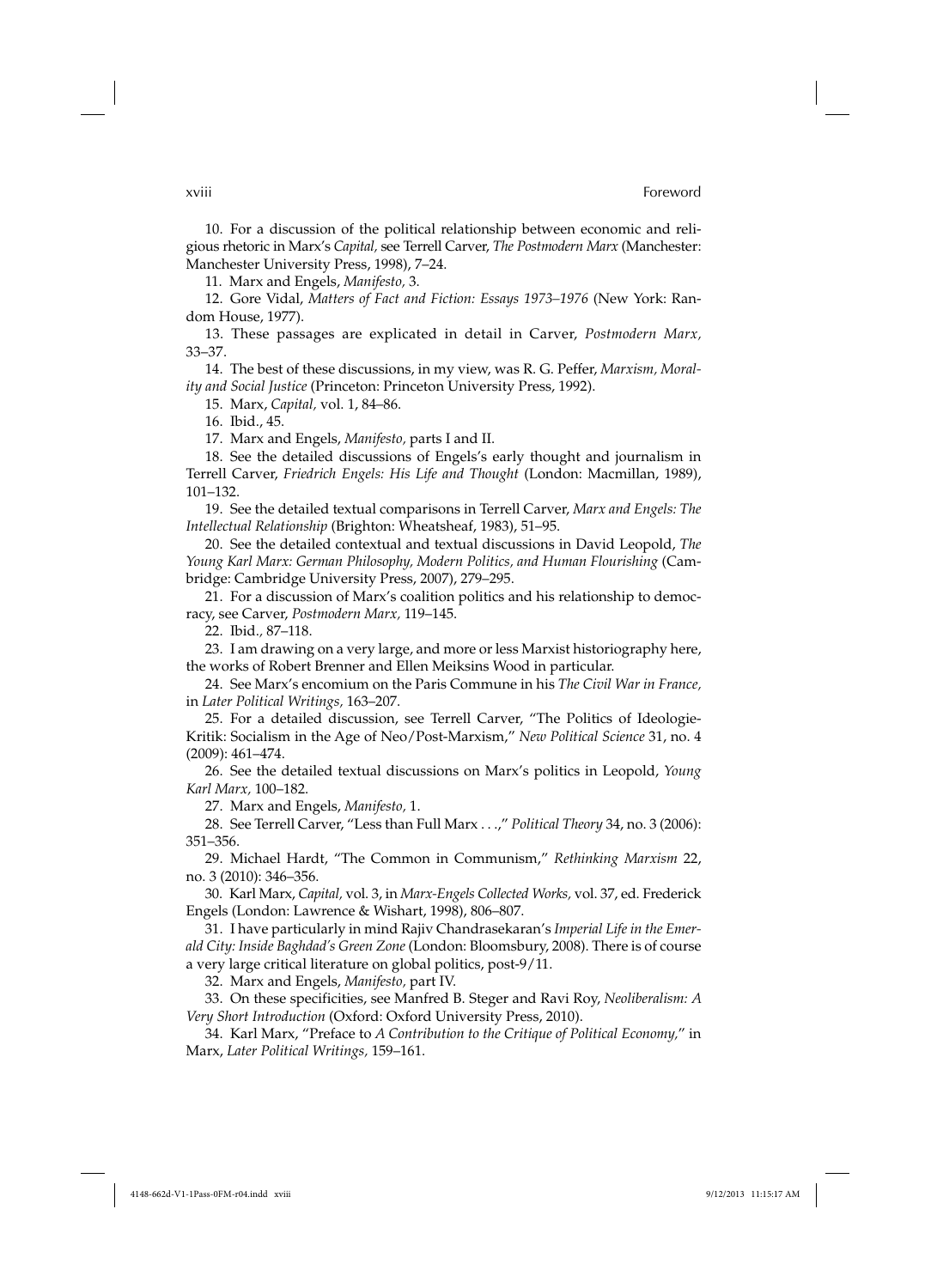Foreword xix

#### **REFERENCES**

Carver, Terrell. "Marx—And Hegel's *Logic.* " *Political Studies* 24, no. 1 (1976): 57–68.

- Carver, Terrell. *Marx and Engels: The Intellectual Relationship.* Brighton: Wheatsheaf, 1983 a.
- Carver, Terrell. *Marx's Social Theory.* Oxford: Oxford University Press, 1983b.
- Carver, Terrell. *Friedrich Engels: His Life and Thought.* London: Macmillan, 1989.
- Carver, Terrell. *The Postmodern Marx.* Manchester: Manchester University Press, 1998.
- Carver, Terrell. "Ideology in the Age of Digital Reproduction." In *Rethinking Globalism,* edited by Manfred B. Steger, 95–105. Lanham, MD: Rowman & Littlefield, 2003.
- Carver, Terrell. "Less than Full Marx." *Political Theory* 34, no. 3 (2006): 351–356.
- Carver, Terrell. "The Politics of Ideologie-Kritik: Socialism in the Age of Neo/Post-Marxism." *New Political Science* 31, no. 4 (2009): 461–474.
- Chandrasekaran, Rajiv. *Imperial Life in the Emerald City: Inside Baghdad's Green Zone.* London: Bloomsbury, 2008.
- Ferguson, Niall. *How Britain Made the Modern World.* Harmondsworth: Penguin, 2004.
- Hardt, Michael. "The 'Common' in Communism." *Rethinking Marxism* 22, no. 3 (2010): 346–356.
- Harvey, David. *A Companion to Marx's Capital.* London: Verso, 2010.
- Harvey, David. *The Enigma of Capital: And the Crises of Capitalism.* New York: Oxford University Press, 2011.
- Krishna, Sankaran. *Globalization and Postcolonialism: Hegemony and Resistance in the 21st Century.* Lanham, MD: Rowman & Littlefield, 2009.
- Leopold, David. *The Young Karl Marx: German Philosophy, Modern Politics, and Human Flourishing.* Cambridge: Cambridge University Press, 2007.
- Locke, John. *Two Treatises of Government,* edited by Peter Laslett. Cambridge: Cambridge University Press, 1988.
- Lubasz, Heinz. "Marx's Initial Problematic: The Problem of Poverty." *Political Studies* 24, no. 1 (1976): 24–42.
- Marx, Karl. "Capital, vol. 1." In *Marx-Engels Collected Works,* vol. 35, edited by Frederick Engels. London: Lawrence & Wishart, 1996a.
- Marx, Karl. *Later Political Writings,* translated and edited by Terrell Carver. Cambridge: Cambridge University Press, 1996b.
- Marx, Karl. "Capital, vol. 3." In *Marx-Engels Collected Works,* vol. 37, edited by Frederick Engels. London: Lawrence & Wishart, 1998.
- Peffer, R. G. *Marxism, Morality and Social Justice.* Princeton, NJ: Princeton University Press, 1992.
- Shilliam, Robbie. "Marx's Path to Capital: The International Dimension of an Intellectual Journey." *History of Political Thought* 29, no. 2 (2006): 349–375.
- Steger, Manfred B., and Ravi Roy. *Neoliberalism: A Very Short Introduction.* Oxford: Oxford University Press, 2010.
- Vidal, Gore. *Matters of Fact and Fiction: Essays 1973–1976.* New York: Random House, 1977.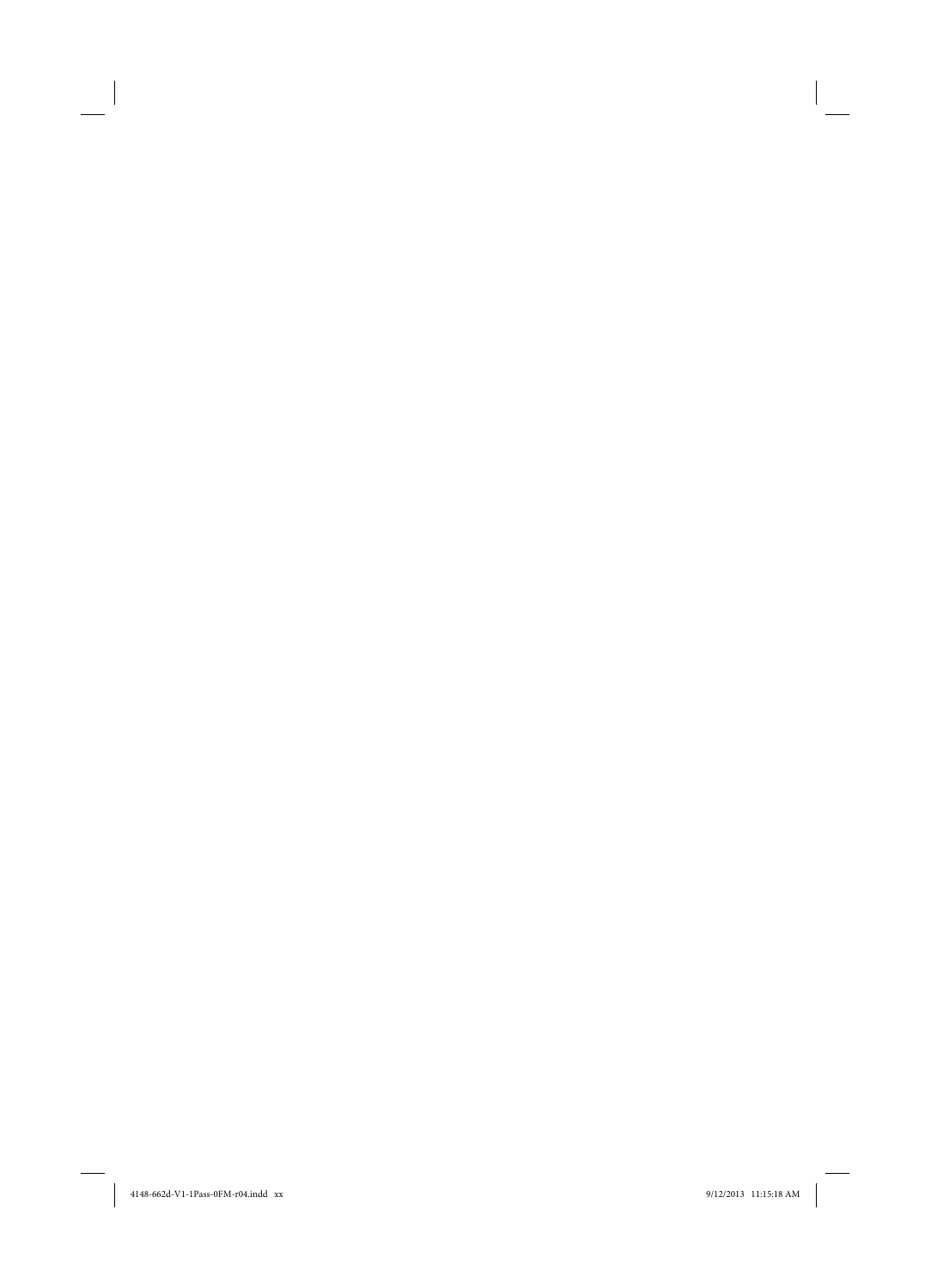## Preface to Volume 1

 Marx's importance as a leading political theorist, economist, and philosopher and his legacy as the leading figure in communist thought is beyond doubt. Indeed, it is reported that Marx and Engels's *Communist Manifesto* has been read so widely that it is eclipsed only by the readership of the Bible. Marx's influence cuts across all disciplines in the social sciences and humanities and there continues to be an ever-increasing number of books, articles, and essays that explore all dimensions of his expansive work. In the wake of the ongoing global financial crisis from 2008, there has been a resurgence of interest in Marx's thought—even within the mainstream of the academy—that attests to the ongoing relevance of both his critique of capitalism and his vision of a free, communist association. Nevertheless, despite this array of scholarly engagement, Marx's vision of communism has remained under-theorized and has rarely been systematically investigated, with a few notable exceptions being the work of Ollman and Lebowitz, both of whom contributed to this project. This volume arose specifically to overcome this significant gap in the literature by providing a holistic engagement with Marx's ideas on communism from a variety of theoretical and normative viewpoints that could both give content to how Marx envisioned future, communist society, and to explore the relevance—and potential developments of this ideal—in the context of the early 21st century. The difficulty was in locating scholars who could add to the diversity of perspectives on this topic, without which the volume would soon become repetitive, if not myopic.

 With this purpose in firm view, the volume was organized around 10 distinctly themed interpretations of Marx's vision of communism including cultural, socialist, individualist, dialectical, humanist, cosmopolitan, utopian, feminist, environmental, and Romantic perspectives. Each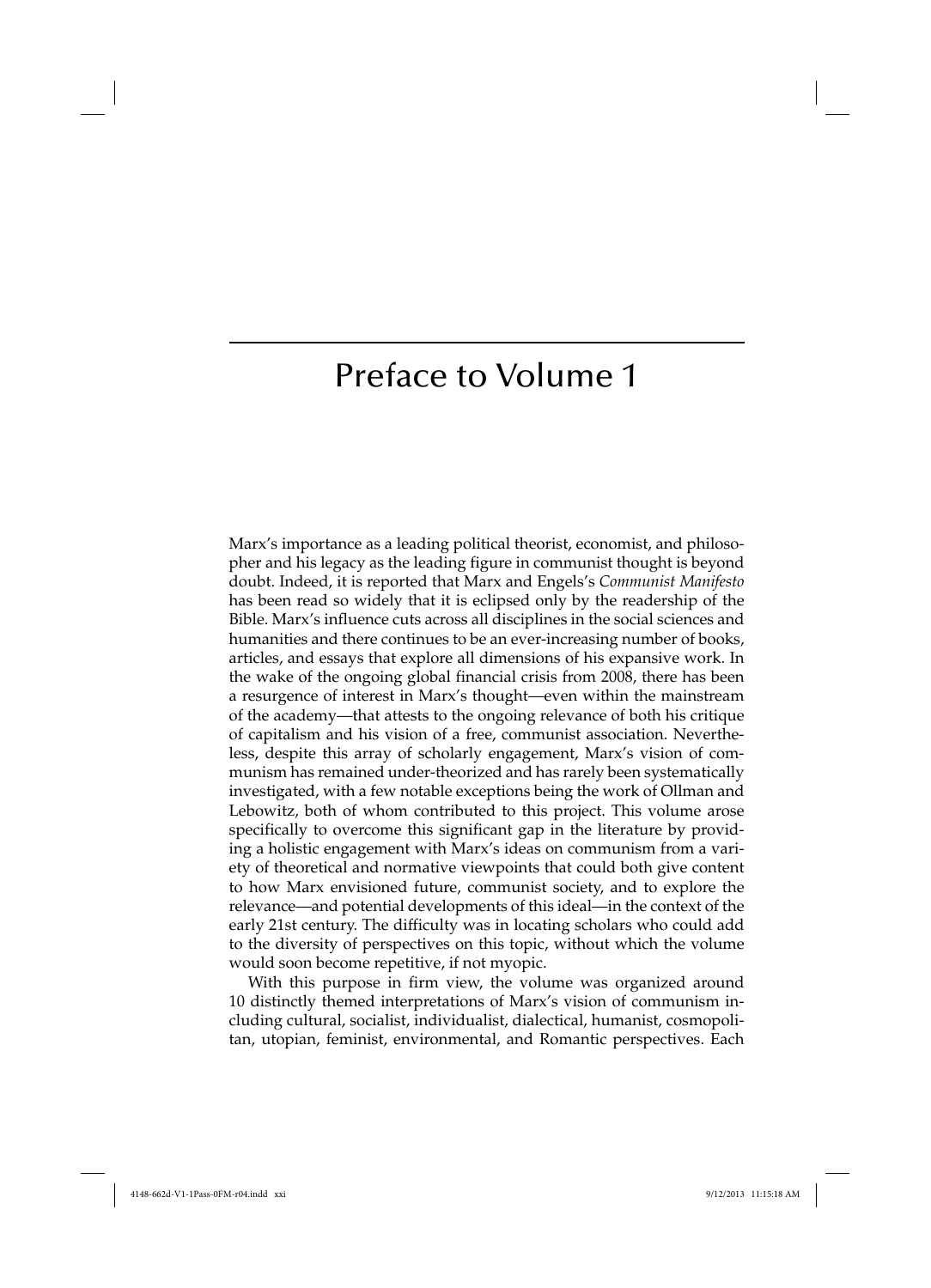#### xxii Preface to Volume 1

chapter offers a unique assessment of the legacy and potential within Marx's vision of communism in contemporary political life. The chapters were then rearranged and organized into two halves in a way that emerged organically from the set as a whole. These two groupings are not a formal separation but order the collection into a coherent flow between the 10 specific themes. The first half focus on reconstructions (or rediscoveries) of Marx's work specifically related to communism. Here, Eagleton, Sayers, Chattopadhyay, Ollman, and Lebotwitz, despite their sometimes radically different interpretations, all give primary consideration to passages in which Marx discussed, in however fragmented form, his approach to communism. The second half, while still premised as critical explorations of Marx's vision of communism, attempt to develop these ideas from a variety of perspectives. These contributions, including me, Paden, Federici, Burkett, and Löwy, all constructively engage with the ideal of communism, serving to highlight areas for the future development of this concept in both theory and practice. The focused analysis and analytical depth of each separately themed chapter on Marx's vision of communism—via a variegated interpretive group of scholars from diverse backgrounds, theoretical orientations, and normative positions—offers a comprehensive and thorough reexamination of the father of communist ideas at the start of the 21st century.

 One particular problem faced in such a diverse volume is uniformity of sources on Marx and, to a lesser degree, Engels. Marx's writings comprise a vast amount of literature, including numerous collections, anthologies, and commentaries of his work. While a number of these collections are present in this volume, by far the most cited (though not exclusively) is the English translation *Marx-Engels Collected Works,* abbreviated elsewhere as MECW. This collection comprises 50 volumes in all and was compiled and printed by Progress Publishers of the Soviet Union in collaboration with Lawrence & Wishart (London) and International Publishers (New York), starting in 1975 and completed in 2005. This collection was chosen for this volume as the most complete publication of the works of Marx and Engels in English and because it is regarded as one of the best translations of Marx and Engels's work in any language. Indeed, this collection has been the source of much of the material for the entire series of *Communism in the 21st Century* and particularly so for Volume 1, "The Father of Communism: Rediscovering Marx's Ideas." However, authors were encouraged to source other translations and reference materials of Marx and Engels's work as they saw fit, some used materials in other languages and some from their own translations. As such, the volume does not profess to offer an authoritative account of Marx and Engels's work, an issue that raises concerns of non-uniformity and uncertainty but which, at the same time, offers a rich vibrancy in interpretations and ensures reflexivity. Diversity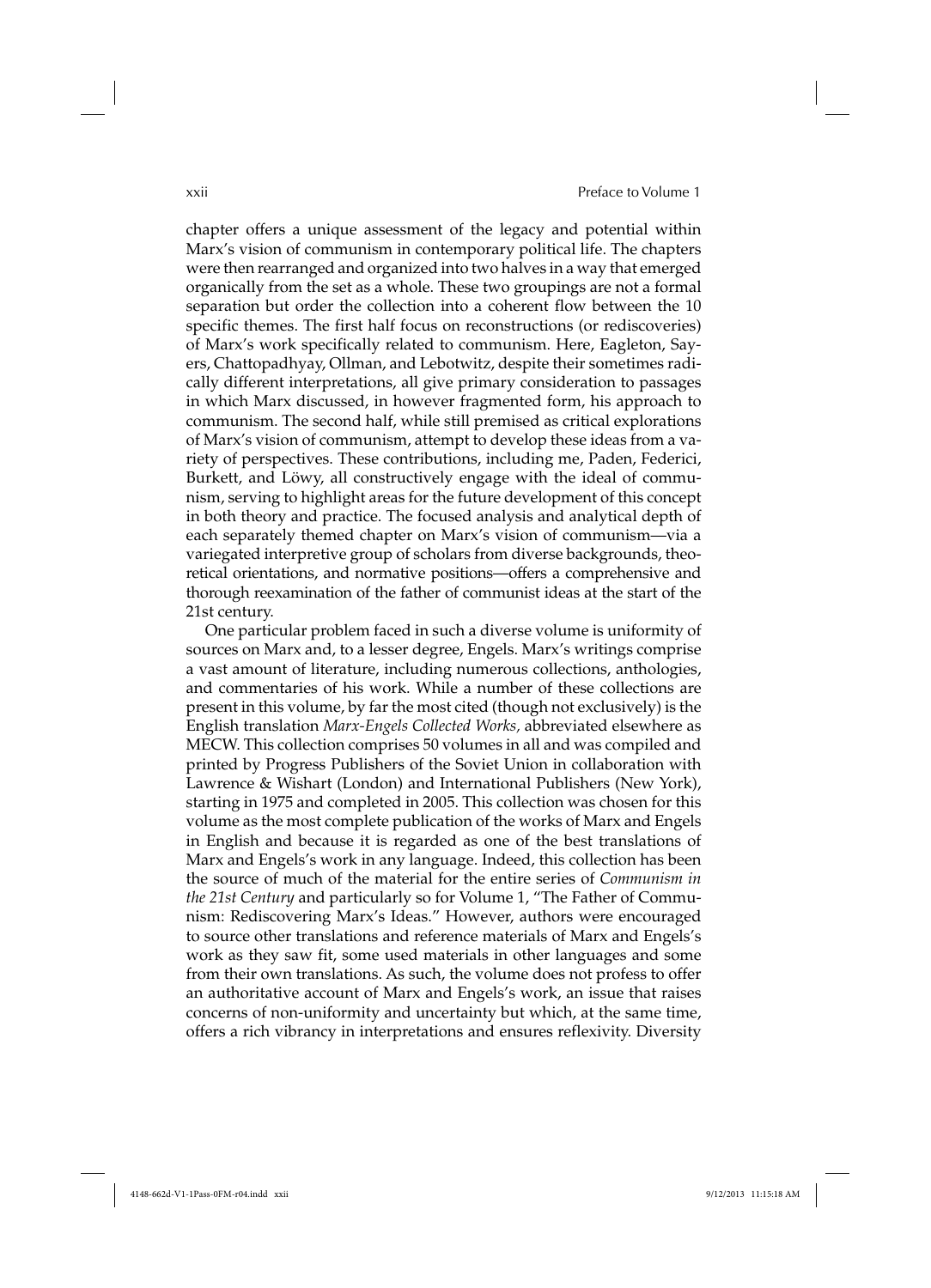#### Preface to Volume 1 and 2008 and 2008 and 2008 and 2008 and 2008 and 2008 and 2008 and 2008 and 2008 and 2008

in interpretation was considered the greater prize for forming a collusive relationship between Marx's texts, translator and the reader, over uniformity, which in many respects remains an unrealizable ideal. From this there does emerge a difficulty for the reader regarding occasional differences between the use of terms and differences in translations of passages between authors and chapters that could not be overcome.

 On behalf of Praeger, I would like to acknowledge, with sincere gratitude, permissions to reproduce texts, in part or in-full, including: Paul Burkett's "Marx's Vision of Sustainable Human Development" from the *Monthly Review;* Terry Eagleton's "In Praise of Marx" from *The Chronicle of Higher Education;* and Roger Paden's "Marxism, Utopianism, and Modern Urban Planning," and "Marx's Critique of the Utopian Socialists" from *Utopian-Studies.* We would also like to thank Palgrave and Macmillan for permission to cite passages and materials from Sean Sayer's *Marx and Alienation: Essays on Hegelian Themes.*

 I would like to acknowledge the copyediting work of Caitlin Sparks for her careful diligence and attention to detail in the final preparation of this volume. All errors and inconsistencies are, of course, my own. This volume would not have been possible without the work of a group of anonymous reviewers and fellow contributors who assisted greatly with strengthening each of the chapters. This series has formed part of my University of Queensland Postdoctoral Research Fellowship and I would like to thank the School of Political Science and International Studies for its support for this type of critical scholarship.

> Shannon K. Brincat January 2013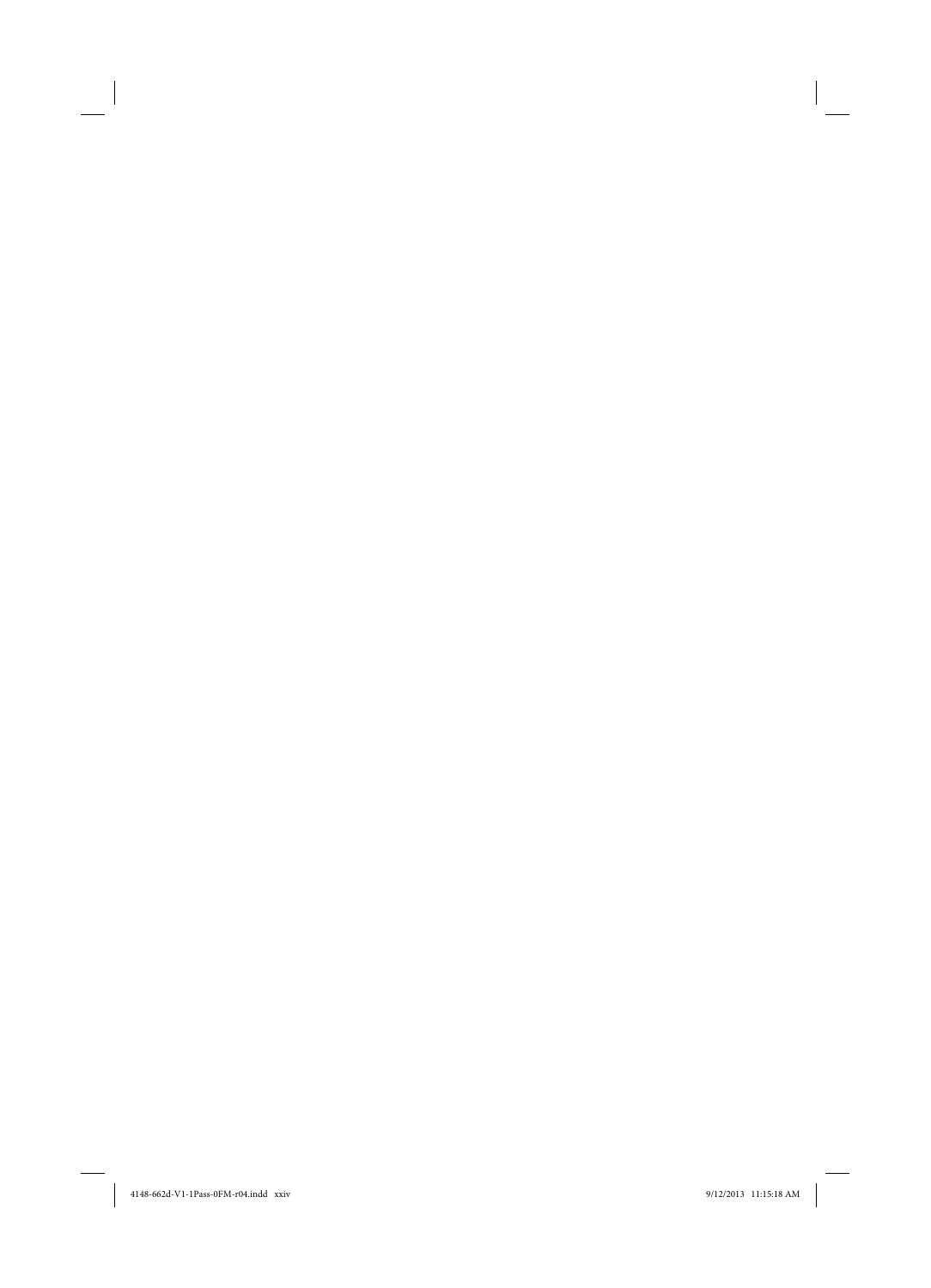### **INTRODUCTION**

## Communism in the 21st Century: Vision and Sublation

### *Shannon K. Brincat*

 The world is undergoing a profound period of crises and transformation. The ongoing Global Financial Crisis (GFC) has spiraled, forcing austerity measures across communities and states, pushing the neoliberal project into sharp contradictions, if not immediate collapse; the Arab Spring has swept forward calls for democratic process and related freedoms across, and beyond, the Middle East and North Africa; in cities around all around the world the Occupy movement has ushered in a new era of radical politics, one that seeks to build an emancipated future, free of domination and hierarchy, within a profoundly new public sphere. Indeed, this civil discord and radical potential has brought forward a proliferation of protest movements within communities and states—antiwar, anti-globalization, anti-austerity—that exist alongside ongoing political struggles for the recognition and rights of women, lesbian, gay, bisexual, transgender (LGBT), indigenous, and postcolonial peoples, and environmental campaigns that seek to promote sustainability, biodiversity, and climate stability.

 Clearly, politics in the early stages of the 21st century is marked by dissent, tumult, and calls for radical change. And behind all these crises and transformative processes is the "specter of communism," as ubiquitous as it was in 1848 when Marx and Engels wrote this opening line of the *Communist Manifesto.* The title of this series, *Communism in the 21st Century* , may at first seem circumspect given we are only in the century's second decade. It is far too early to offer any definitive statements regarding the potentials and the perils facing communism in this new millennium, let alone offer conclusions about its direction. Nevertheless,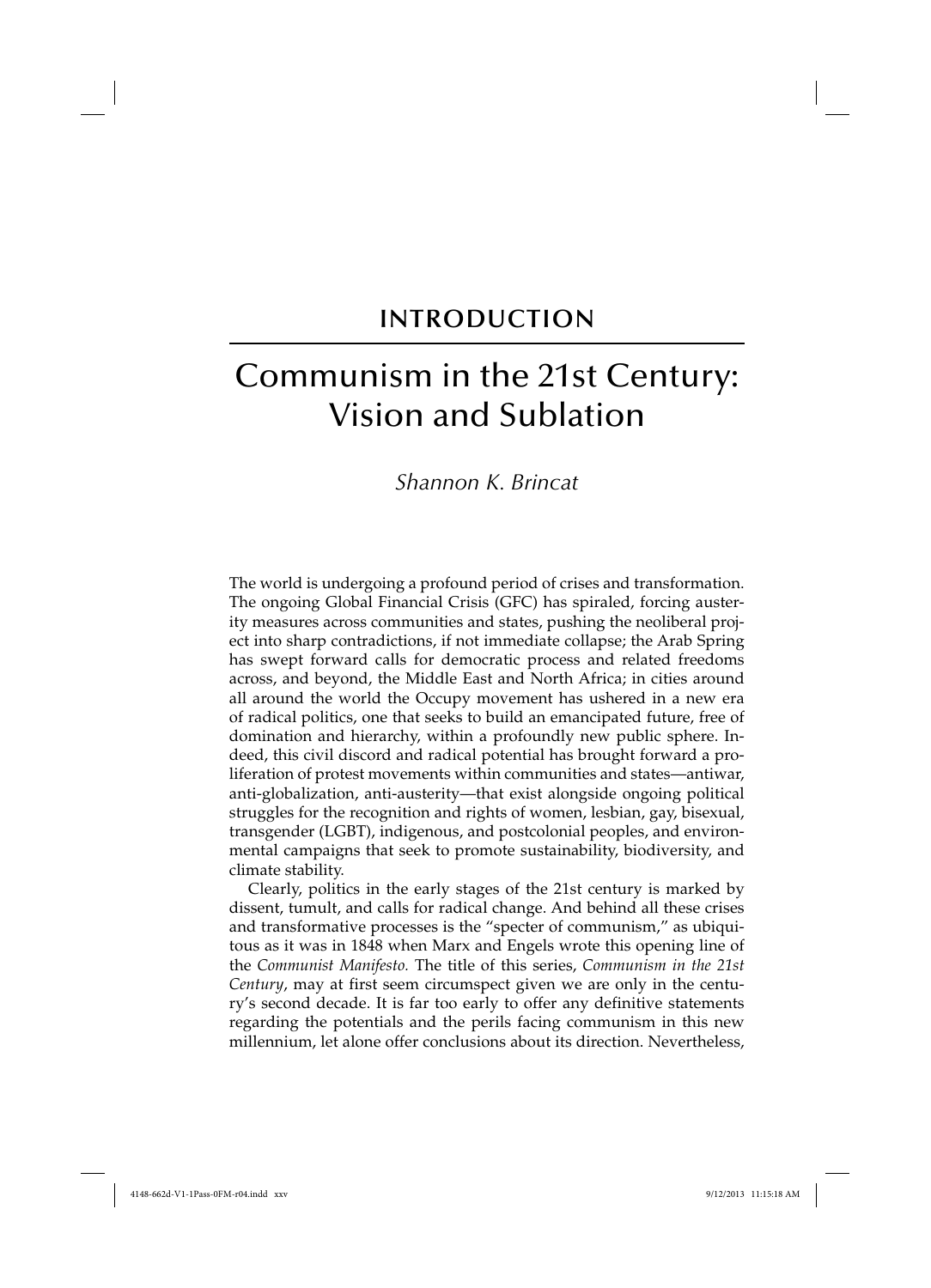#### xxvi Introduction

both the theory and practice of communism are undergoing a veritable resurgence. This resurgence has been given impetus by the financial crisis of the last few years, but it has also been motivated by the ever-apparent limitations of the state as political community, including its inability to steer the economy, remedy the dissolution of social and cultural bonds under the weight of "callous cash payment," or address fundamental environmental threats to human existence and all complex biological life. The title was chosen specifically to locate the study of communist thought and practice as it attempts to mediate these challenges, with the underlying assumption that communism has not diminished in its potential reach or radicalism.

 Yet despite the radical potential of the communist project, the global economy remains transfixed in an economic morass. Under the ongoing strictures of the GFC, academics in the social sciences and humanities, and activists the world over have been looking for viable alternatives to the neoliberal orthodoxy, its indelible contradictions now visible to even the most foolhardy Reaganite, Thatcherite, or Hayekian. The urgency of this search has been compounded by the worsening conditions of global politics, where the many facets of neo-imperialism threaten to overwhelm collective social-moral learning in international society, creating the conditions for hyperexploitation of the peripheries and heightening the possibility of international conflict. Underlying this geopolitical rivalry is the impending environmental catastrophe associated with climate change, which has made the question of political alternatives no longer one of ideology but of human survival. This intersection between financial collapse, increasing international tensions, and environmental pressures seems to demand a re-envisioning of the political, expanding the notion of community and embracing political possibility *beyond* capital and the state. These tendencies have directly contributed toward the reimagination of communism as a meaningful alternative to the stultifying conditions of world capitalism, the aggressive and ossifying doctrines of realpolitik and the predation of our natural world. This series is written in the spirit of revival animating the contemporary theory and practice of communism.

 But these volumes do not aim to restate the ghosts of communism's past. Gone is the scientific certitude and dogmatism of Diamat ideology, which believed that the formation of communism was a determined outcome, reliant only on the development of productive forces. Gone also is the acceptance of political authoritarianism that tainted earlier and still existing forms of communist practice—the litany of failed projects and the crimes committed in the name of communism, the horrors of the Gulag, Stalinization, the Cultural Revolution, and the Killing Fields, among others. Replacing such totalizing projects is a healthy suspicion of revolutionary vanguards and a reassertion of humanist ethics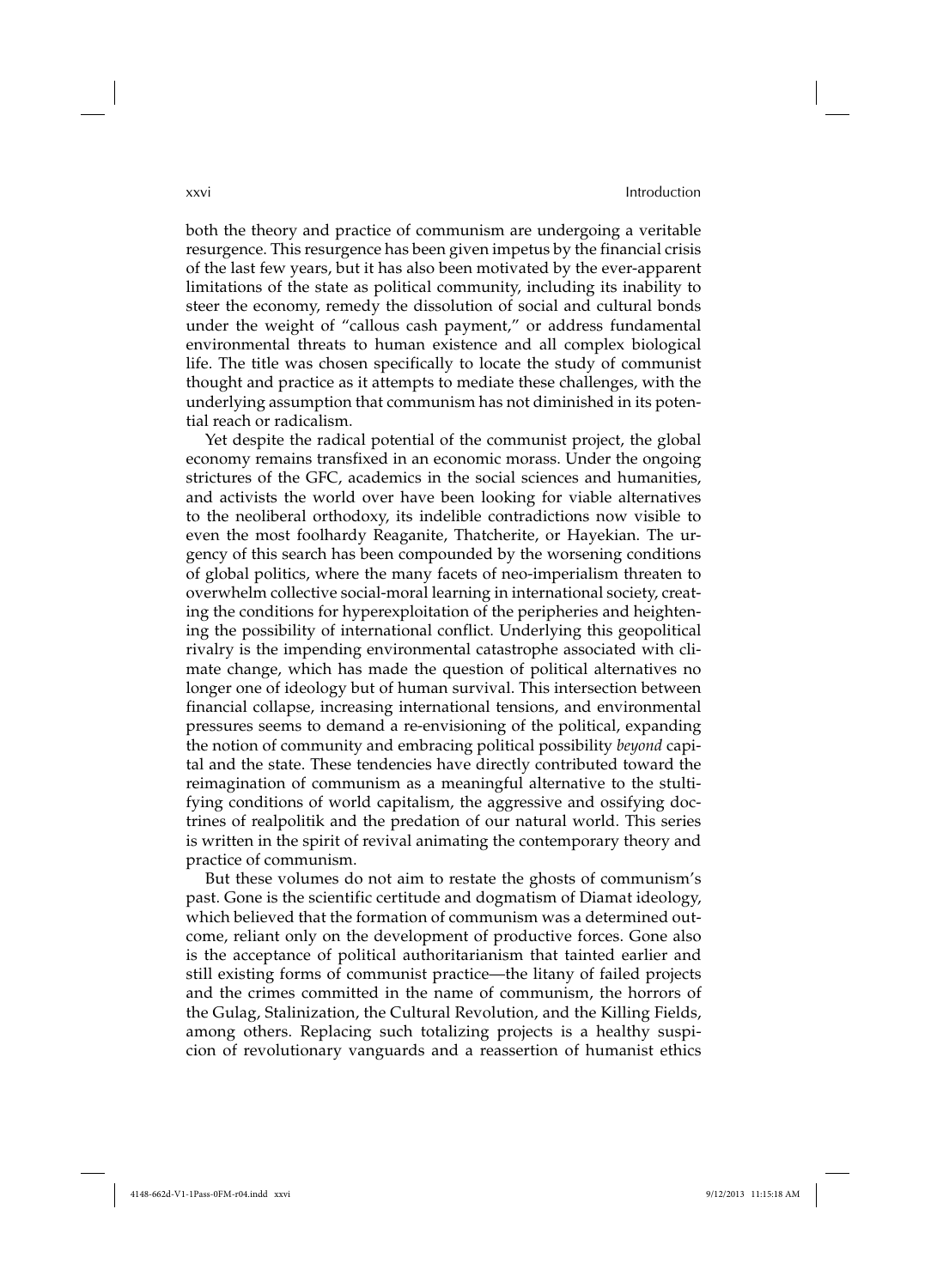#### Introduction **xxvii**

like emancipation, participation, and co-creation, which were so pronounced in Marx's earlier works. What we see here is not a narrowing of the aspirational dimensions of communist thought but a firming of its commitment to struggle. Determinism and authoritarianism have been rejected. But we have regained the most fundamental tenet of revolutionary thought: *that change is up to us.* History does not unfold along some predetermined path, led by a metaphysical dialectic. Our future, as our history, is made by our hands—emancipation can only ever be the confluence of our choices and actions.

\* \* \*

### **ABOUT THE SERIES**

#### **Structure**

 In recent years there has been a veritable explosion of scholarship on the theory and practice of communism. Alain Badiou's *The Communist Hypothesis* was a clear turning point in the literature that revivified the idea of communism as the logic that class subordination was not something inevitable. It could be overcome through the collective reorganization of society, based on a free association of producers, that would eliminate the division of labor and the coercive state. Though Badiou contended that we are far from realizing this "community of equals," it was in "formulating and testing the communist hypothesis" that Badiou has since inspired myriad explorations on this idea.<sup>1</sup> One of the most significant and ongoing collaborations on this theme has been Costas Douzinas and Slavoj Žižek's edited volume, *The Idea of Communism,* which followed the London conference inspired by Badiou's call to arms. Emphasizing emancipation and the commons, these works have offered explorations of how to carry the communist idea forward in a world of financial and social turmoil, claiming nothing less than that the "long night of the Left" is, finally, coming to a close. The contributors to these volumes each share the view that we need to distinguish the state from communism and expand the politics of inclusion, with the underlying belief that communism remains an abundant resource for radical politics oriented toward emancipation.<sup>2</sup>

 In this context, works of particular note by Jodi Dean, Bruno Bosteels, and Michael Lebowitz have sought to make the communist vision a reality. Dean has argued for the need to organize as a party on the basis of our common and collective desires, Bosteels has sought to move beyond lofty abstractions to thoroughly rethink communism through a dialogue with a number of key thinkers on the Left, and Lebowitz has offered a model of the socialist alternative through the "socialist triangle" of social production, democratic organization, and new social relations beyond selfinterest.<sup>3</sup> Others, while not associating with communist ideology directly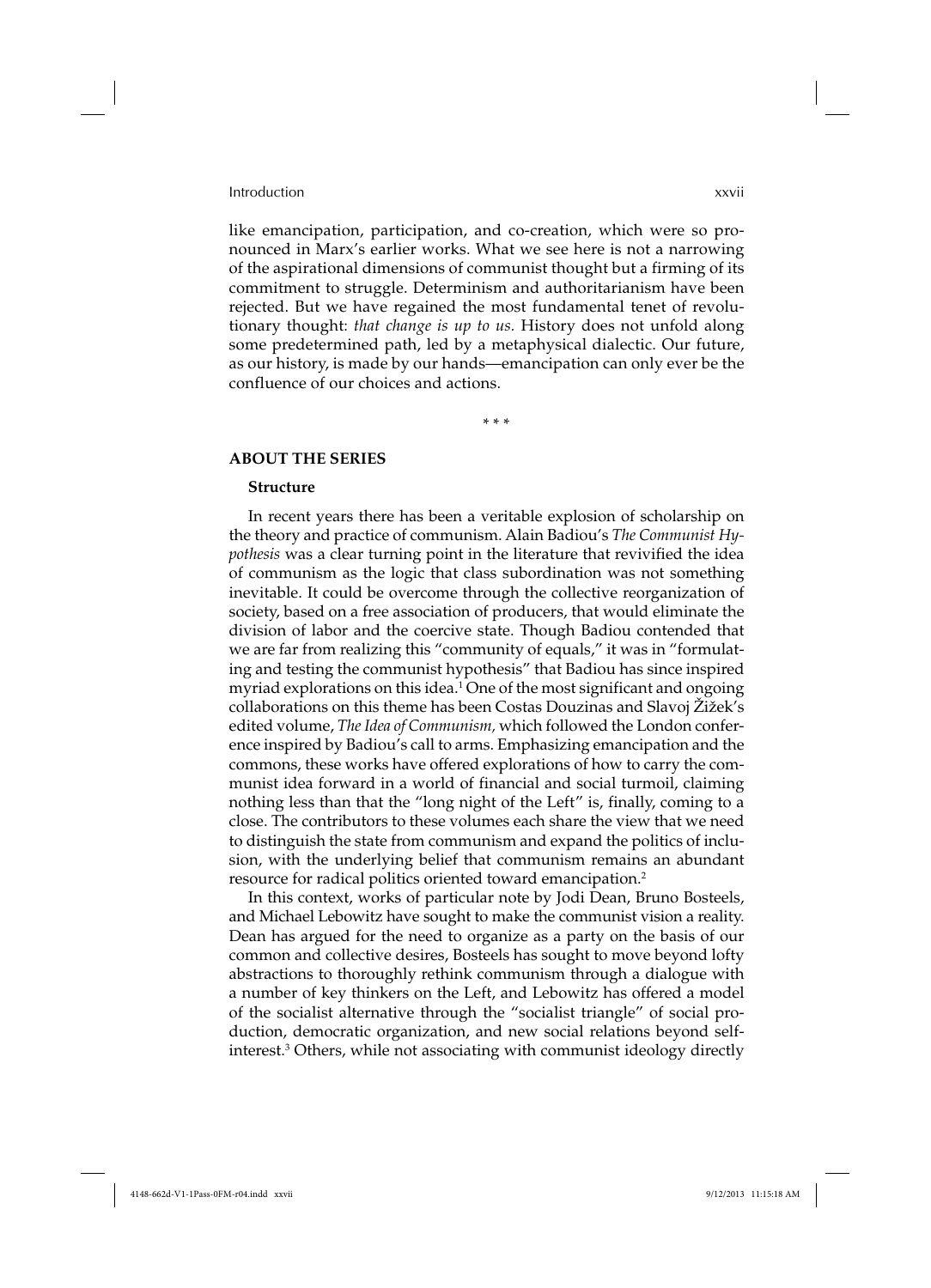#### xxviii Introduction

have, like Guy Standing's conception of "The Precariat"<sup>4</sup> or David Graeber's history of debt,<sup>5</sup> focused on various facets of contemporary capitalist socioeconomic relations and their deformation. In distinction, Hardt and Negri's trilogy *Empire, Multitude* and *Commonwealth* has been one of the most influential attempts at understanding the interrelations, at the global level, between war, class, and the commons, in which communism is to be once again associated with the sociality that defines human relations. 6 Re-engagements with particular aspects of Marx's extensive corpus have proliferated in an expansive literature<sup>7</sup> that has only been surpassed by a growing number of examinations, inspired by a communist point of view, of the various aspects of the financial and environmental crises—a list too exhaustive to engage here.

 What is notable in each of these accounts is the shared belief in the possibilities immanent within the idea of communism, something reflected equally throughout the three volumes of *Communism in the 21st Century.* However, what distinguishes this series from the plethora of recent works in this subject-area is the three aims that frame the project as a whole and which are reflected in each individual volume: (1) a re-engagement with the ideas of Marx; (2) an assessment of the challenges, past and present, facing communist movements, parties, and states; and (3) perspectives on the future possibilities of communist theory and practice. While each volume is stand-alone, together they offer a fluid account of the past, present, and future of communism located in the conditions of the early 21st century.

 The periodic crises of capitalism seem, almost as a logical necessity, to bring with them a resurgence of interest in viable alternatives. The GFC was no exception. Marx's work has undergone nothing less than a revival, being read by all concerned parties, from German bankers to the radicals in Zuccotti Park, not only as a means to explain the phenomena of recurrent economic crises but to fill the void left by the fall of this dominant ideology.<sup>8</sup> Volume 1, *The Father of Communism,* situates the series within this rehabilitation of communist theory. It engages with the ongoing importance of Marx's vision of communism for contemporary radical, emancipatory politics. Despite the centrality of communism to Marx's philosophy and political economy, a detailed engagement with his ideal has been curiously absent in the literature, such that communism has remained one of the most under-theorized aspects of Marx's work within both political science and philosophy.<sup>9</sup> Without such an explication, Marx's ideal has been left to unnecessary obfuscation that—when coupled with the oppressive regimes associated with its name and the collapse of the Soviet project—have served only to further mystify what could be a potentially liberating force in contemporary politics. This volume attempts to overcome this oversight. The volume is organized around 10 themed interpretations of Marx's concept of communism: cultural, socialist, individualist,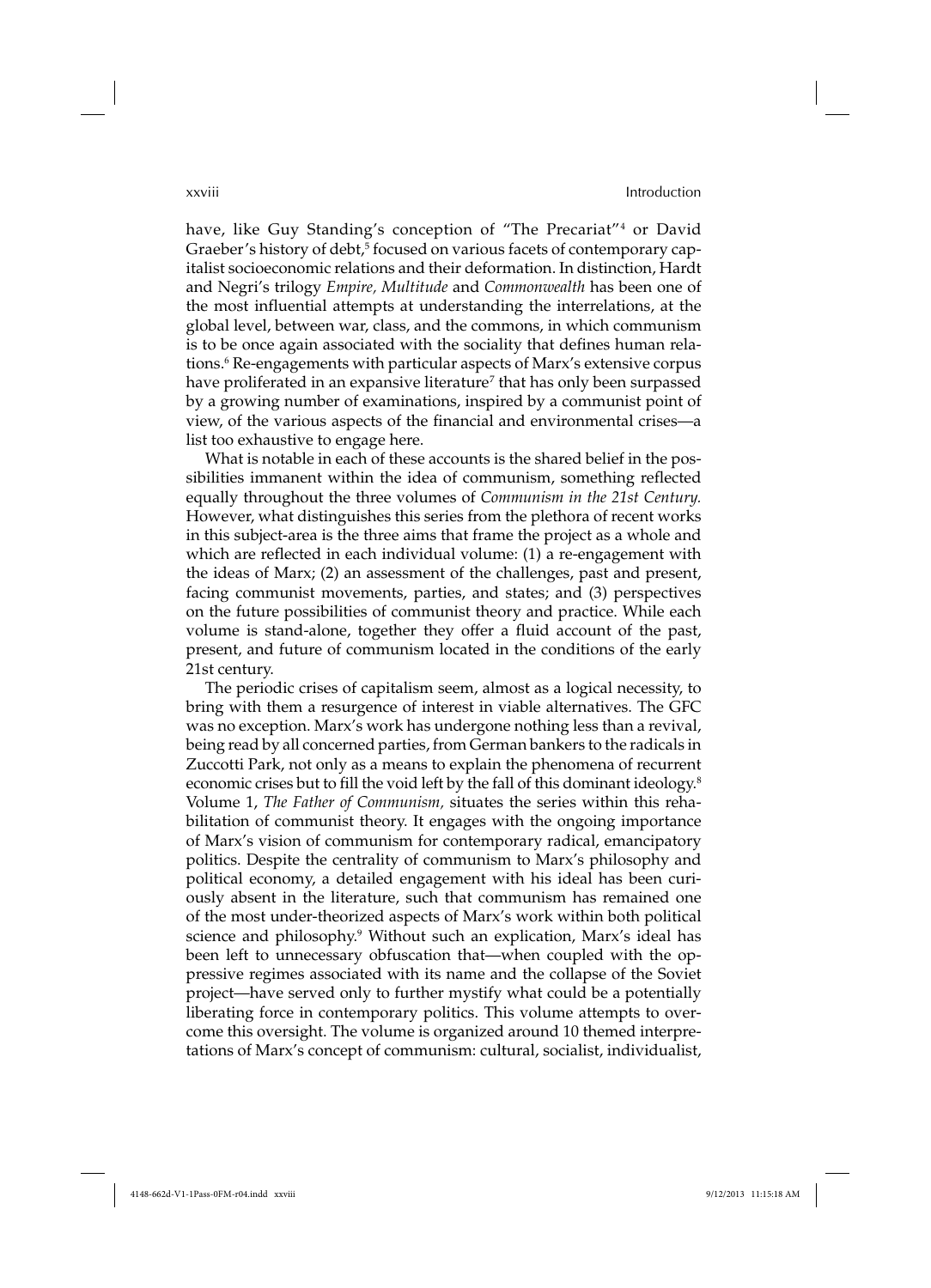#### Introduction **xxix**

dialectical, humanist, cosmopolitan, utopian, feminist, environmental, and romantic. Through this diverse interpretive group of scholars, theoretical orientations, and normative positions, the volume offers a unique, contrasting, and variegated assessment of Marx's communist vision and its relevance for contemporary politics in both theory and practice.

 Turning toward more practical engagements, Volume 2, *Whither Communism?* focuses on the litany of challenges facing existing communist movements, parties, and states. These challenges are shown to be many and considerable. From the bitter losses of past revolutionary moments to the horrors of failed experiments that continue to resonate, the communist tradition remains mired in a damming, bloody past. The two great bastions of the radical Left, anarchism and communism, remain divided into two hostile camps, as they have been since the demise of the First International. Added to this historical fracturing of the Left, repression of working class and radical movements has intensified across the globe. Many of the reformist gains of Western social-democratic struggle have been lost under the tide of reactionary neoliberalism—or as it is so nonobtrusively labeled under the jargon of economic rationalism, rolledback. For many peoples in the developing world, these gains were never achieved. These defeats have exposed the intractable limits of reformism, trade unionism, and emancipation through the ballot of the capitalist state. Added to this has been the accretion of crises in finance, production, and employment, alongside the accelerating processes of environmental degradation as late capitalism reaches what is perhaps its terminal phase. Against this tumultuous background, the question of *Whither Communism?* takes on a significance that is not purely historical. For in the context of today's mounting crises the question is no longer, as Rosa Luxembourg once asked, "socialism or barbarism?"; instead, one might say "socialism or extinction?"

 Volume 2 begins by examining the continuing significance of key historical events and debates within communism. The tensions between communism and anarchism, the splits within leftist parties and groups within the Internationals, and the capitalist restoration after the demise of the Soviet system all illustrate that communism's past continues to frame the possibilities of the present. But this volume also offers a contemporary analysis of actually existing states that identify as communist, including the economic form of Chinese communism and its rise as the next global superpower; the paradox of North Korea as a communist, dynastic, and pariah state; the changes underway in Vietnamese Socialism as it mediates modernity and development; and the likely direction of change in Cuba with the passing of the Castro era. Alongside these statist communist projects, the volume also examines past and ongoing communist experiments that indicate a certain transcendence of the traditional communist mantra about the capture of state power. Here, novel developments in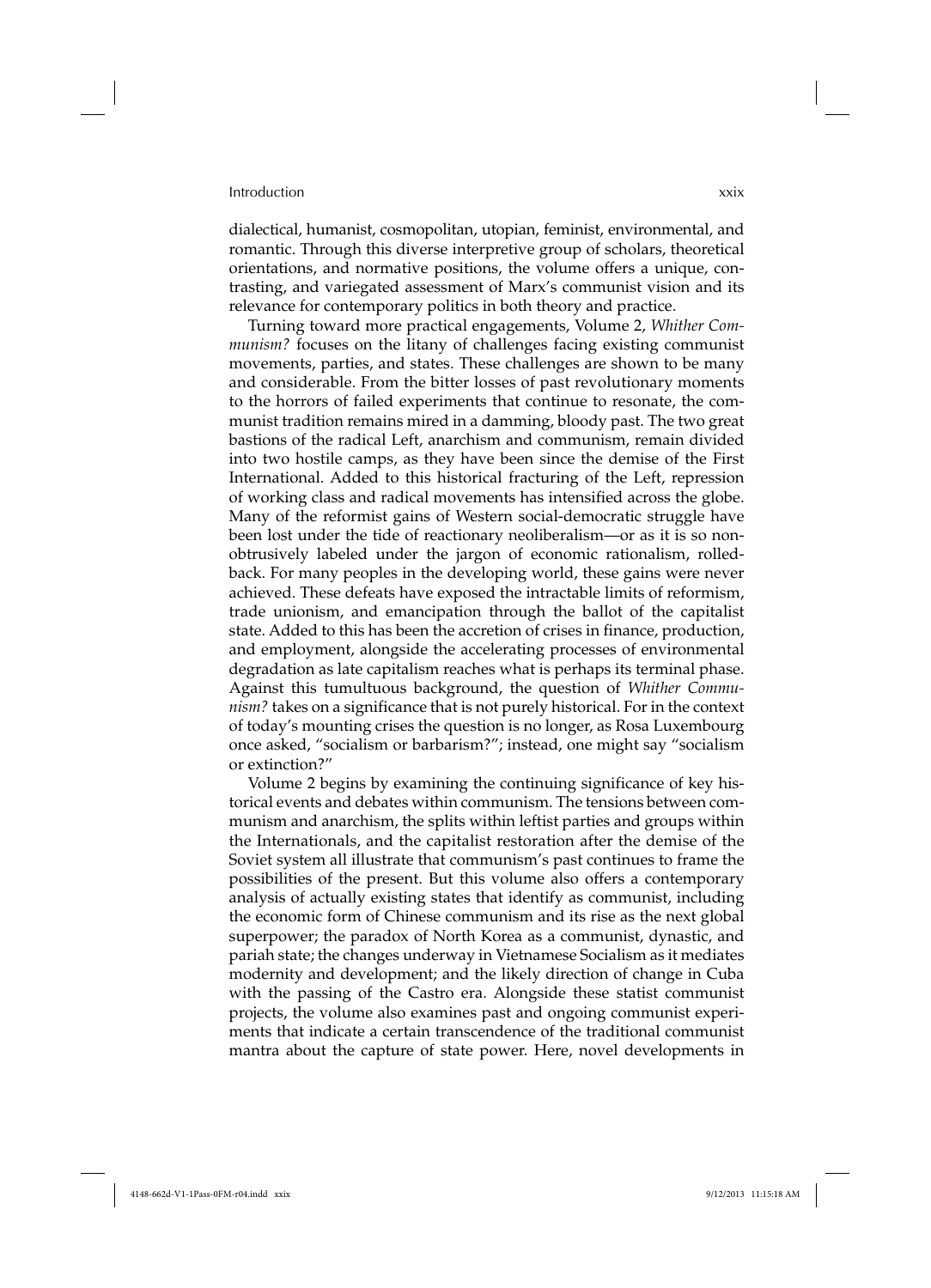#### xxx Introduction and the set of the set of the set of the set of the set of the set of the set of the set of the set of the set of the set of the set of the set of the set of the set of the set of the set of the set of the

the Mexican Commune, Venezuela's transition to socialism, and a global accounting of radical working-class socialism in the early 21st century all indicate an open horizon for the forms of communist struggle and organization to meet the challenges of the present and near future.

 Building upon and extending the contemporary focus of Volume 2, Volume 3, *The Future of Communism,* analyzes the trajectory of communist struggles, theoretical developments, and organizational praxis into the 21st century. Its theoretical and empirical content offers an indication of the direction communist ideas and practices are taking in shaping this century. The opening chapters examine existing revolutionary and protest movements and their global implications for revivifying communism as a lived social struggle—the World Social Forum (WSF), the Arab Spring, and Occupy, that have all attempted to build alternative futures. These recent movements are set against the background of the unique challenges facing communism in the present, including globalization, digital and communicative technologies, and the problem of value and the commons. This is paralleled with ongoing theoretical developments in communist thought, such as the rapprochement between feminism and communism and the question of the means and ends of revolution in critical theory. Turning to the dimensions of communist praxis, the volume offers insights pertaining to organization in contemporary radical movements. It engages with the militant, the assembly, and communizing, where communism—at least for John Holloway—becomes a process with many points of intersections that exist in the possibilities of the *now.*

 Across all these chapters, it seems communism in the 21st century promotes participatory social, economic, and political organization against centralization; calls for harmony through the commons in opposition to commodification; embraces philosophical critique rather than certainty or determinism; and deploys new methods of organization and resistance opposed to the methods of vanguardism and political power, particularly through the state. These examples suggest that the communist horizon—to borrow from Jodi Dean—has expanded considerably from its early manifestations, that the long night of communism *is* coming to an end, and that the dawn is indeed bright for human emancipation in this century.

\* \* \*

#### **Themes**

 The choice of authors for this volume was based on the notion that diversity would lead to a fuller and more dynamic engagement with the question of communism in the 21st century. As such, it is a difficult task to draw out thematic commonalities and even more difficult to draw these with analytical precision. Yet while the plurality of interpretations does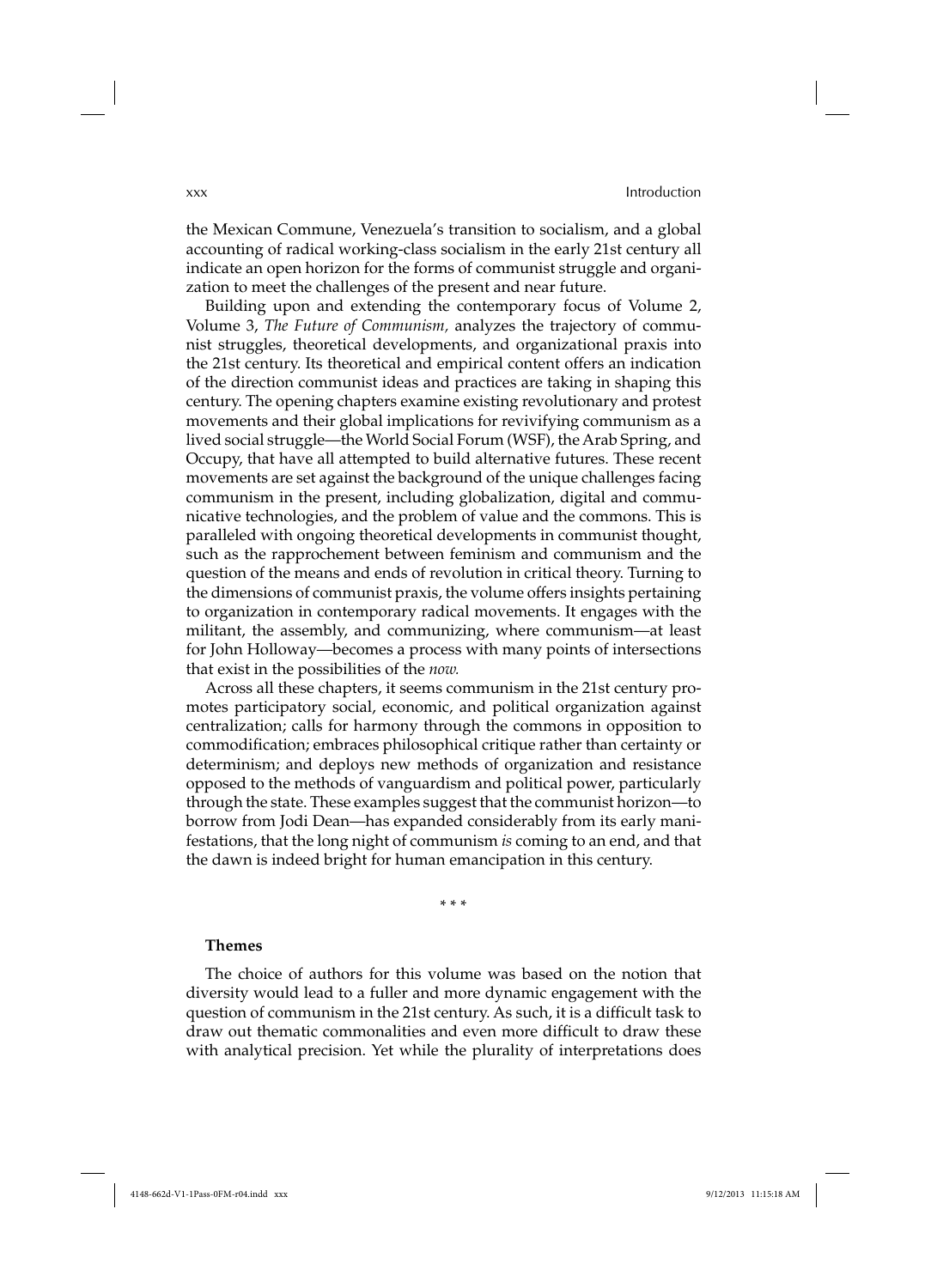#### **Introduction** xxxi

not graft neatly to some shared viewpoint on communism, some convergences are evident. In this part my primary aim is to draw out the key arguments from each chapter and, as a secondary goal, where possible, to observe any commonalities that emerge within the series taken as a whole. With this in mind, I actively deploy the words of each author in an attempt to weave, as closely as possible, some of these common themes without distorting—willfully or unaware—the unique meaning of each theorist.<sup>10</sup> Needless to say, the contributors to this series do not agree on the idea of communism, their interpretation of Marx's (and Engels's) vision of communism, or of the history, present and future trajectory of communism in the 21st century. The following discussion does not therefore claim agreement in its absence, nor is it intended to foist a synthesis or closure when there is none. Rather, my intention is to illuminate the primary arguments and some of the common themes that emerge even within the diverse array of interpretations, methods, and political commitments contained within *Communism in the 21st Century.*

#### *Volume 1: The Father of Communism*

 Emphasizing the ongoing importance of Marx's vision of communism for radical and emancipatory politics, in the opening chapter of the series Terry Eagleton does nothing less than praise Marx (Chapter 1, Volume 1). He praises him as a profound moral thinker, a Romantic humanist (a finding shared by Löwy in Chapter 10, Volume 1), whose key insight was the understanding that true self-fulfillment of the individual's powers and capacities could only take place socially, that is, in and through one another. Achieving these distinctive qualities at the interpersonal level is called, by Eagleton, *love,* and at the political level, *socialism.* Echoing these same humanistic dimensions, Sean Sayers affirms that Marx's ideal of communism is ontological. That is, human beings are endowed with universal capacities and powers, and yet to exercise and develop these fully requires replacing the notion of wealth derived from classical political economy with communism's notion concerning the "wealth of human need." 11 Under communism the development of needs *is* value—the true definition of wealth—because it expands human productive and creative powers. 12 For Sayers, this ideal of communism is essential not only to Marx's appeal as a philosopher but also to the socialist movement: communism is a theory of how society will develop, and how it is actually moving, but it is also an ideal social, economic, and political vision.

 The radical humanism in Marx's vision identified by Eagleton and Sayers is also emphasized by Chattopadhyay (Chapter 3, Volume 1) who regards communism as the reunion of humanity. Chattopadhyay focuses on the place of the human individual in Marx's vision of the future society, particularly the laboring individual within what he calls the Association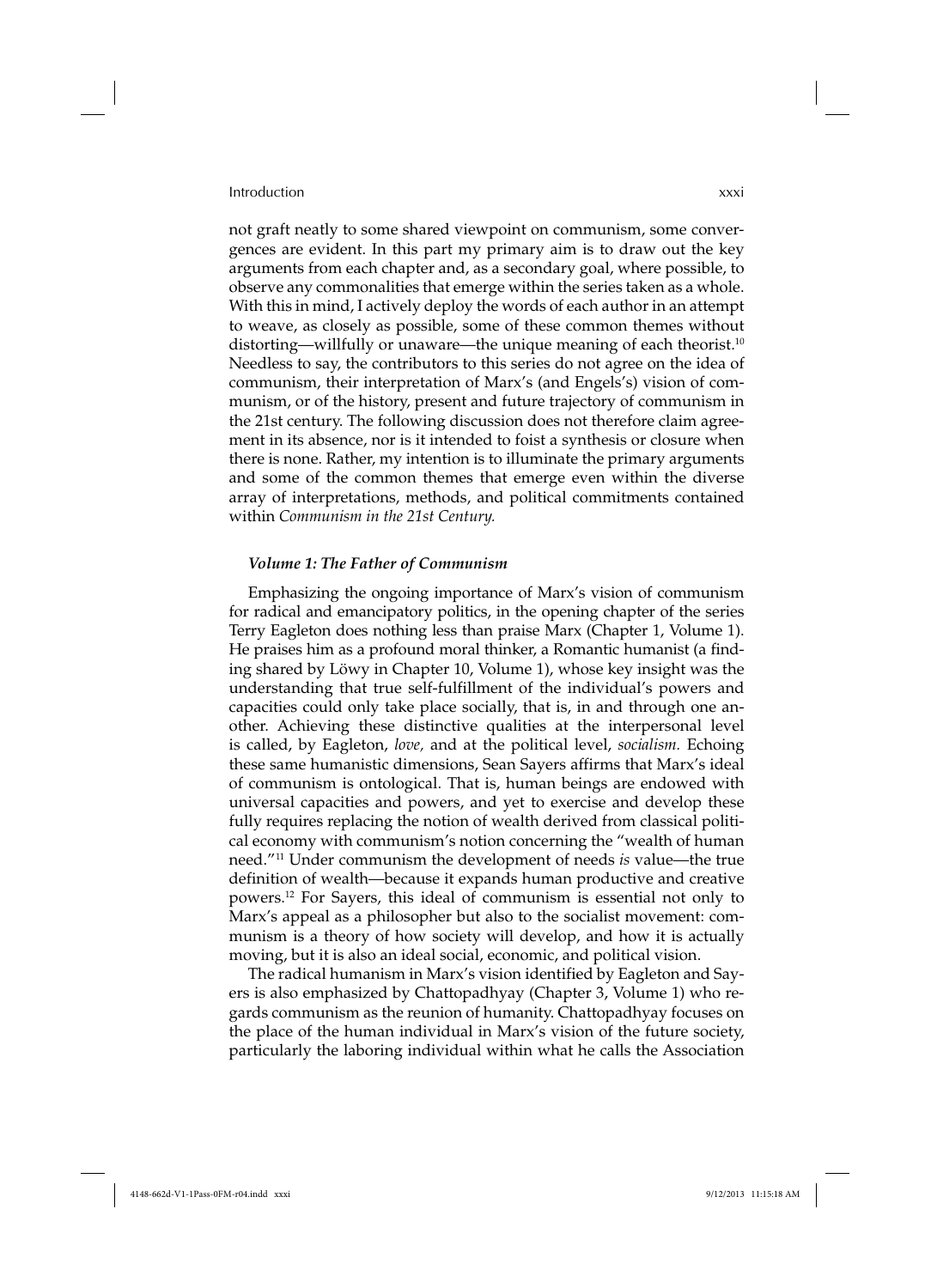#### xxxii Introduction

Mode of Production. Through the movement toward socialism, human beings are no longer personally or materially dependent, so they no longer exist as "fragmented" individuals: alienation is overcome through this reunion, providing the conditions (and relations) in which all human beings can become "totally developed," "integral" individuals. Indeed, for Chattopadhyay, societies can be judged on the extent to which the individual is free within it, that is, suffering neither personal nor objective dependence. Along these lines, Chattopadhyay extols Marx's vision of communism because of the "free individuality" that can be brought about through its socioeconomic form, which he considers is nothing less than a restoration of humanity to its essence, "the real appropriation of the human essence by the human for the human." In my own chapter (Chapter 6, Volume 1), I also explore some of these humanistic themes in the emancipatory dimensions of Marx's vision of communism. In broad agreement with Eagleton, Sayers, and Chattopadhyay, I view communism as Marx's ideal form of socioeconomic organization necessary for the flourishing of humankind's creative powers. However, I develop this through the concepts of speciesbeing (the full self-actualization of one's individual capacities that Marx developed from Ludwig Feuerbach) and the notion of the unalienated or "total man" of the *Paris Manuscripts.*13 Here, human emancipation and the movement to full communism can be seen as the historical movement that removes all restrictions on the potential development of humanity—something that overcomes the limitations of bourgeois political emancipation—and reunites the private and public essences of humanity.<sup>14</sup>

 So, against those who foist upon Marx the oppression and crimes of communist states—and who conveniently forget the genocidal crimes of capitalism—Eagleton shows that it was the question of achieving justice and prosperity for all that was the guiding leitmotif of Marx's vision of communism. Nevertheless, as Chattopadhyay makes painfully clear, Marx's original idea of a socialist society underwent a "total inversion" by those who in the name of Marx(ism) called their regimes socialist. Along similar lines, Michael Lebowitz (Chapter 5, Volume 1) rejects the juridical forms of state-socialism of the 20th century, particularly the Leninist model that rendered unto law the "socialist principle" in which the individual was cast as a worker, not a human being—a move that, in the words of Chattopadhyay "negated the laboring individual"—and by which socialism was reduced to a mere question of distribution. Lebowitz's rejection of the state form of socialism forms part of his wider reconceptualization of Marx's vision of communism as a "just, people-based alternative." He sees it as a form of socioeconomic organization that removes all obstacles to the full development of human beings, or what he calls "real human development"—in a similar refrain to the humanism identified by Eagleton, Sayers, Chattopadhyay, and me. This rejection of state-socialist models is also expressed by Bertell Ollman (Chapter 4, Volume 1) who posits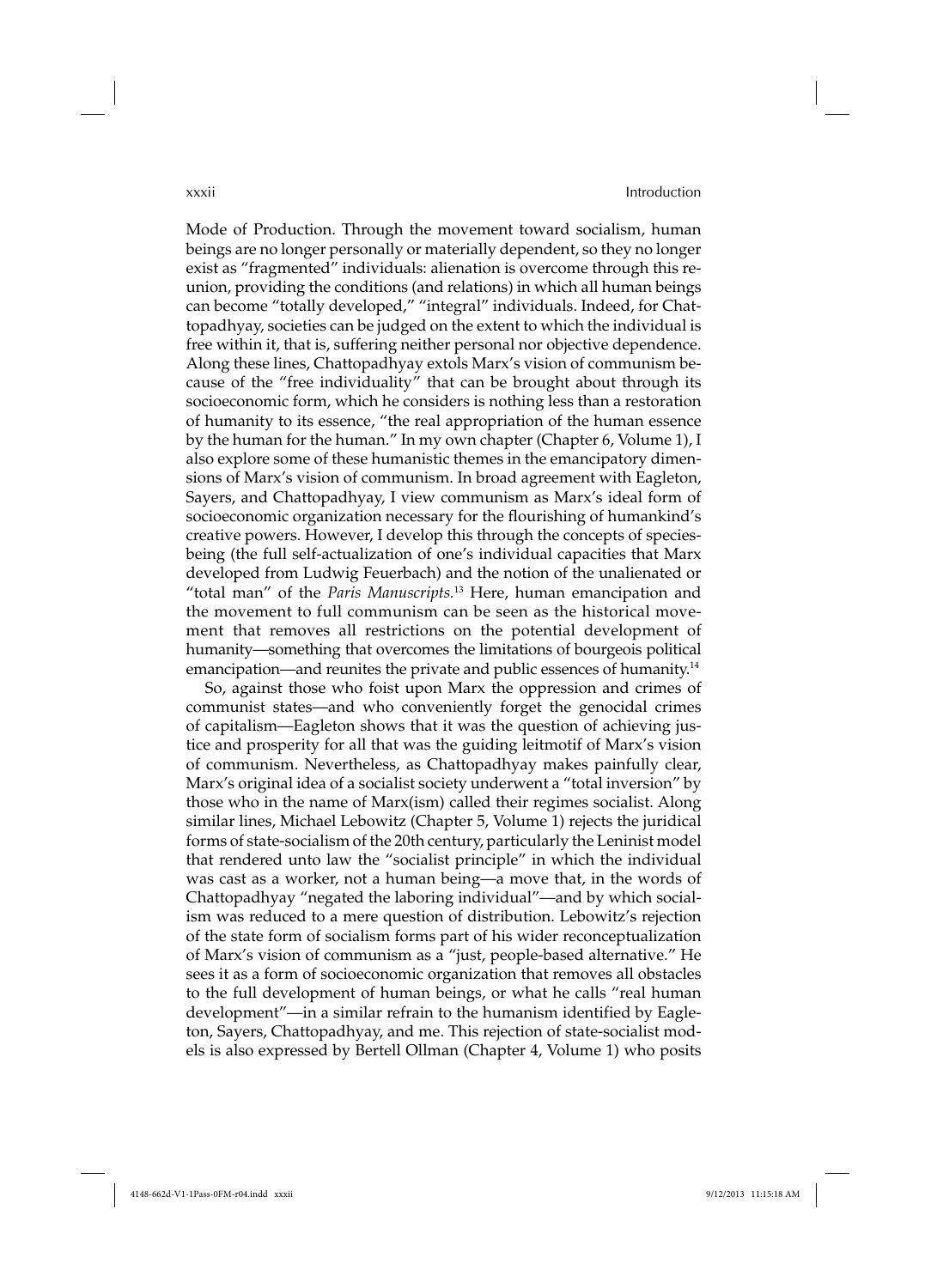#### Introduction xxxiii

that the Soviet Union and China were not evidence of how communism works in practice, not just because of their underdevelopment and constant threat of foreign invasion, but because the regimes of "actually existing socialism" were nothing less than Orwellian constructions. The crucial step in reestablishing Marx's approach to communism, Ollman argues, is to break its connection with these very systems. And yet, in some perverse twist of historical irony, despite the glaring contradictions of these regimes when compared to Marx's express humanistic ideals of communism, they remain the most difficult distortions to correct.

 In this context, Silvia Federici (Chapter 8, Volume 1) takes issue with the long-assumed nexus between capitalist development and the eventual liberation of humankind. Federici highlights a number of indelible weaknesses in Marx's reliance on capitalism as somehow necessary for the transition to communism. Such justifications, Federici claims, underestimate the knowledge and wealth produced by noncapitalist societies, just as they underestimate the extent to which capitalism has built its power through their appropriation. They also fail to see how capitalism, far from inventing social cooperation or large-scale intercourse, destroyed societies that had been tied by communal property relations and cooperative forms of work. Moreover, the assumption that capitalism has been inevitable overlooks those in the past who struggled against its imposition, just as it forgets those resisting its machinations in the present. Federici reveals how illusory automation and mechanization have been for human liberation, having not only failed to ease the burden of labor in any meaningful sense but having become parasitic on the earth. Ultimately, such accounts fail to see capitalism as an historical and ongoing process of violent appropriation. Federici claims that capitalism is neither necessary nor progressive in regards to the development of human capacities, but in fact furthers "unequal power relations, hierarchies, and divisions" and generates "ideologies, interests, and subjectivities that constitute a destructive social force." Those accounts that extol a deterministic link between capitalism and communism lead away from the real question of "reconstituting a collective interest" in favor of a productivist and consumerist logic. Ultimately, Federici offers a clear revision of Marxist analysis that contests the notion of capitalism as the necessary precondition for communism, calling for us to instead focus on those social relations that are conducive of human emancipation and the reclamation of the commons rather than a myopic gaze on production, industrialism, and consumption.

 It is not that capitalism has achieved nothing, however. Indeed, Marx praised capitalism as generously as Eagleton praises Marx: capitalism has developed human powers of production and furthered a litany of cultural freedoms such as the emancipation of slaves, the invention of human rights, and the dismantling of empires. But the point for Federici—and in distinction to Eagleton's conciliatory, if not optimistic appraisal of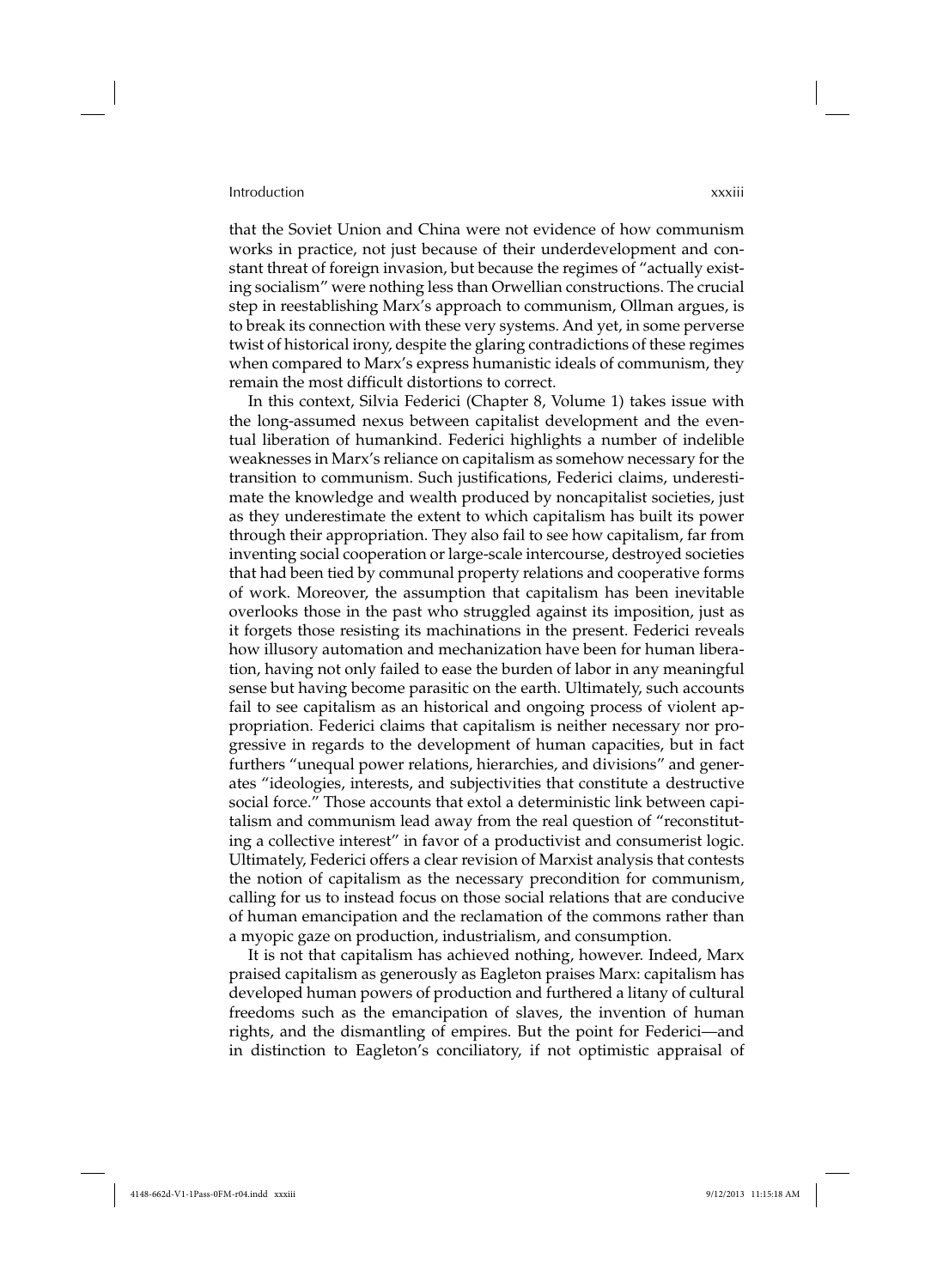#### xxxiv and the state of the state of the state of the state of the state of the state of the state of the state of the state of the state of the state of the state of the state of the state of the state of the state of the

capitalism—is to highlight the epistemological narrowing of what social relations are seen as necessary for the emergence of communist association, against the competitive, asocial logics of capitalism. In other words, what is in contention is how Marx's insistence on the necessity for human freedom of developing productive forces has been subsequently interpreted by Marxists in a one-sided fashion, overlooking the importance of genuine relations of association presupposed in communism. As we shall see, I make similar findings in regards to Marx's attachment to internationalism, which restricts the relations of association under nationalism and the juridical form of the state. For Eagleton however, the question was something different: why, under capitalism, where we have accumulated more resources than throughout proceeding human history and where we labor harder than our ancestors ever did, do we yet remain unable to overcome poverty, exploitation, and inequality? For Eagleton, the answer lies in the way we organize production: capitalism has not, indeed, cannot free us from toil. And it is on this point that Eagleton praises Marx as authentically prophetic: he did not give us blueprints of the future, but made it clear that unless we change our unjust ways, the future is likely to be "deeply unpleasant"—or not at all. This warning is echoed by Lebowitz, who claims that we now risk a new barbarism, a capitalist "endgame," that includes the domination of impoverished peoples and an ecological nightmare.

 So what are we to take as the appropriate linkage between capitalism and communism today? For Ollman, the "all too popular separation of Marx's vision of communism from its historical roots in capitalism" must be overcome. That is, communism must be linked, as it was for Marx, to the "unrealized potential" in capitalism. Ollman here makes a major revision of his famous work "Marx's Vision of Communism," claiming that this was based on the wrong question.<sup>15</sup> While utopian speculation can be liberating, Ollman argues that it is no substitute for an analysis of capitalism and the dialectical method of exposition focused on the ways in which Marx looked for evidence of communism inside capitalism: "the future concealed in the present." There are several of these approaches evident within Marx's work, which Ollman offers textual support for throughout his chapter. These include projecting capitalism's major contradictions to the point of their resolution, or, projecting the "end of alienation" through what life would look like under full communism, a device which Marx often used. One of the most important devices however, is the analysis of what Ollman calls the "sprouts" of communism (e.g., cooperatives, unions, and public education) that already exhibit socialist characteristics within the current order.<sup>16</sup> For Ollman, "the new communist world that capitalism has made possible is staring us right in the face." Reestablishing the necessary links between capitalism and communism does not make revolution inevitable, nor render Marx a deterministic thinker.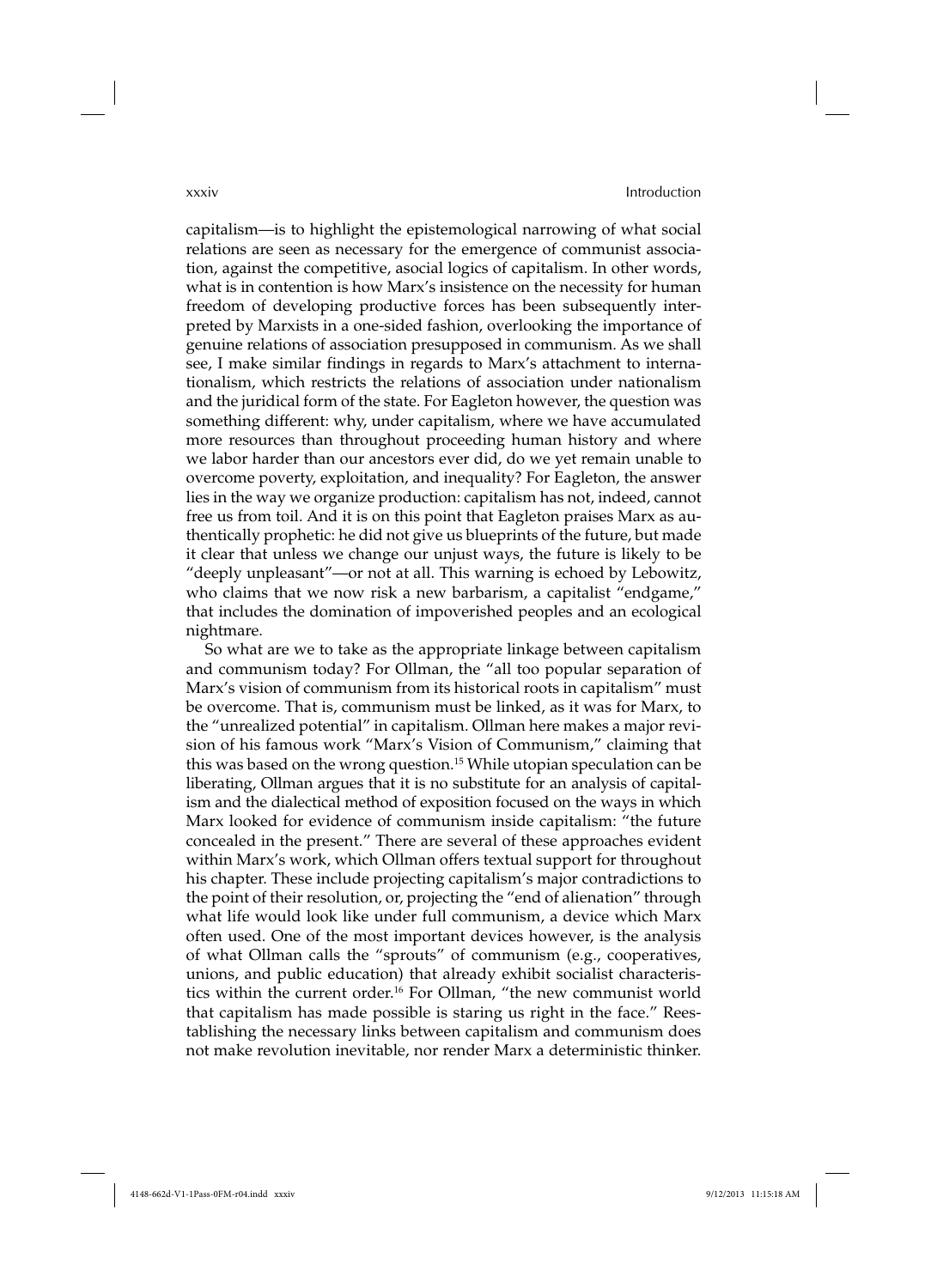#### Introduction xxxv

It makes communism a realistic possibility in the present, regardless of how likely or unlikely this tendency is believed to be. Through these examples, the "end of alienation" can be shown to be not just a normative description of life in "full" communism, but something actually possible, already existing in nascent form. Indeed, for Ollman focusing on the "sprouts" that can, and do, emerge out of the conditions of the present can convincingly reestablish the immanent link through which the oppressed can "leap" into revolutionary practice. In ways very similar to Ollman's idea of the sprouts of communism, Sayers observes that even in late capitalism the communal and cooperative social arrangements, which are the progenitor of communism, are common throughout the existing order and are experienced not just in primary relations of family and friends, but also in those social relations marked by generosity rather than the ideology of self-interest, such as with teachers, nurses, and so on. As such, for both Sayers and Ollman, the alternative forms of social and economic organization—the initial stage in the two-step transition from socialism to communism—already exist in "embryo" in our society. What is perhaps most interesting here is the convergence between Ollman, Sayers, and Federici on the importance of the type of social relations of cooperation and association within communism, which are routinely downplayed in many traditional accounts that emphasize the importance of productive forces.

 The question of the link between capitalism and communism usually inheres around interpretations of Marx's statements in the *Critique of the Gotha Programme* and the utility or adequacy of the two-stage thesis about the transition from socialism to true communism. 17 In Volume 1, Sayers, Chattopadhyay, and Lebowtiz offer contending readings of this passage. For example, Sayers argues that in the first stage (the "dictatorship of the proletariat"), the capitalist state is replaced by one that will rule on behalf of working people and through which all private property in the means of production will be converted into common ownership and made operative for the common good. Yet even though ownership is no longer based around private interests, or production attentive to profit, individuals are rewarded according to the work they do so that the notion of wealth remains confined under its bourgeois trappings. This is a critical point that Lebowitz also engages with at length. Sayers reiterates that this is only to be a transitional phase, however, on the way to full or true communism—the place that has transcended and overcome the free market and its notion of profit as value. Only here, under full communism, is productive life brought back under human control and organized for the human good to create a society in which "capital and wage labor, money and the market, classes and the division of labor," are abolished. Chattopadhyay, while denying the centrality of the two-step process, nevertheless shares with Sayers the notion of the change in wealth under communism. Sayers, it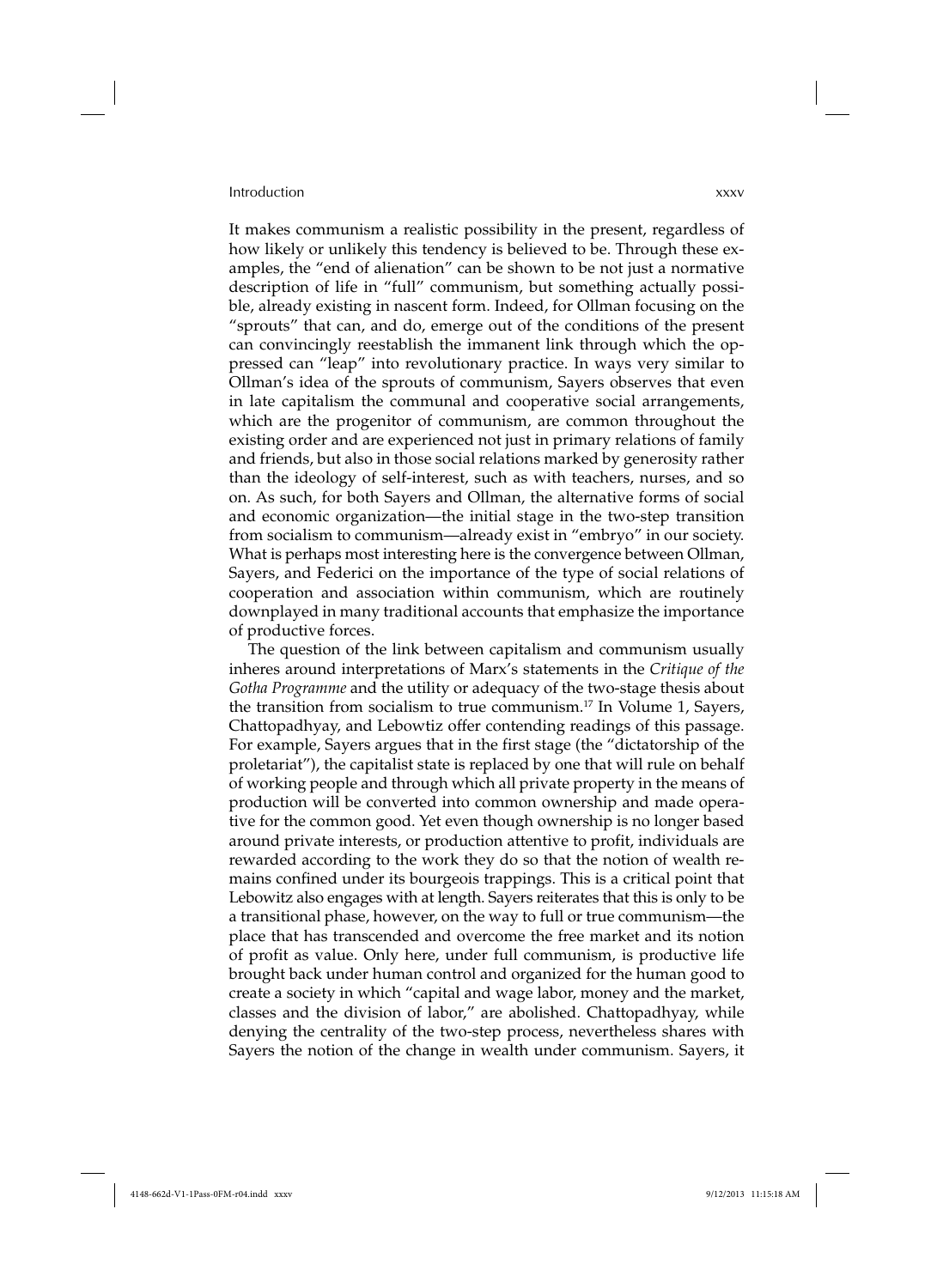#### xxxvi Introduction

should be recalled, expressed this as the development of needs, which expands human productive and creative powers as value. For Chattopadhyay, the mark of communist society is the change in wealth *from* capital accumulation *to* the expansion of free time for all.

 Offering a significant departure from Orthodox Marxism, Lebowitz contests the standard interpretation of the *Gotha Programme* finding that not only does each stage contain strikingly different relations of distribution, but that Marx was not necessarily consistent regarding his depiction of communist society (particularly its economic characteristics). This reading has profound political implications as to whether the socialist principle later identified by Lenin actually corresponded to Marx's conception of the new society—and ultimately explains Lebowitz's rejection of any such state-socialist models of communism. 18 For Lebotwitz, the question hinges on how we are to understand Marx's account of historical development as a process of *becoming.* Capitalism, as an organic system, spontaneously reproduces capitalist conditions and relations of production, that is, it reproduces its necessary premises and "creates its own presuppositions" as a "connected whole" constantly in the process of renewal. 19 Yet no new system can ever produce all its premises so that when a new system emerges it necessarily inherits premises from the old before it can produce its own. Consequently, as socialism emerges from capitalist society, it is, as Marx so famously expressed it, stamped with the "birthmarks" of the old—it is decidedly not communism as developed from its "own foundations." Lebowitz highlights a manifestation of what socialism inherits from capitalism in how it conforms to a particular distribution of property. That is, while the material conditions of production have been transformed into common property in this stage, the "personal condition of production" remains the property of workers. The new system is therefore defective in the sense that it retains explicitly the private ownership of labor-power: fair exchange is the "exchange of equivalents" and socialism comes to be defined by the principle of distribution. The result is that rather than relating to others "as a member of society," the individual producer enters relations as the owner of his or her own capacity. They are seen as a worker, not a human being. $20$ It is a one-sided relation. The type of individual produced under such conditions is, of necessity, "deformed by these continuing defects" that will enter *all* social relations. Lebowitz makes clear that this inherited defect of the self-interest of owners in socialism is the opposite of solidarity, community, and association envisaged by Marx and must be actively subordinated if the new society of communism is to develop as an organic system. Yet rather than calling for a struggle to subordinate this defect, Lebowitz finds that those "two-stagers"—like Lenin—seek to transform it into a so-called socialist principle that is to be then enforced by the state. As Lebowitz warns, not struggling against these inherited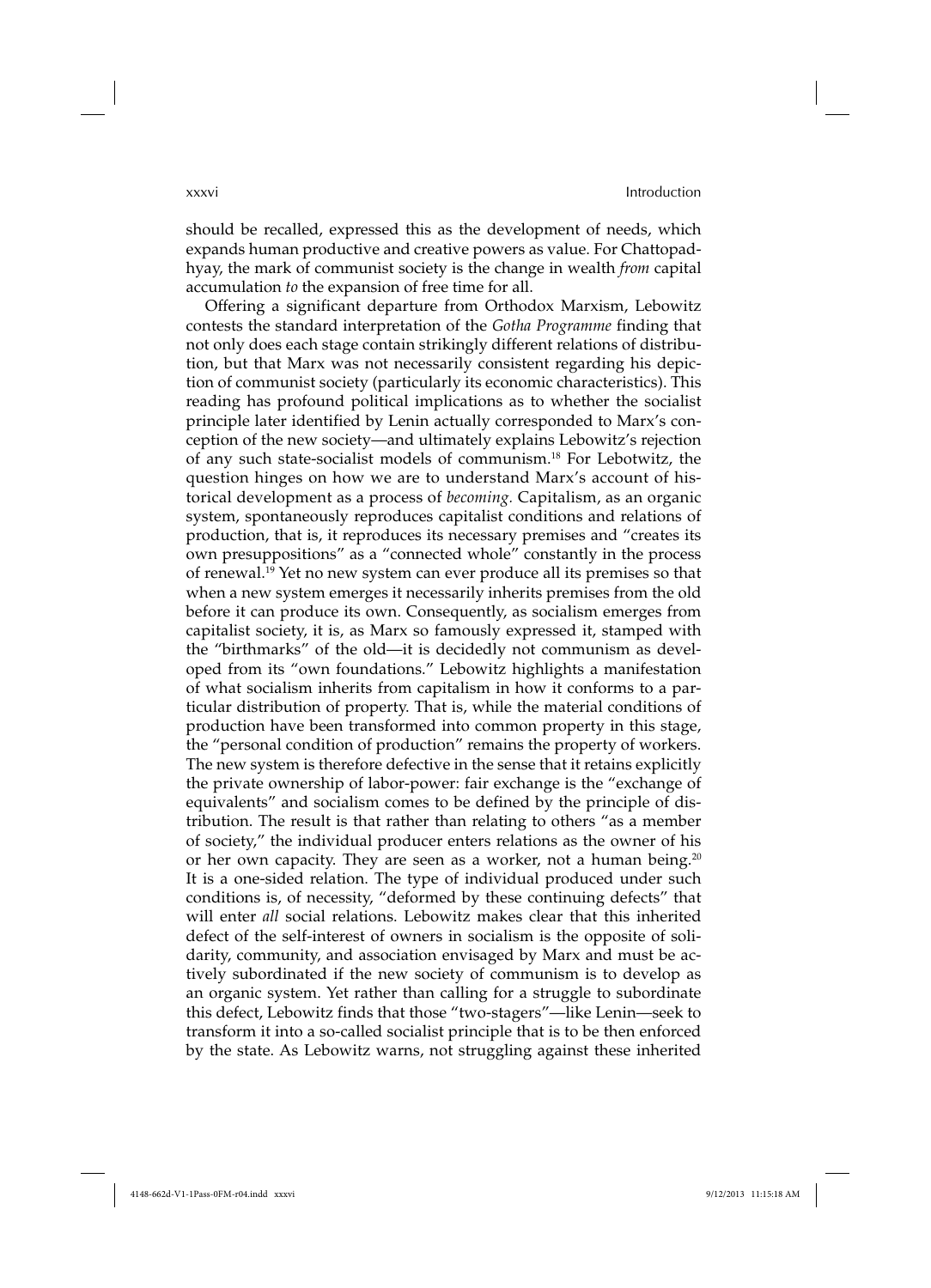#### Introduction xxxvii

defects risks reverting to them. The result is pernicious not just for the deformation of individuals, but also for the very ideal of communism, which is reduced to merely overcoming scarcity and creating consumption without limits—a far cry from the "true realm of freedom" and "real human development" promised by communism, where the development of human powers is to be an end in itself.<sup>21</sup>

 These relational deficiencies are also reflected in the restrictions Marx placed on human emancipation through his emphasis on material production over genuine social relations and his reliance on internationalism over wider forms of solidarity required in communist association. In my chapter, I argue that a focus on material production risks subsuming human emancipation under the interests of industrialism, distribution, and consumption, which unwittingly reproduce capitalist relationalities (in ways similar to those identified by Federici and Lebowitz regarding the exchange of equivalents under socialism). Under the productivist dogma of Diamat at the turn of the 20th century, Marxists would forget entirely that the emancipatory promise of communism is not strictly reducible to material production, that the individual under full communism is not to be considered rich because they *have* much, but because they *are* much. 22 Marx's focus on internationalism, I contend, was equally restrictive of the types of social relations necessitated by communist association that he suggested, in the *Communist Manifesto* and in the organizational structure of the First International, were to have global reach. That is, internationalism served to contract the boundaries of ethical community under the state and limit the expression of solidarity in ways that were seemingly at odds with the wider cosmopolitan ethic implied by Marx's concept of human emancipation. Internationalism is logically dependent on the juridical form of the nation-state and some prior ethic of nationalism that limits the potential for universal, collective action. As such, principles of socialist internationalism expressed in the Internationals or world communism, while professing incredibly strong cosmopolitan norms, remain ethically insufficient because of their explicit acceptance of methodological nationalism, the belief that human community is determined by the nation-state. The problem inheres not just with the capture of state power by the vanguard, which threatens the subversion of emancipation under a new ruling class or bureaucracy. It is also bound up with the reliance on the spirit of internationalism that is limited by an underlying commitment to the particularism of the state that may override the type of universal association required by communism.

Along similar lines, Federici calls for us to go "beyond Marx,"<sup>23</sup> not just because of the vast social-economic transformations since the time of his analysis of capitalism, but also because of the limits in his understanding of capitalist relations, which ignored or marginalized subjects from the historical world stage. Marx's focus on wage labor assumed the vanguard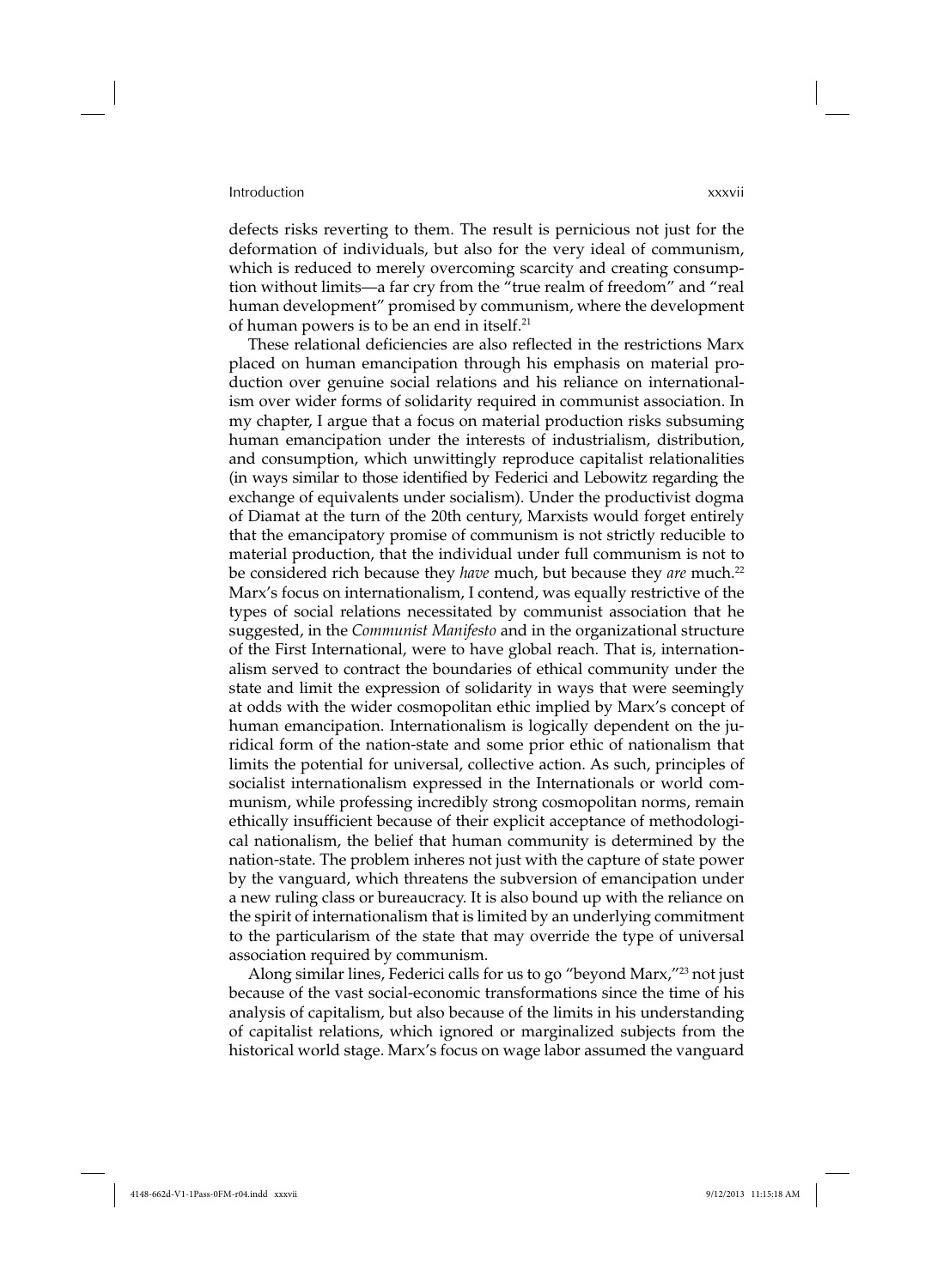#### xxxviii Introduction

role to the proletariat (usually concentrated in the Western metropolis), downplaying the role of the enslaved, the colonized, and the unwaged, not only in the process of accumulation, extraction of surplus value, and system reproduction, but also in anticapitalist struggles. The absence in Marx's analysis of capitalism of domestic labor, family, and gender relations—and the interest of capital and the state in women's reproductive capacity—is striking. Yet by shifting focus from wage labor to labor power (and its reproduction), Federici hopes to widen Marxist analysis to include gender and the colonial dimensions of late capitalism, which she considers most important for a feminist program and for the politics of the commons. The commons are defined in the plural by Federici (which reflects similar ideas of Teivo Teivainen, Jodi Dean, and David Eden in Volume 3, as we shall see) and because they do not depend for their existence on a supporting state, they do not risk becoming the dictatorship of the white/male sector of the working class within the "concretized" state-form presupposed in the dictatorship of the proletariat. Moreover, Federici finds that struggles in defense of our natural commons and the creation of commoning activities are multiplying in contemporary society<sup>24</sup>—more indications of the embryonic forms of communism within the present identified by Ollman and Sayers—and it is through these actually existing processes that Federici identifies how we can rid ourselves of "all the muck of ages" and liberate ourselves from external constraints and capitalist ideologies. 25

 The primacy given to the commons across the radical Left in recent decades, and articulated clearly in Federici's chapter, interconnects with Lebowitz's theorization of the social changes necessary to realize "our communal nature." Recalling that Lebowitz and Federici both problematize, in their own ways, the supposed necessity between capitalism and communism, for Lebowitz what was necessary to overcome the fixation on distribution as the exchange of equivalents under socialism is a set of institutions and practices through which "all members of society can share the fruits of social labor and are able to satisfy their 'own need for development.'" For him these must include workers, neighbor, and communal councils that extend upward to "transcend the local" and achieve "solidarity within society as a whole"—a call that echoes the cosmopolitan sentiments articulated in my own chapter. Here, Lebowitz cites the socialist triangle of the late Chávez of Venezuela as a means to move toward associated producers as an organic system of production, consumption, and distribution<sup>26</sup>—and many of these communal system processes are documented by Dario Azzelini in Volume 2. For Lebowitz, the socialist triangle offers nothing less than a tripartite expression of "our communal nature": through the social ownership of the means of production comes real social property; through social production for social needs comes worker decision making oriented toward society's needs; through social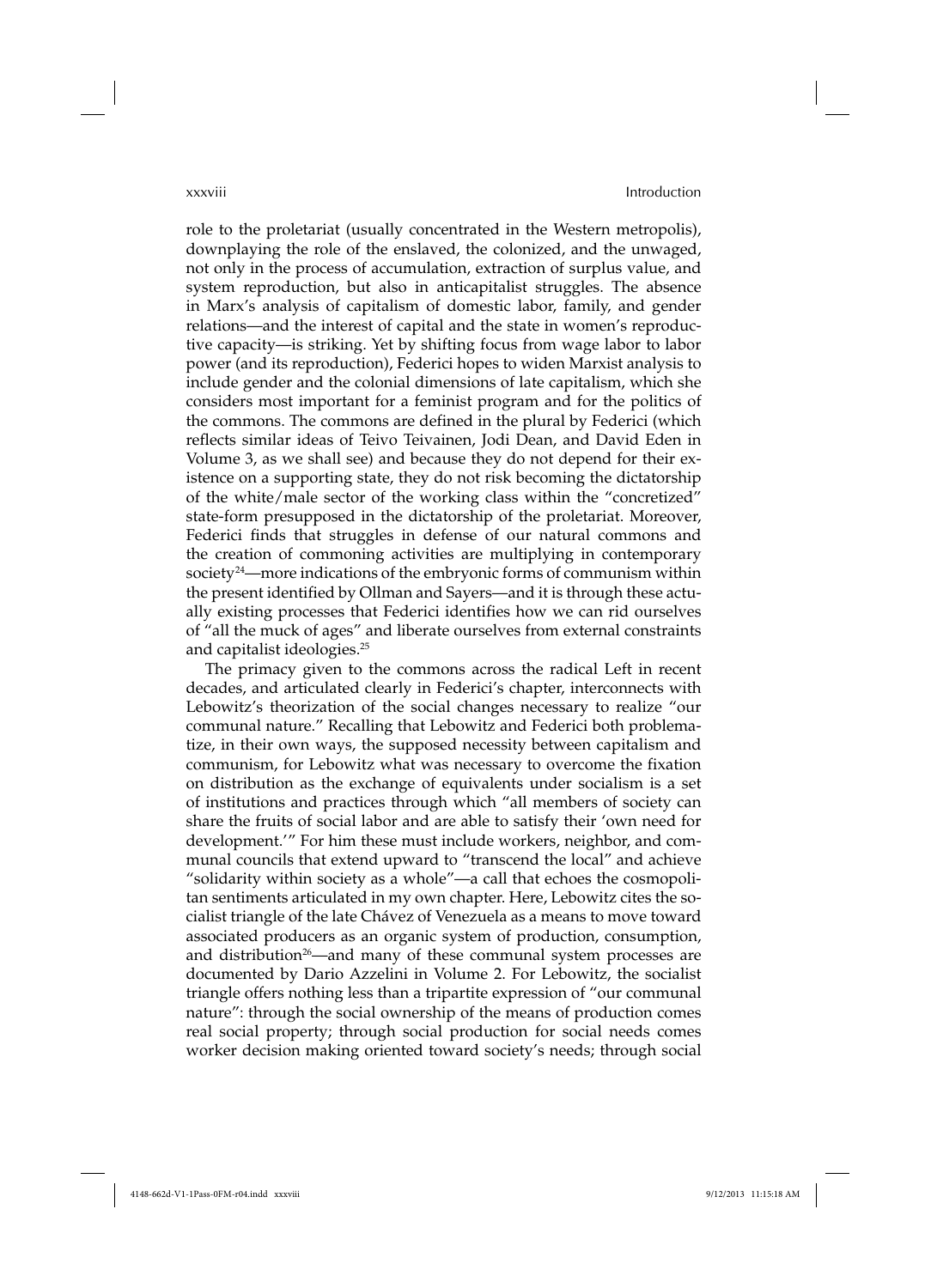#### Introduction xxxix

production organized by workers and worker decision making comes the transformation of people and their very needs.

 These progressive elements of the communal nature of communism are also highlighted by Paul Burkett (Chapter 9, Volume I). Burkett interprets Marx's various outlines of communism as a vision of sustainable human development by sketching the developmental and environmental principles in communal property, production, and relations, that reflect albeit with differences in terminology—the socialist triangle of production, consumption, and distribution identified by Lebowtiz. Given the worsening crisis of poverty and the environment, Burkett rightly points out that the question of sustainable human development is crucial for the communist tradition, which has long been deemed ecologically unsustainable due to its alleged assumption of a limitless nature and human domination over it. Yet Burkett observes that, for Marx, communal property did not confer a right to overexploit land and other natural conditions for the needs of associated producers<sup>27</sup> but rather was to instill, through communism, "the unity of being of man with nature."<sup>28</sup> Burkett interprets Marx and Engels's references to continued growth of wealth under communism not as an antiecological belief in production for its own sake, but as something that can be properly understood only in relation to their vision of free, well-rounded human development, which we have already explored in the chapters of Eagleton, Sayers, and Chattopadhyay. Human development does not imply limitless growth or the full satiation of all conceivable needs, but rather the "satiation of basic needs and a gradual extension of this satiation to secondary needs as they develop socially through expanded free time and cooperative worker-community." The fact that production under communism is a broad social process in which wealth and use value is increasingly defined by "free time" or "disposal time" (something Chattopadhyay also reflects on), then takes on tremendous ecological significance. As opposed to the use value of profit under capitalism that licenses the destructive exploitation of the environment, Burkett highlights the environmental dimensions of communism that tends toward the deepening or enrichment of "human–nature relations." In particular, against those who equate the expansion of free time under communism with the overcoming of all natural constraints, Burkett shows how communism allows for the responsible management of the use of natural conditions, and, through the expansion of free time as a measure of wealth, has the potential to reduce pressures on limited natural conditions.

 These progressive dimensions of communism are taken further by Roger Paden (Chapter 7, Volume 1) who reexamines the relation between utopian thinking, communism, and the normativity of urban planning. Paden examines five different strands of Marx and Engels's criticism of inadequate forms of utopianism—tactical, strategic, materialist, humanist,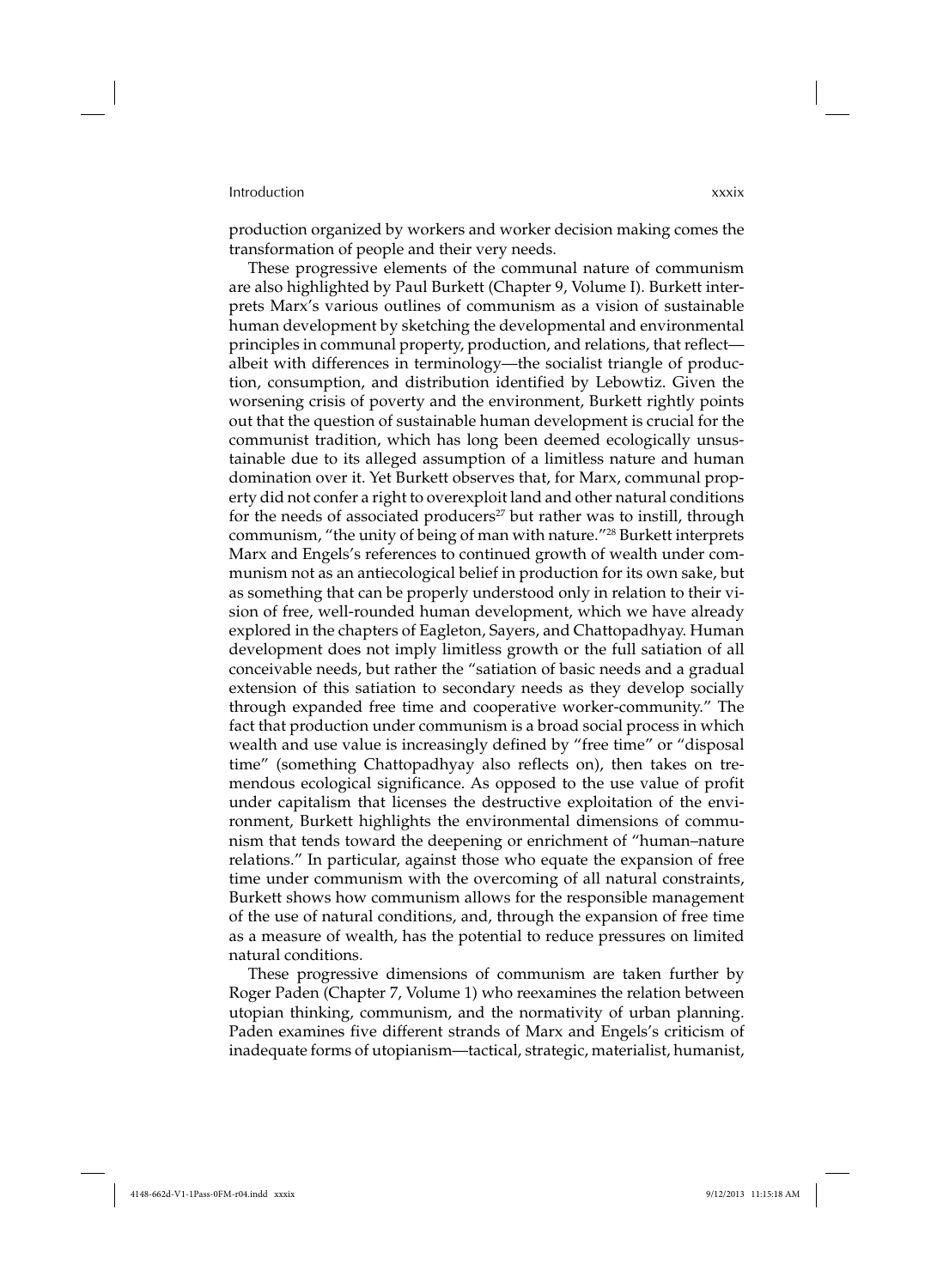#### xl Introduction

and historicist—finding that their professed "anti-utopian utopianism" was not paradoxical but directed specifically against *static* utopias, that is, those utopian forms that sought to arrest historical development by restricting the right of future generations to adopt principles different from those that shaped their social institutions (a view that bares similarities to Kier Milburn's account of the valorization of ongoing rebellion in Jefferson and Hardt discussed in Chapter 9, Volume 3). In fact, far from being opposed to utopianism, Paden finds Marx and Engels to be "utopians of a very special sort," for instance, counting the Utopian Socialists among "the most significant minds of all time. $129$  Paden assures us that a utopianism that emphasizes the importance of human development, egalitarian dialogue, and urban forms that facilitate processes of association would be approved of by Marx and Engels. This is because in distinction to the static utopian projects of Saint Simon, Owen, and Fourier, Marx and Engels advanced a form of utopianism justified on the human need for conscious self-development (humanism) and the need for the discursive development of moral categories (historicism). For Paden, these justifications point toward what he identifies as a "developmentalist utopia" and a "procedural dialectic utopia," respectively, within Marx's vision of communism. Yet more than any other chapter of Volume 1, Paden extends Marx's vision by using these humanist and historicist justifications of utopianism for a constructive contribution to the types of social processes a Marxist urban planner should facilitate. While Paden admits that the best urban design cannot produce the utopian society of Marx's vision, in the absence of social revolution, they can nevertheless contribute to human progress and improve the lives of the living. Indeed, such processes could mirror what urban planning in communist society *could* be, that is, "the science and art of catalyzing and nourishing the close-grained working relationships"<sup>30</sup> required for human emancipation.

 In ways that complement Paden's account of the utopian dimensions of Marx's thought, Michael Löwy (Chapter 10, Volume 1) contends that there are substantial affinities between Marxism and Romanticism, which are too often neglected in deference to their association with French socialism, German philosophy, and British political economy. Löwy demonstrates how romanticism is fundamental to two of most fundamental aspects of Marx's thought, namely, his critique of capitalism and his conception of communism. Yet Löwy does not characterize Marx as a Romantic, but rather posits that he accepted the Romantic viewpoint of the plenitude of the precapitalist past and its critique of the bourgeois world, while rejecting both Romanticism's illusion of a return to the past and the bourgeois apology of the present. So while the reactionary pole of romanticism dreamt of Utopias of return, and the revolutionary pole attempted to detour the past toward an emancipated future, Löwy shows that Marx and Engels recognized the value of the social critique that the Romantic tradition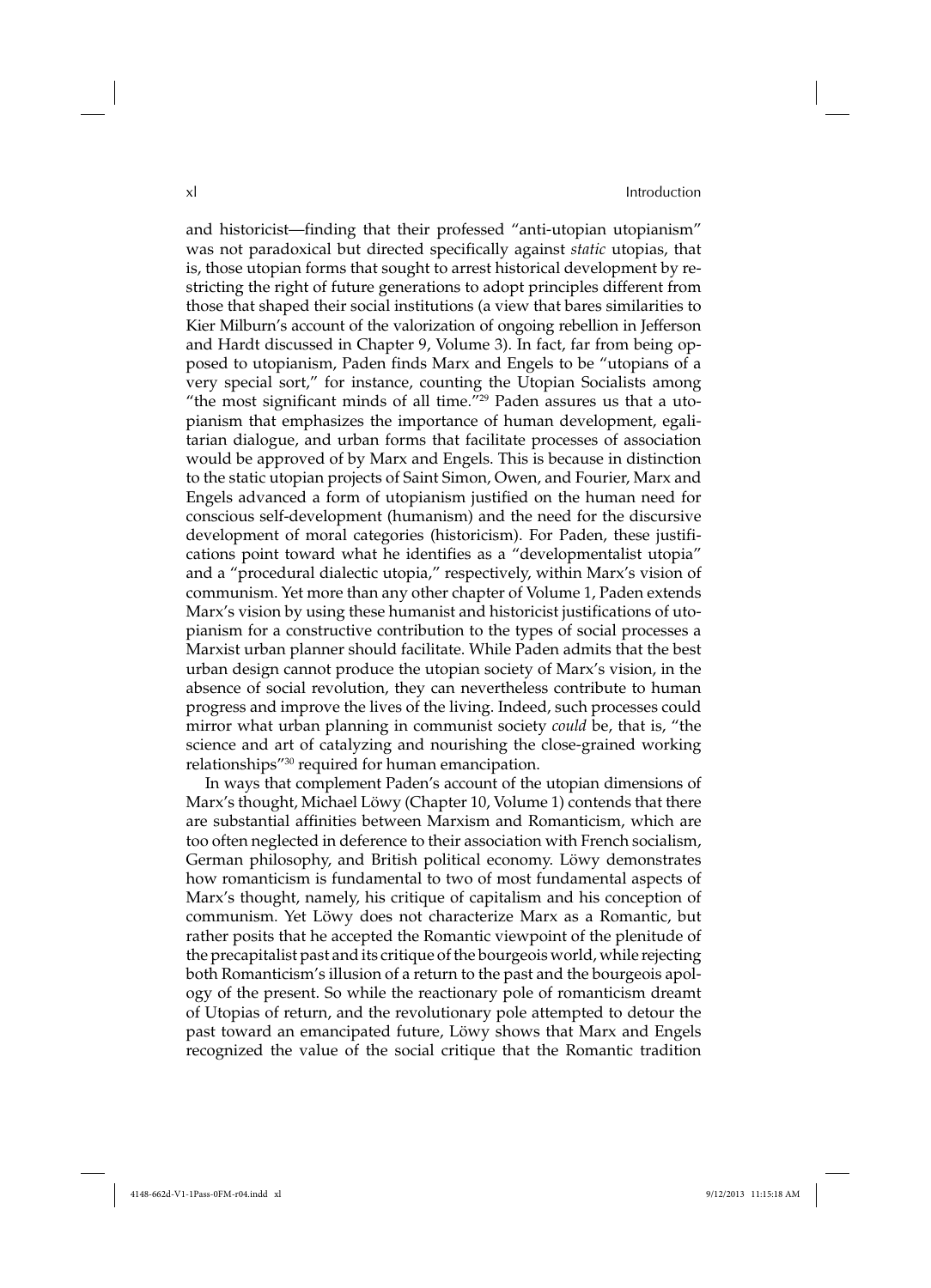#### Introduction xli

contributed, namely, their denunciation of the "bourgeois destruction of all human qualities, transformed into commodities, and the ruthless exploitation of the workers." Yet, Marx and Engels's debt to Romanticism goes deeper than the critique of modern bourgeois civilization. Löwy goes on to show how Marx and Engels's conception of a communism that would reestablish the role of the "human and natural qualities" of life—a reference to precapitalist forms of production and of life—is a clear link to the Romantic tradition. Simultaneously, however, communism was also a *new* way of life in the process and relations of production, a new social culture. Communism was therefore neither Romantic nor Modernist but "an attempt at a dialectical *Aufhebung* [sublation] between the two, in a new critical and revolutionary worldview . . . one that would incorporate the technological advances of modern society along with some of the human qualities of precapitalist communities." In this way, communism did not commit the same follies as reactionary dreams of return but was to be a "detour by the past towards the communist future."

#### *Volume 2: Whither Communism?*

 Moving on from Marx's projections of the communist future and the theoretical concerns of Volume 1, Volume 2 *Whither Communism?* explores the challenges of communism, both past and present. This involves engaging with a number of historical ruptures in the radical Left that continue to resonate in the communist present. This is followed by accounts of the many ongoing state-socialist projects, China, North Korea, Vietnam, Cuba, more recent developments in Mexico and Venezuela, and an assessment of the existent potentialities of radical working-class socialism at the start of the 21st century. Given the vast differences that arise from the distinct historical content or country-specific analysis of each chapter in Volume 2, it is impossible to draw out any commonalities, though it remains pertinent to offer an account of the main arguments of each chapter.

 The volume opens to Robert Graham's (Chapter 1, Volume 2) reengagement with the historical disagreements between the anarchists and Marxists, with a particular focus on the debates between Marx and Pierre-Joseph Proudhon, and Marx and Mikhail Bakunin. Despite the divergence on the questions of historical materialism, state power, and the role of the proletariat—all of which continue today—Graham finds that there was broad agreement between Marx and Proudhon on the foundational question of the abolishing the state along with the abolition of capitalism. Nevertheless, what was keenly disputed was the best method and organization to bring about these social, economic, and political transformations. Anarchists argued that the organization of the workers into a class need not result in the creation of a workers' party, nor that a single political party could ever claim to speak for the entire working class. Moreover,

4148-662d-V1-1Pass-0FM-r04.indd xli 148-662d-V1-1Pass-0FM-r04.indd 9/12/2013 11:15:18 AM /12/2013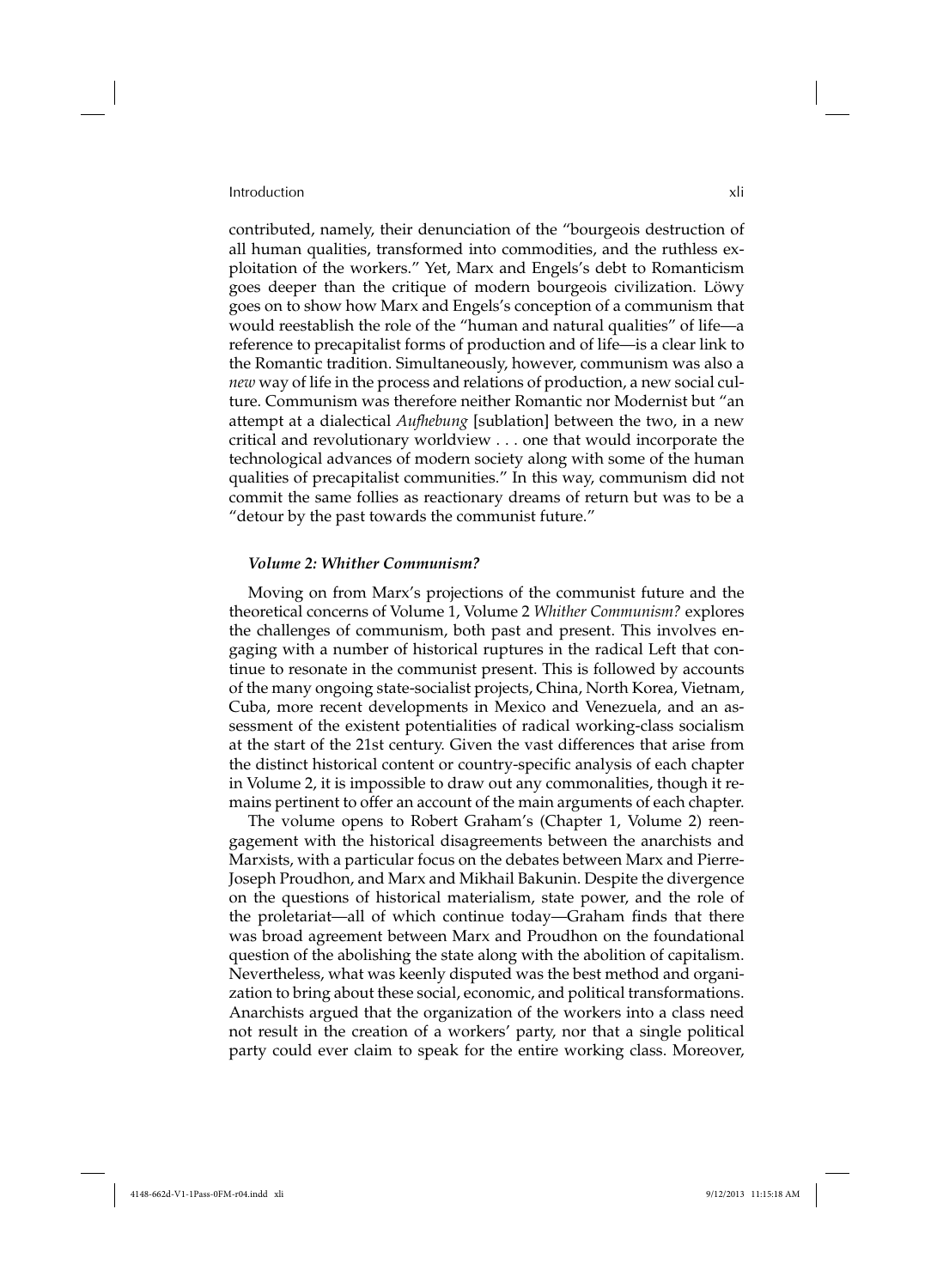#### xlii Introduction

anarchists contested Marx's belief that state ownership and control of the means of production would abolish class antagonism and advocated instead for self-management—an idea of collectivity that was to be operated and managed directly by those involved—which became a dominant theme in anarchist proposals for social change. On the other hand, Marx contended with Proudhon's mutualism, arguing that any socialist economic system that retained "individual exchange" would be a class system.<sup>31</sup> On this point, Graham finds that some anarchists moved toward the communist position, particularly within the First International, but not on the basis of Marx's theory of historical materialism but through the rejection of Proudhon's mutualist economics, his insufficiently revolutionarily program, and his waning commitment to anarchism. Bakunin, on the other hand, advocated a collectivist position. He disagreed with those revolutionaries who, like Marx, favored a centralized revolutionary state, arguing that "no dictatorship can have any other objective than to perpetuate itself" and that it "would inevitably result in military dictatorship and a new master."<sup>32</sup> As opposed to the Marxian currents in the International, which sought the revolutionary overthrow and capture of state power, Bakunin's proto-syndicalism looked for its replacement through councils of trade bodies and a committee of delegates. These would take the place of politics to create the "free federation of free producers."<sup>33</sup> For Bakunin, it was only through the self-activity of the masses that an anarchist society could be achieved.

 The tragedy of the Paris Commune brought these issues to a head. The tide of reaction that swept across Europe strengthened Marx's resolve regarding the need for distinct working-class political parties; for the anarchists, it affirmed the need for militant trade union organization. Yet from the mid-1870s to the early 1880s, there was a convergence between some anarchist and Marxist currents toward libertarian or anarchist communism that resulted (on the anarchist side) from an internal critique of its earlier expressions of anarchist socialism. For Graham, there are now more similarities between these so-called class struggle anarchists and council communists than there are between those anarchist currents that emphasize process, assembly forms of organization (such as the 2011 Occupy movements, discussed by Rodrigo Nunes and Kier Milburn in Volume 3) and the creation of a decentralized ecological society. At the same time, it seems that some rapprochement between these two revolutionary strands of socialism is now possible given the failures of state socialism, the increasingly authoritarian tendencies of the modern state, and the need for direct forms of self-organization at local and cosmopolitan levels. One can hear echoed in Graham's account the slogan that "the revolution will be free, or not at all."

 Paul Blackledge (Chapter 2, Volume 2) continues the historical examination of communism by interrogating the failings of the Internationals in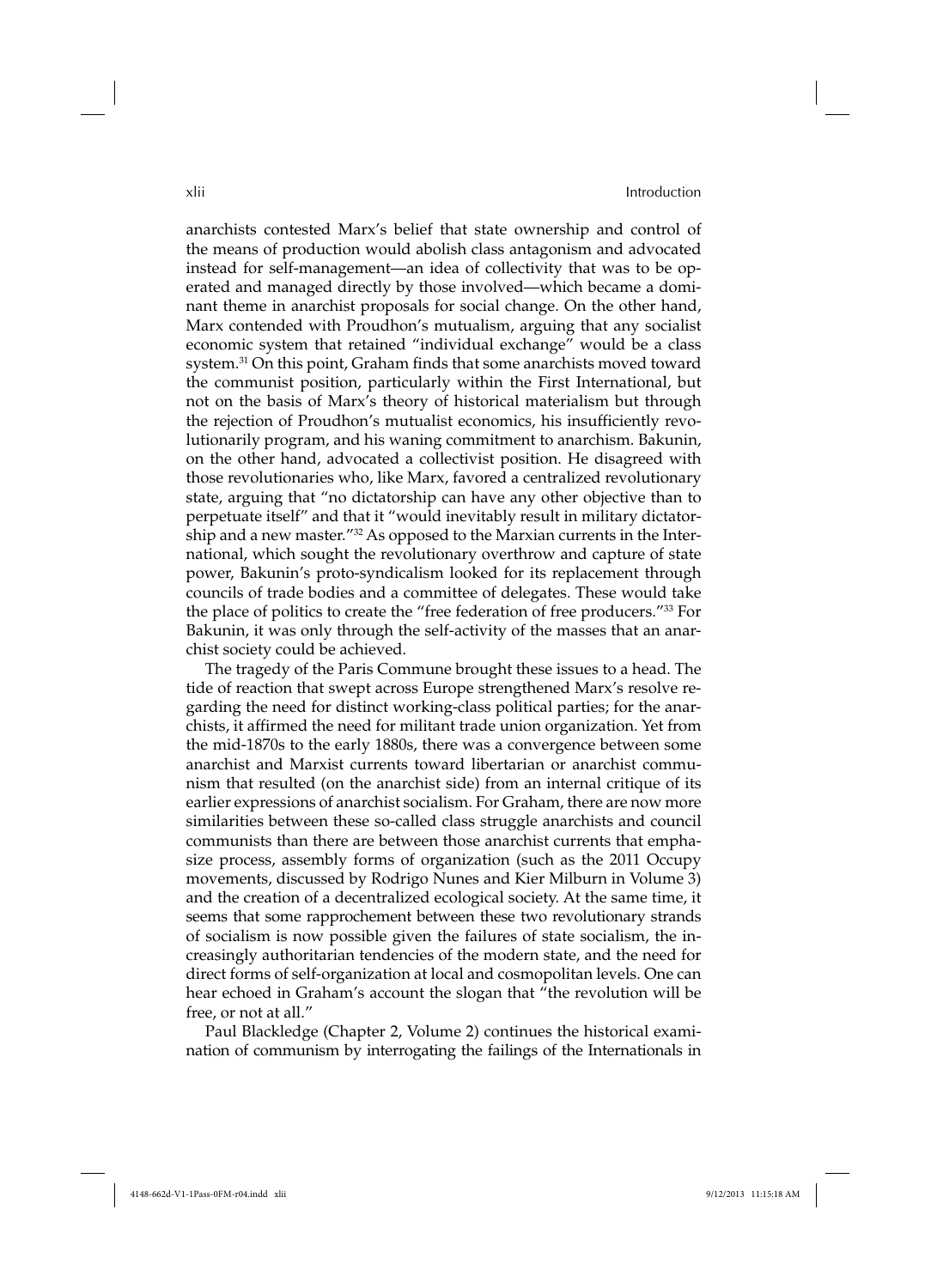#### Introduction **xliii**

promoting working-class solidarity, leading to the outbreak of World War I. Premised around the limitations of the Second International, Blackledge outlines Lenin's condemnation of its "opportunism," which "betrayed" the working class,<sup>34</sup> and argues that Lenin's approach to politics has lost none of its pertinence for communism in the 21st century. For Blackledge, the revolutionary Left's lack of proposals to stop World War I can be explained by the way it had become enmeshed within what were de facto reformist organizations and revisionist ideas. The Second International had largely forgotten Marx's focus on "human society, or social humanity,"<sup>35</sup> instead—as Rosa Luxembourg had already observed—tending to view socialism as the "inevitable" outcome of the contradictions of capitalism.<sup>36</sup> Yet Lenin's reading of Hegel offered a powerful alternative to positivist, neo-Kantian and Hegelian theorists of the Second International, by suggesting that humankind's consciousness did not merely reflect the world but *created* it.<sup>37</sup> By renewing the sublation of materialism and idealism that Marx articulated in the 1840s, Lenin was able to raise a devastating criticism of the Second International and the tendency of socialist parties to "cover political passivity beneath radical rhetoric."

 In distinction to Kautsky and Bernstein's fatalistic reification of Marxism, Blackledge claims that Lenin understood that subjective practical activity lay at the center of the objective world, holding that social scientific laws should not be fetishized as things distinct from conscious human activity, but instead be recognized as necessarily "narrow, incomplete, [and] approximate" attempts to frame political intervention.<sup>38</sup> It was the specific historical form of capitalism, for Lenin, that created the potential for political action toward the concrete possibility for workers' power in the metropolis, in alliance with national liberation movements in the colonies. For Blackledge, Lenin's use of the terms "betrayal" (in 1914) and "helplessness" (in 1922) to describe international socialism's inability to stop war is best regarded as a call to maximize the effectiveness of the Left, to focus on those things that it could achieve, with a view to building its influence *before* challenging power. Yet, Lenin's ideas were to be rejected within the communist (Third) International in favor of a return to a variant of Second International orthodoxy. The Stalinist deformation of the Soviet Union disassociated the leadership and bureaucracy from the interests of the proletariat in favor of the interests of the Soviet ruling class. These were the specific tyrannies the anarchists foresaw in the attempt to capture state power by representatives or vanguards of the working class, as identified in Graham's chapter.

 Building from these antecedents to the Soviet experiment, Catherine Samary (Chapter 3, Volume 2) presents both an historical and contemporary account of the capitalist restoration throughout Eastern Europe, following the demise of the Soviet Union. Despite the many (failed) promises of economic development and civil freedoms that were to follow the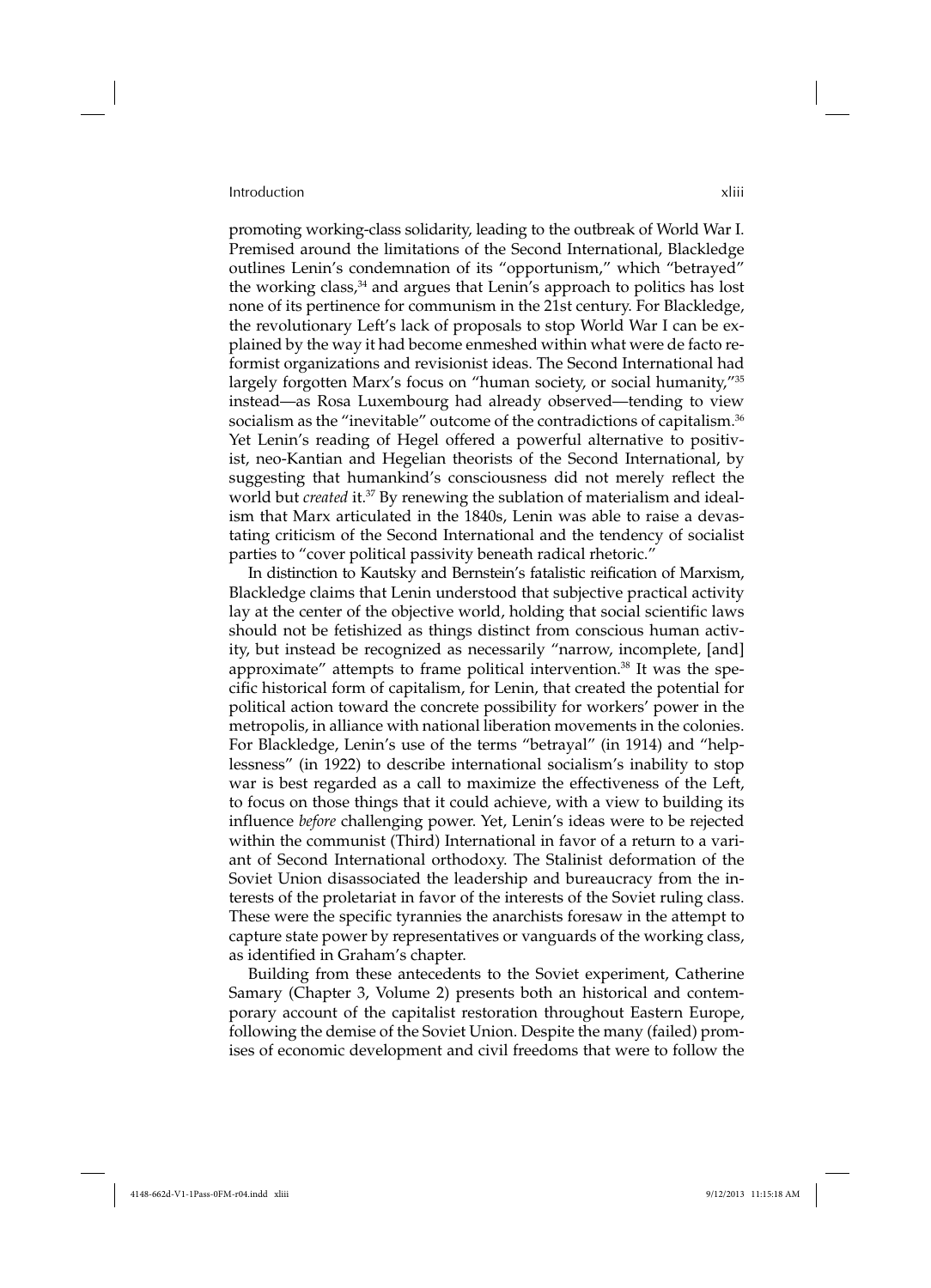#### xliv Introduction

introduction of Western capitalism, this process has been attended by a loss of social and economic protections for these subject populations. According to the World Bank and UNICEF, Russia now ranks among one of the most unequal countries in the world, its poverty levels rising from 1/25 in 1988 to 1/5 in 1998, and its life expectancy declining sharply (as high as 6.3 years for men).<sup>39</sup> Samary demonstrates how the histories of Eastern Europe have suffered ongoing conflicting national and ideological distortions, including the "official history " after the Stalinization of Soviet Union, but also the relations of domination between the Western European core and the semiperipheralization of Eastern European states that continues today. Most disconcerting however has been the loss or deliberate ambiguation of the 1989 movement's anti-bureaucratic dimensions in favor of portraying them solely as anticommunist.

 Sammary views the post-1989 changes throughout Eastern Europe as "*refolution*,"<sup>40</sup> that is, changes combining features of revolutions (systemic transformations) and reforms (changes introduced from above). Yet, whereas much has been made of those aspects that introduced political pluralism, elections and new laws that radically transformed the economy and the state, the other tendency in the spirit of 1989 have been neglected, namely, the desire to hold onto the social contract of the Soviet system, which assured employment, access to basic goods and services, and living conditions. For Samary, any consistent interpretation of 1989 must include both the anticommunist and the anti-bureaucratic dimensions of this movement—the latter of which had long-standing precedents within the conflicting logics of Real Socialism, such as the reforms in Czechoslovakia (1962 and 1968), or in Yugoslavia (1965). One must go behind the ideological discourses of the 1989 democratic revolutions to see how the United States was able to win Solidarność to a liberal as opposed to proworkerist, ideology, or how a broad part of the former state apparatus was transformed, through the invention of privatizations, into an emergent bourgeoisie to become the oligarchs of today's Russia and elsewhere. The introduction of neoliberalism—and its benchmarks of elections and privatization—was presented as an answer to the former Soviet dictatorship, but without full knowledge of the economic program that would remove the fundamental aspects of the social contract inherent to state socialism. What the peoples of Eastern Europe really sought, claims Samary, was the retention of the social contract and the obtainment of civil freedom, while getting rid of the bureaucratic and parasitic class.

 The rise of the People's Republic of China runs in complete contradistinction to the collapse of the Soviet Union as described by Samary. While the question of whether China equates to a communist state—a question that could be asked about any of the statist projects of the last century, as Lebowitz, Chattopadhyay, and others noted in Volume 1—Alexander Vuving (Chapter 4, Volume 2) affirms that China will "most likely " be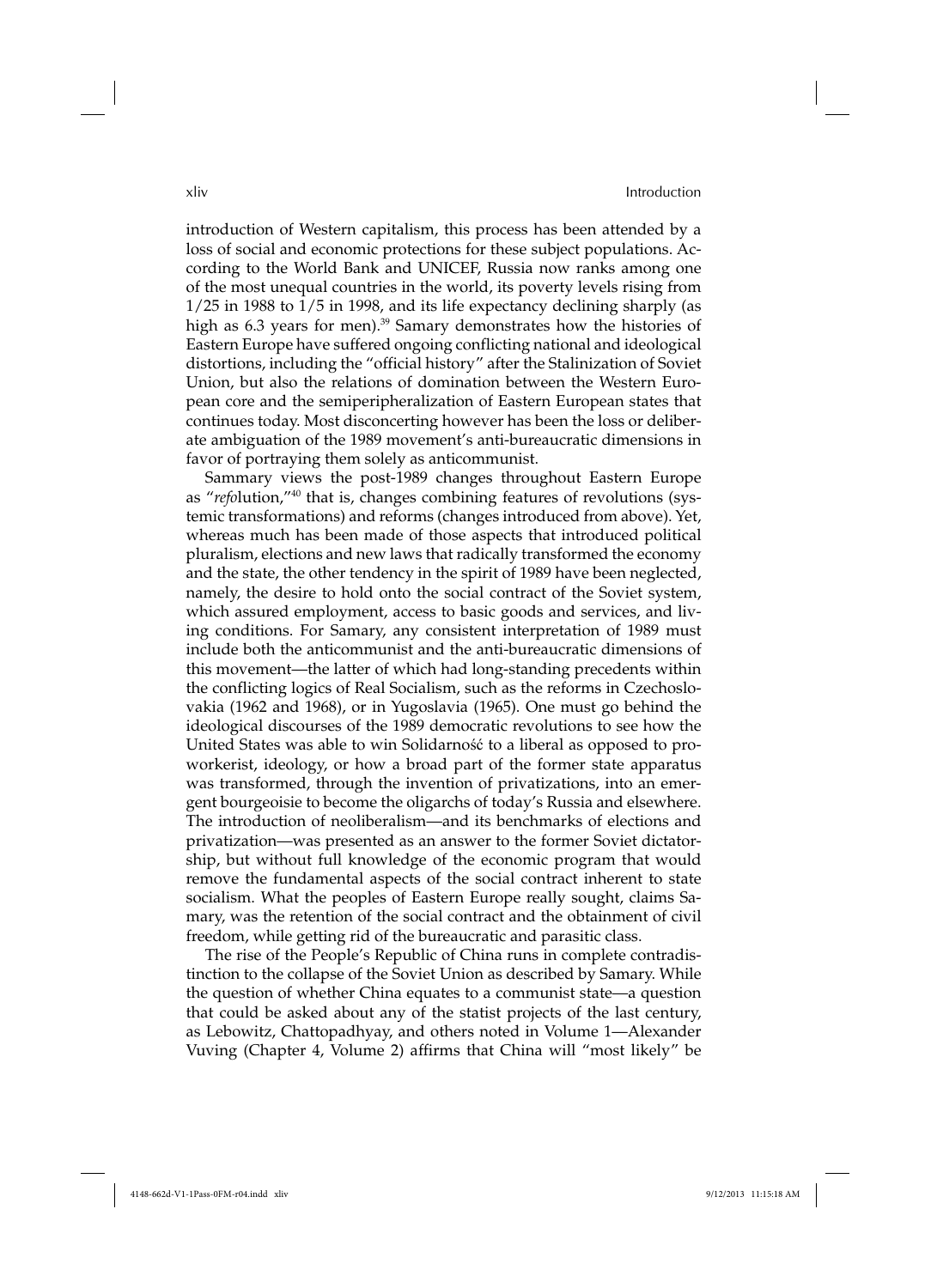#### **Introduction** xlv

the new superpower. Vuving claims that Chinese communism was born of the dream that China would one day regain its lost power and status. Yet largely foregoing engagement with such normative political and social commentary, Vuving offers an economically driven analysis of the developments contributing to the rise of the "Red Dragon." In terms of the main indicators of power—gross domestic product (GDP) and military expenditure—China is second only to the United States.<sup>41</sup> Furthermore, China has been experiencing super-high growth due to its ability to maintain super-high investment and super-low consumption. Yet alongside these persuasive indicators of China becoming a "peer competitor" to the United States, Vuving identifies a curious dialectic in Chinese development, claiming that its success "also bears the seeds of its failure." The problem is that the same growth model that has catapulted Chinese development will likely collapse rather than be restructured to become sustainable. Vuving demonstrates that China's rise has been premised on sources that will not last for ever: its ability to save and invest, the so-called cult of investment, has been pursued at the expense of personal consumption; its massive allocations of labor from agriculture to manufacturing and services, and from the state to the nonstate sector, relies on a pool of surplus labor from rural areas that is likely to dry up, causing a rise in wages and increasing costs of labor. This will ultimately make the country's products less price competitive. Added to these issues are the social pressures attending the growing gulf between rich and poor, which in Vuving's estimation portend "the eventual outburst of social and economic turmoil." China's growth model is, in a word, unsustainable. When these sources of cheap labor, capital, and technology are exhausted, China will experience the natural end of its high-growth phase. Here, the ability to innovate will be key; yet Vuving suggests that the same structures that have allowed China to rise may render it resistant to moving toward a more sustainable form of growth.

 In stark contrast to the rise of China that many now see as inevitable, the longevity of the Democratic People's Republic of Korea (DPRK) has continued to confound the many observers who persistently suggest the likelihood of its imminent collapse. Yet for Bruce Cummings (Chapter 5, Volume 2), history has consistently failed to bare out these predictions because observers fail to engage with the nature of a North Korean political system that has survived because it has diverged so fundamentally from Marxism-Leninism, turning to an older political culture of corporatism, a philosophy of neo-Confucianism, and a modern form of dynastic monarchism. Cummings contends with the typical view that the DPRK has survived only because of China's diplomatic and trade assistance, suggesting that what distinguishes North Korean survival is the commitment of its "octogenarian officers" of the civil war to prevent their place in history from being erased, which might well be the case if the North were to ever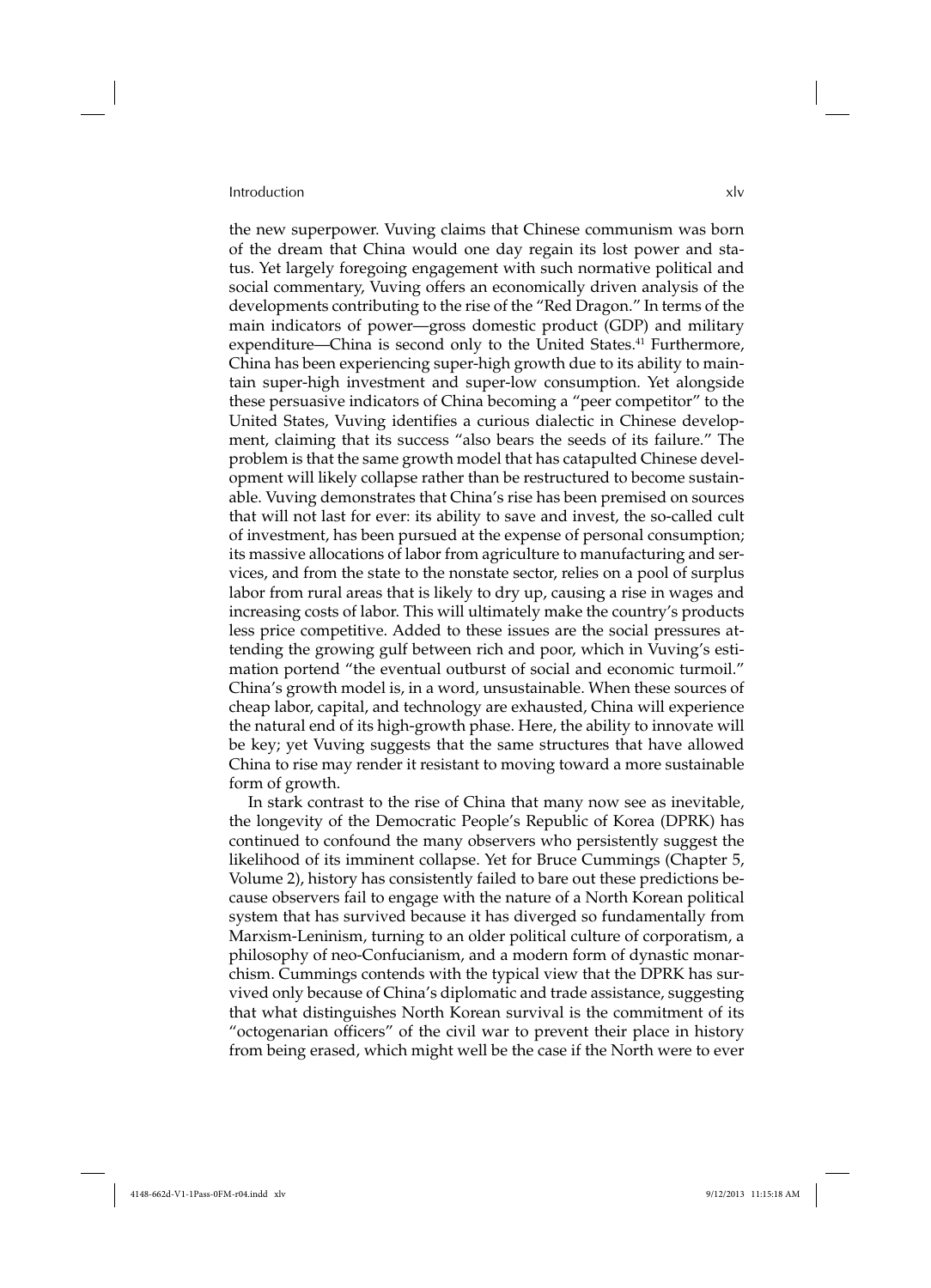#### xlvi Introduction

capitulate to the South. In a culture that treats history and genealogy with the utmost seriousness, being consigned to historical irrelevance or, even worse, erasure, is tantamount to losing connection with one's ancestors and progeny. This is an outcome "to be resisted at all costs."

 In addition to these cultural resources, the political form of the DPRK possesses a number of stabilizing features, albeit peculiar and even abhorrent to Western sentiment. Cummings likens the ideology of Kim Il Sung to a form of socialist corporatism, one in which the nation substituted the proletarian class as the unit of historical conflict and in which organic and familial metaphors, of blood, of the fatherly leader were emphasized. Cummings gives significance to the real meaning of *chuch'e* (Kim's trumpeted "Juche idea") that he argues is best translated as "to put things Korean first, always." The term is far more than self-reliance and independence however, for when coupled with the word for nation—*kukch'e*—it evokes an incredibly strong form of nationalism and national dignity. While "Juche" began as a form of anticolonial nationalism it has slowly evolved into an idealist metaphysic that has more in common with the exaltations of neo-Confucianism than Marxism. With an understanding of these politico-cultural norms, Cummings finds that the North Korean system has its own logic, however idiosyncratic it may appear, through which it becomes easier to understand the regime's behavior "as an unusual but predictable combination of monarchy, anti-imperial nationalism, and Korean political culture." On this basis, Cummings contends that North Korea is unlikely to collapse precisely because of its modern monarchical form, which has already progressed through two stable successions. The proof was manifested in the symbolism of Kim Jong Il's funeral procession that confirmed three generations of rulership. Here, the appearance of Jong Un was a spitting image of his grandfather, Kim Il Sung, when he came to power in the late 1940s, even to the detail of having the same iconic sideburns shaved up high. Amid such ritualism, it is little wonder that ordinary Koreans often call their leader *wang* (king). While Marx would shudder to hear this monarchy being associated with communism, Cummings points out that DPRK is a modern form of monarchy—born of the resistance to Japanese imperialism and the historical narrative that the regime has chosen to engineer around this—a monarchy realized in a highly nationalist and postcolonial state, and one likely to be around well into the 21st century.

 The changes within Vietnam as it grapples with the challenges of modernity and development contrast sharply to with the dynastic monarchy in North Korea. Thaveeporn Vasavakul (Chapter 6, Volume 2) provides an analysis of the transformations within Vietnamese socialism since 1975, highlighting not only how the state was redefined but how intrastate and state–citizen relations were also reconfigured. Attempting to adopt good practices of development, the Leninist regime has amended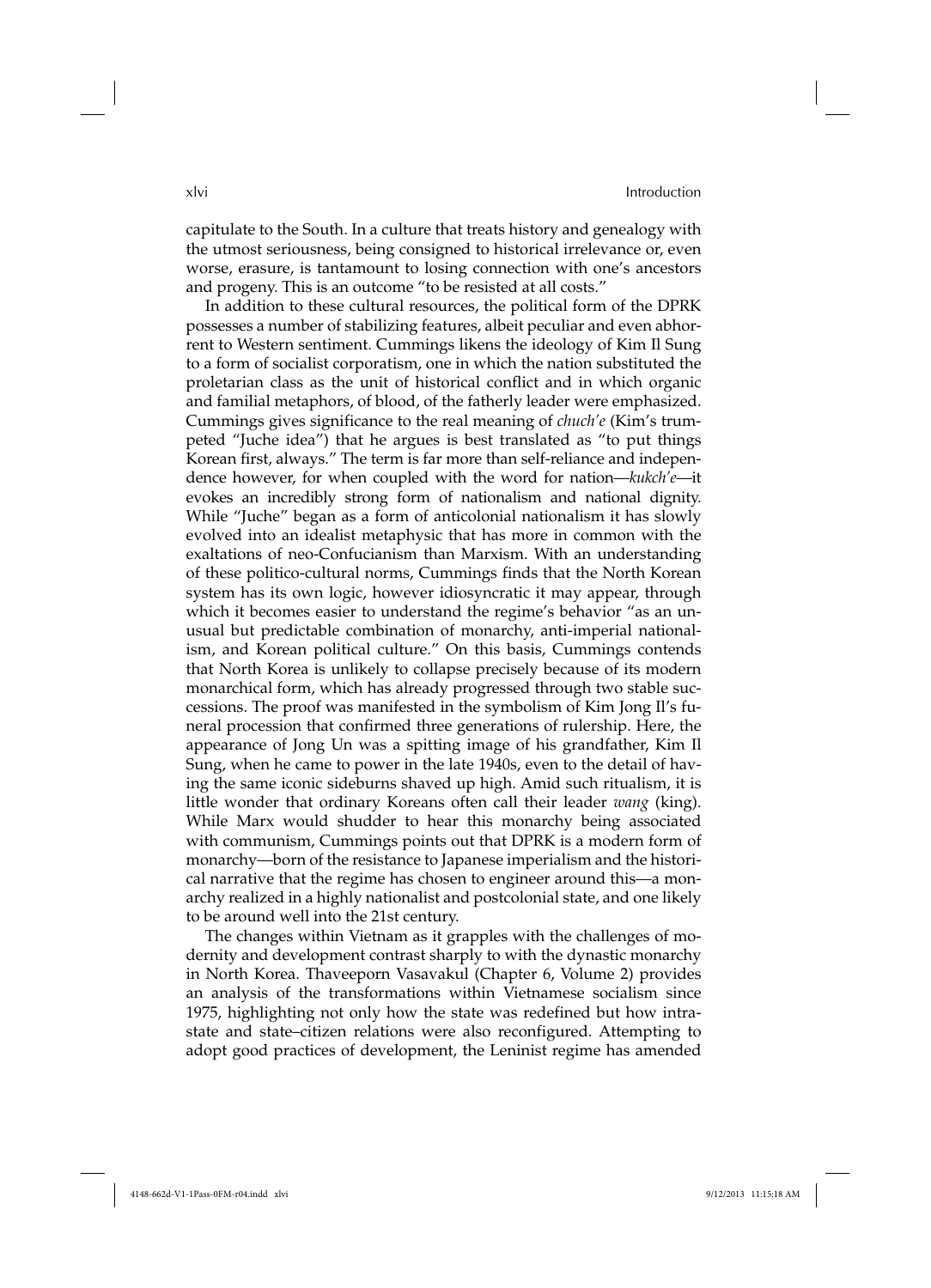#### **Introduction** xlvii and xlvii and xlvii and xlvii and xlvii and xlvii and xlvii and xlvii and xlvii and xlvii

its basic principles of state socialism, including property rights, state ownership of the means of production, central planning, and one-party rule. Economically, the Democratic Republic of Vietnam (DRV) originally followed a mixed model drawn from the Soviet Union and China, and while there was a considerable degree of institutional adaptation, central planning and state control of the means of production were predominant. Politically, the socialist state system consisted of four basic components: the party, the state, the National Assembly, and mass organizations. Yet between 1979 and 1988 a number of policies amended these significantly. The Sixth Plenum of the Fourth Congress in 1979 endorsed a free market to operate within the planned economy and while subsequent reforms were partial toward a multisector commodity economy, they were confirmed in 1986 by the official launch of *doi moi,* the de-collectivization of rural Vietnam and the abolishment of the two-price system in 1989.<sup>42</sup> Doi moi also institutionalized the reconfiguration of the one-party state, redefining party control over the government and strengthening state management capacities. For Vasavakul, this has brought about a related set of political changes, including the rise of a strong executive, a state role in business and service delivery, and the enhancement of democratic space (including elected bodies, popular organizations, direct citizen participation, and public accountability). At the same time, however, the state has become a large marketplace where exploitation takes place. Moreover, under the new market system, the working class has become socially fragmented; the peasantry has gained economically but has been weakened politically; and the system has turned cooperative members into individual and independent producers.

 The question for Vietnam is how to institutionalize socialist ideals within this new order. Vasavakul speculates on a number of possibilities. Firstly, Vietnam's current governance reforms, post-central planning, offer distinct possibilities for addressing the interests of increasingly marginalized groups (specifically the peasantry, working class, and women) over the power of enterprise managers, in order to contribute to "balancing growth with equality." Secondly, socialist ideals could be made concrete through the reform of state institutions and the improvement of public services (particularly education and health care). Thirdly, Vasavakul looks to the development of socialist democratic spaces, particularly increased roles for popular organizations and the development of grassroots democracy, which may bring about a better quality of governance. Finally, socialist ideals may reemerge as Vietnam rethinks post-central planning ideological and cultural values that had turned away from the egalitarianism and anti-exploitation ideology of the DRV during the war of national liberation, to one of political patronage networks under *doi moi.* Vasavakul contends that while the ideology of the *doi moi* has birthed many exploitative practices, it does not rule out the emergence of alternative political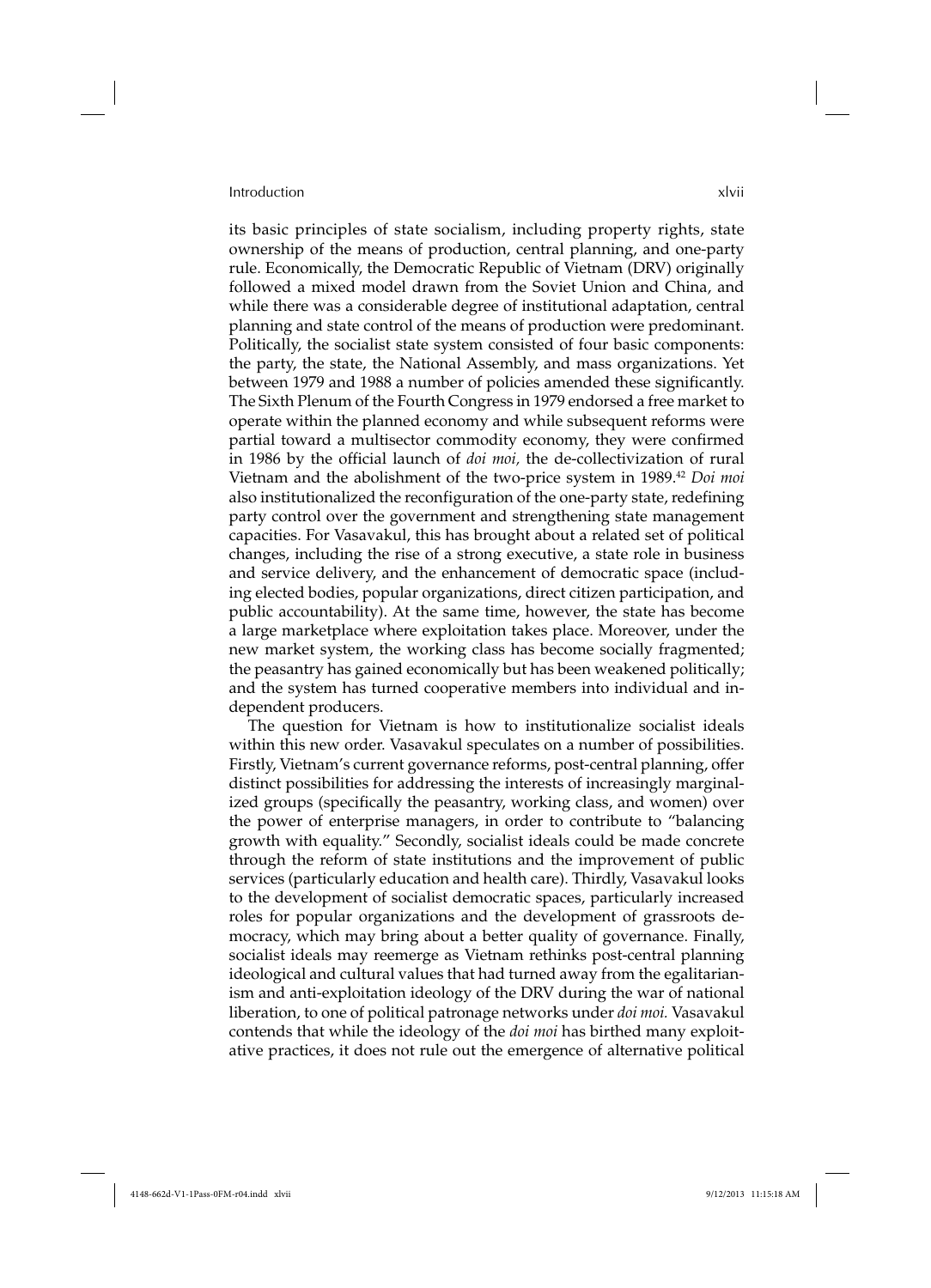#### xlviii Introduction

values that could emphasize the rule of law, meritocracy, and transparency, among others—all of which would offer innovative contributions to the history of Marxism-Leninism and an affirmation of the socialist ideals of Vietnam's revolutionary past.

 Moving from Asia to Central America, Bruno Bosteels (Chapter 7, Volume 2) follows the Mexican Commune across the revolutionary history of this country—in Mexico City (1874–77), Morelos (1914–15), Chiapas (1994), and Oaxaca (2006)—observing that from generation to generation, this "utopian ideal" returns again and again, claiming that even the divergent paths of anarchism and socialism have found common ground in the many resurrections of the commune in Mexico. Bosteels observes that it is the politically open, or what Marx called the "expansive," form of the commune<sup>43</sup> that could create a temporary zone of "indistinction" between socialism and anarchism, even today. The Morelos Commune of 1914, when Zapata and his troops retreated from Mexico City, was an experiment in self-government and created an egalitarian society with communal roots in their home territory that combined military and administrative control of the villages with radical agrarian reforms. This potential for local self-rule and autonomy continued in what Bosteels describes as "a creative attempt at local self-government based on longstanding traditions of communal decision making and consultation from below" that started with the indigenous revolts of the 1970s and 1980s, culminating in 1994 with what many describe as the Commune in Chiapas. 44 In addition, in 2006, the brutal repression of the annual teachers' strike sparked the creation of a democratic structure for self-governance, the Popular Assembly of the Oaxacan Peoples (APPO), a nascent commune that challenged the clientelism and corruption of the Mexican state. These examples demonstrate, for Bosteels, that the potential for local self-rule through the commune is not lost. Nevertheless, there have been deep transformations of the commune throughout this history, and Bosteel's identifies two major inflections of the Mexican Commune: on the one hand, the Marxist-Leninist form, derived from the 1871 Paris Commune, and on the other, an indigenous-subalternist form, focused on the originary community that has trends toward horizontal, non-hierarchical, and autonomous forms of self-organization and which Bosteel's claims has restored the commune to its traditional, peasant and agrarian roots. There are clear overlaps here with Graham's description of the processual currents in contemporary anarchism that emphasize assembly, decentralization, and ecologism in the opening chapter of Volume 2. Yet despite the seeming bifurcation between the Marxist-Leninist and indigenous-subalternist forms of the commune, Bosteels argues that it still offers a "precarious meeting ground" and "tenuous common ground" in which resides the possibility for other "resurrections" of the commune in Mexico.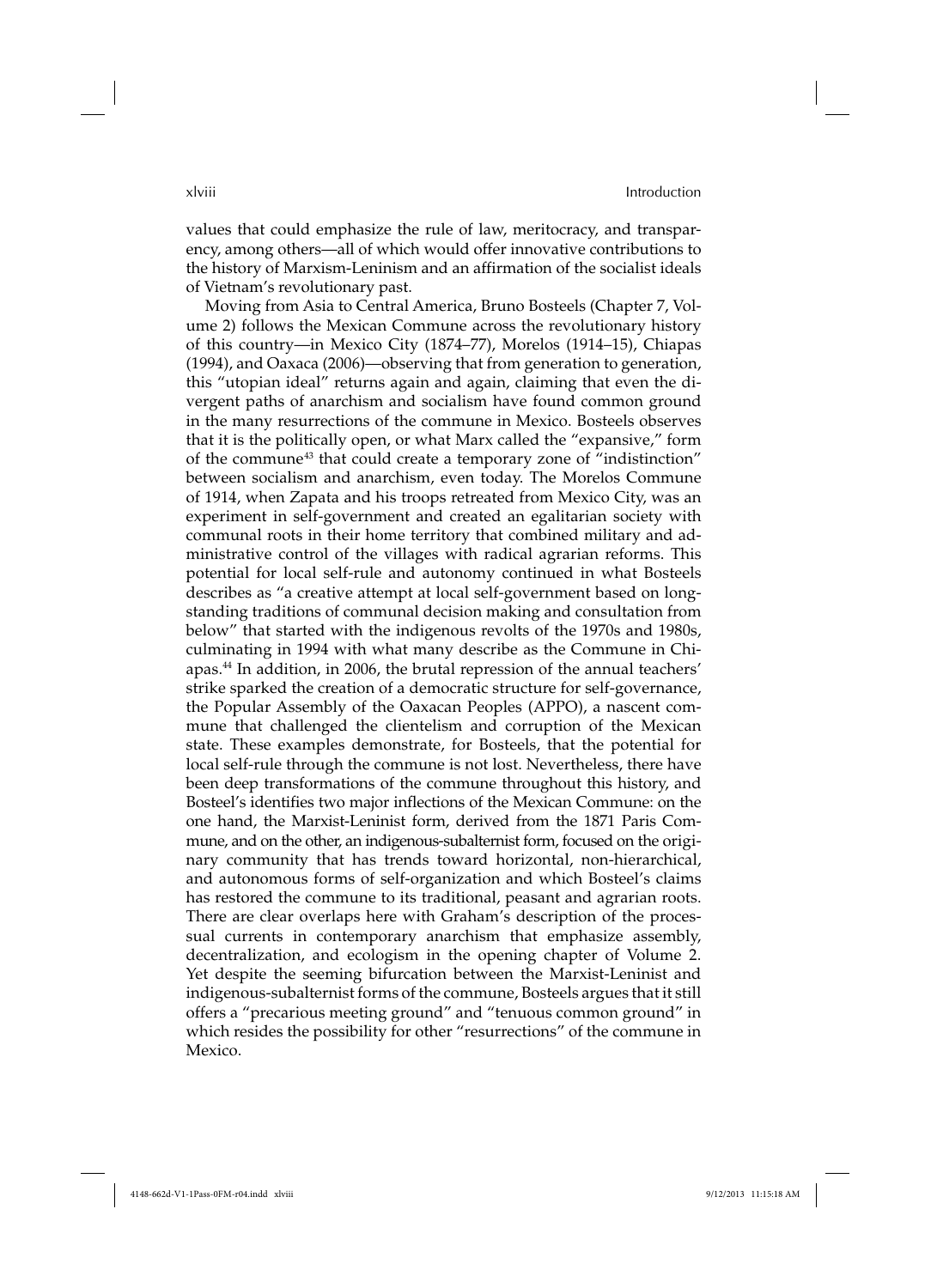#### Introduction xlix

 This optimistic reading of the future possibilities for the Left continues in Sandra Rein's (Chapter 8, Volume 2) imaginings on the "future(s)" potentially open to Cuban society in the post-Castro era. Rein examines the foundations of the 1959 Revolution, finding that the ongoing strength of Cuban social solidarity is based around the nationalist sentiment of the early revolutionary regime, containing both Che Guevara's call for the "new socialist man" and Castro's construction of the nationalist project. This has generated what she calls "strong communities" within Cuba, where the success of one is dependent on the success of all and which, she hopes, may challenge the path dependency of neoliberal capitalism and enter Cuba into its most revolutionary phase. It is important to note here that Rein's account of essential place of social relations in the strength of communist Cuba reflects some of the themes drawn out in Lebowtiz, Federici, and my own chapter in Volume 1.

 Based on the three important features of the Cuban state consolidated after the Bay of Pigs invasion—the state capitalist economy, the concentration of political power in the Revolutionary Armed Forces (FAR), and the realization of socialist *conciencia* amongst the population—Rein's analysis traces three possibilities for Cuba after the Castros. The first envisages a "managed transition." The Cuban regime is already engaged with this process, given the transfer of power from Fidel to Raúl. However, this transition will have to deal with a set of related crises, not just economic but around political participation, civil freedoms (including addressing sexism, homophobia, and racism), the aging demographic, growing inequality, and unemployment. Here, the centralized control of the FAR, whose leadership is increasingly vested with private interests, and the looming economic power of the United States, exists alongside the tendency for foreign capital to reintegrate Cuba into global capitalist networks where the old revolutionary values are unlikely to survive. The second possibility is a "forced and sudden transition" following the death of the Castro's and the likely succession of FAR officers. Here, the inefficiency of the economy and inability of the state to ensure a basic standard of living may result in the obtainment of International Monetary Fund (IMF) loans and externally mandated restructuring. Ultimately, this scenario portends "massive social dislocation, the loss of core social services, and an unclear political structure." The final scenario sees Cuba seizing its most revolutionary moment, forcing the revolution to live up to its initial promise, far beyond the scope of its nationalist trappings of 1959. This, Rein believes, could open the possibility for rethinking what a socialist revolution can mean in the 21st century.

 The contemporary transformations of the aging revolutionary regime in Cuba are vastly different from the new and novel experiments with socialism currently underway in Venezuela. Based on his extensive field research, Dario Azzellini (Chapter 9, Volume 2), explores the practices of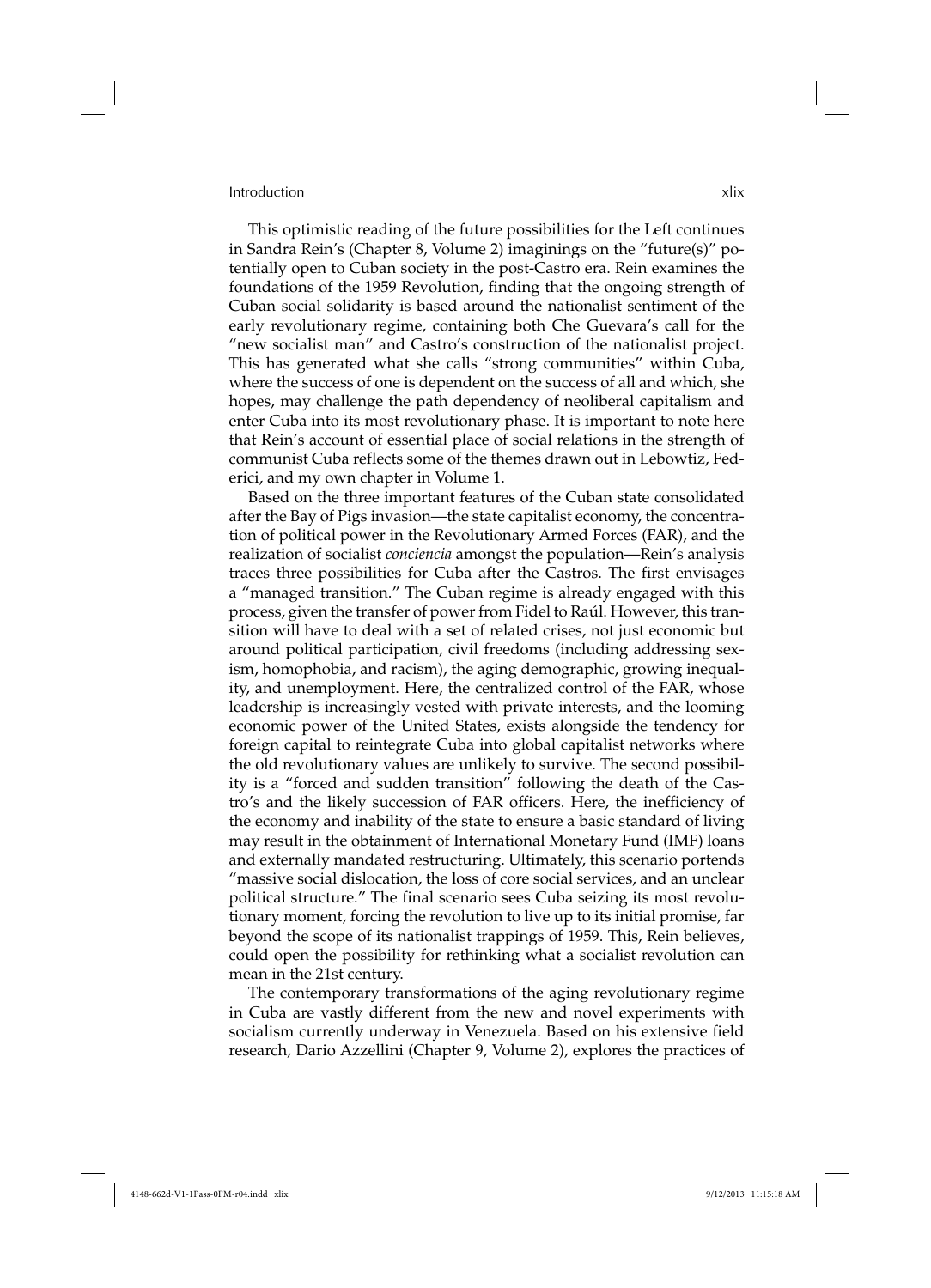#### l introduction and the set of the set of the set of the set of the set of the set of the set of the set of the set of the set of the set of the set of the set of the set of the set of the set of the set of the set of the s

the Bolivarian Revolution in Venezuela with a particular account of the construction of communal production and consumption under the control of workers and communities. 45 Here, the transition to socialism is envisioned as combining local self administration and workers' control of the means of production—elements that Azzellini suggests may lead to a communal state by unleashing the creative capacities that reside collectively. The question is whether the state can overcome or suppress its structurally inherent logic of control to accept such movements "from below." On this point, Azzellini finds that on a number of fundamental levels the Bolivarian process is acting as a permanent creative collective force of the people (constituent power) that is effectively imposing itself on constituted power (the political authorities). This bottom-up approach of local self-administration—of communal councils, communes, and communal cities—has expanded direct and participatory democratic forms considerably. In addition, many initiatives—including Empresas de Propiedad Social Directa Comunal, (EPSDC), Socialist Workers' Councils (CST), Movimiento de Pobladores (MDP), Red Nacional de Comuneros y Comuneras (RNC), and Comités de Tierra Urbana (CTU)—have sought to democratize crucial aspects of property, work, and production. Indeed, the latter two groups (the RNC and CTU), while initiated by the state, are now autonomous. Such movements of self-government through the organization of councils have made huge advances throughout Venezuela and give credence to Azzellini's argument that such communal councils, communes, and communal cities may gradually supplant the bourgeois state. At the very least, they confirm Azzellini's assertion that, following Antonio Negri, the Bolivarian process is not about taking state power but about creation and invention:<sup>46</sup> an active process fostering the capacities of the community and workers "to analyze, decide, implement, and evaluate what is relevant to their lives."

 David Camfield (Chapter 10, Volume 2) closes Volume 2 with a historically contextualized account of radical working-class socialist parties and movements in the early 21st century. The seeming weakness of these groups contrasts sharply with the strength of the radical Left in the previous two centuries, which Graham and Blackledge emphasized at the beginning of the volume. Camfield focuses on one distinct political current of communist lineage: radical working-class socialism, defined by its identification of mass working-class struggle and revolution, as the path to communism; the belief in taking political power and the rejection of both reformism and small radical minorities (i.e., conspiratorial insurrectionism). The bulk of the chapter documents these radical working-class socialist organizations, which currently exist in Asia, South America, Europe, and elsewhere. Significantly, Camfield finds that radical working-class socialist groups and parties are relatively weak, despite the GFC and the rise of anti-capitalist movements since the mid-1990s.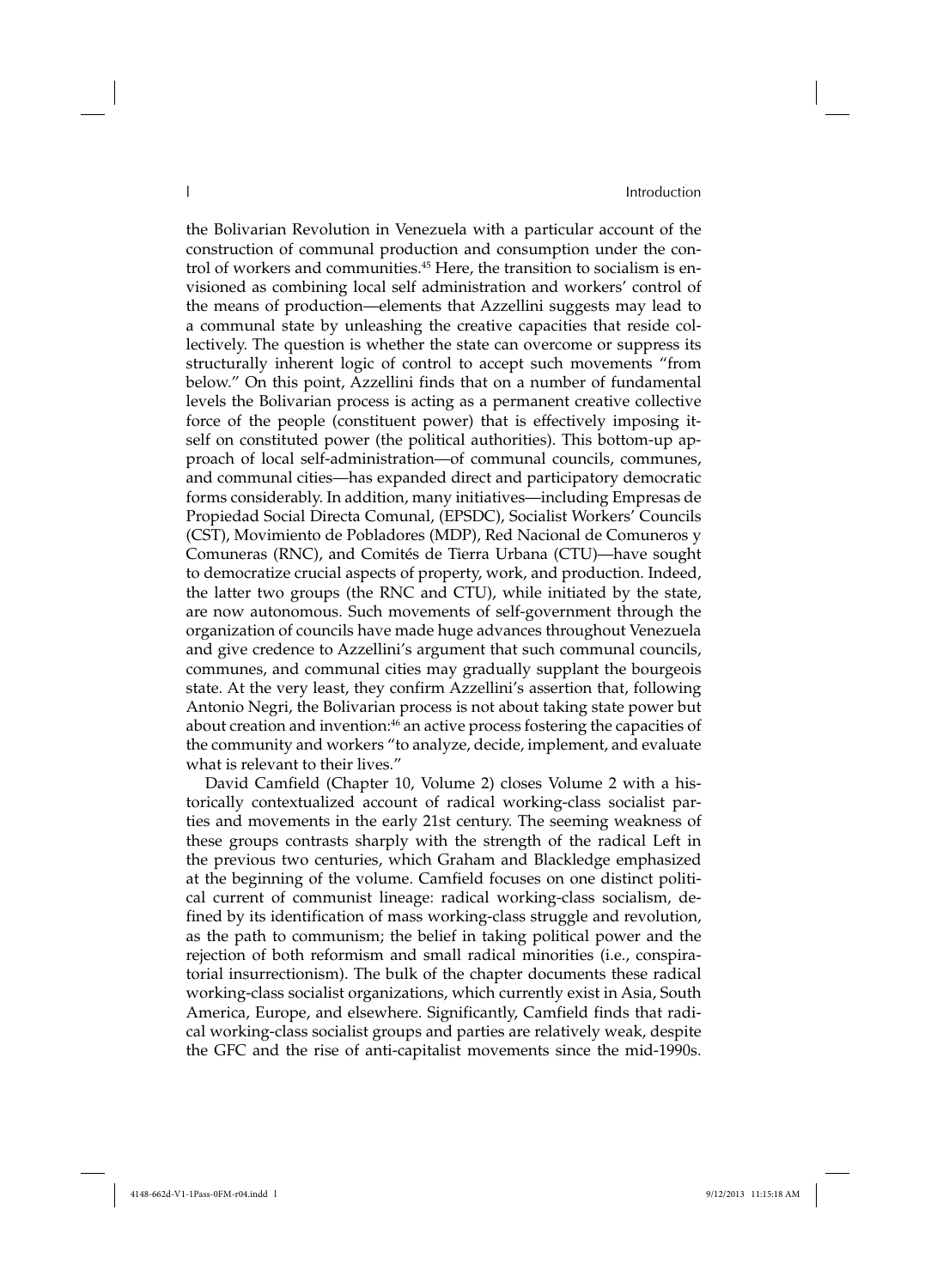#### **Introduction** like the set of the set of the set of the set of the set of the set of the set of the set of the set of the set of the set of the set of the set of the set of the set of the set of the set of the set of the

Camfield explains that a combination of factors has lead to this relative weakness, including how neoliberalism has produced a general crisis of politics; the collapse of USSR and its impact on the ideological basis of these groups; the decline of the political force of the working class since the mid-1970s; and specific characteristics of radical working-class socialism, including the marginal status and size of its existing forces, its fragmentation, and its seeming inability to engage in practical collaboration. The global resistance movements against neoliberal orthodoxy—including the international anti-/alter-globalization movements and formation of the WSFs—all of which are anti-capitalist<sup>47</sup> have not brought with them any resurgence in radical working-class socialism. For Camfield, if there is some resurgence in radical working-class socialism, which on the basis of his evidence seems highly unlikely, its language and political culture will be "dramatically different" from those of today.

#### *Volume 3: The Future of Communism*

 The closing volume, Volume 3, *The Future of Communism,* follows the trajectory of communist ideas, and particularly the possibilities for emancipatory change, into the 21st century. Yet, like the previous volume, it is difficult to account for any thematic commonalities given the vast differences in subject matter that each chapter addresses. From the GFC, the Arab Spring, Occupy, and the WSF, to the problems of value, the commons, and digital technology; from theoretical engagements with feminism and critical theory, to new forms of organization, assembly, militancy, and communizing, Volume 3 offers an array of engagements that cannot be meshed together as one coherent narrative. Despite this, what emerges is an openness to, and construction of, new theoretical and practical dimensions of communism that accord with the humanistic and relational vision of communism at the heart of Marx's thought, but with the sublation of Orthodox forms of communist practice focused on the state and economism, toward open and participatory methods.

 Given the ongoing financial stagnation since the 2007 GFC, and the lack of any substantive changes in banking and finance markets, Massimo De Angelis (Chapter 1, Volume 3) offers a timely examination of the causes of recurrent capitalist crisis. Outlining the dynamics of the last 30 years, De Angelis demonstrates the rise of neoliberalism and its responsibility for this crisis, which he claims should be seen not as purely economic but "a capitalist crisis of social stability" in which capitalism "has reached an impasse." The question is whether capitalism can renew itself, breaking the impasse on its own terms, or, whether another social force can bring about social cooperation and create a "new world." De Angelis discusses four plans that could be deployed to meet this crisis. The first, Neoliberalsm Plus, seeks to "coagulate" social cooperation around the need of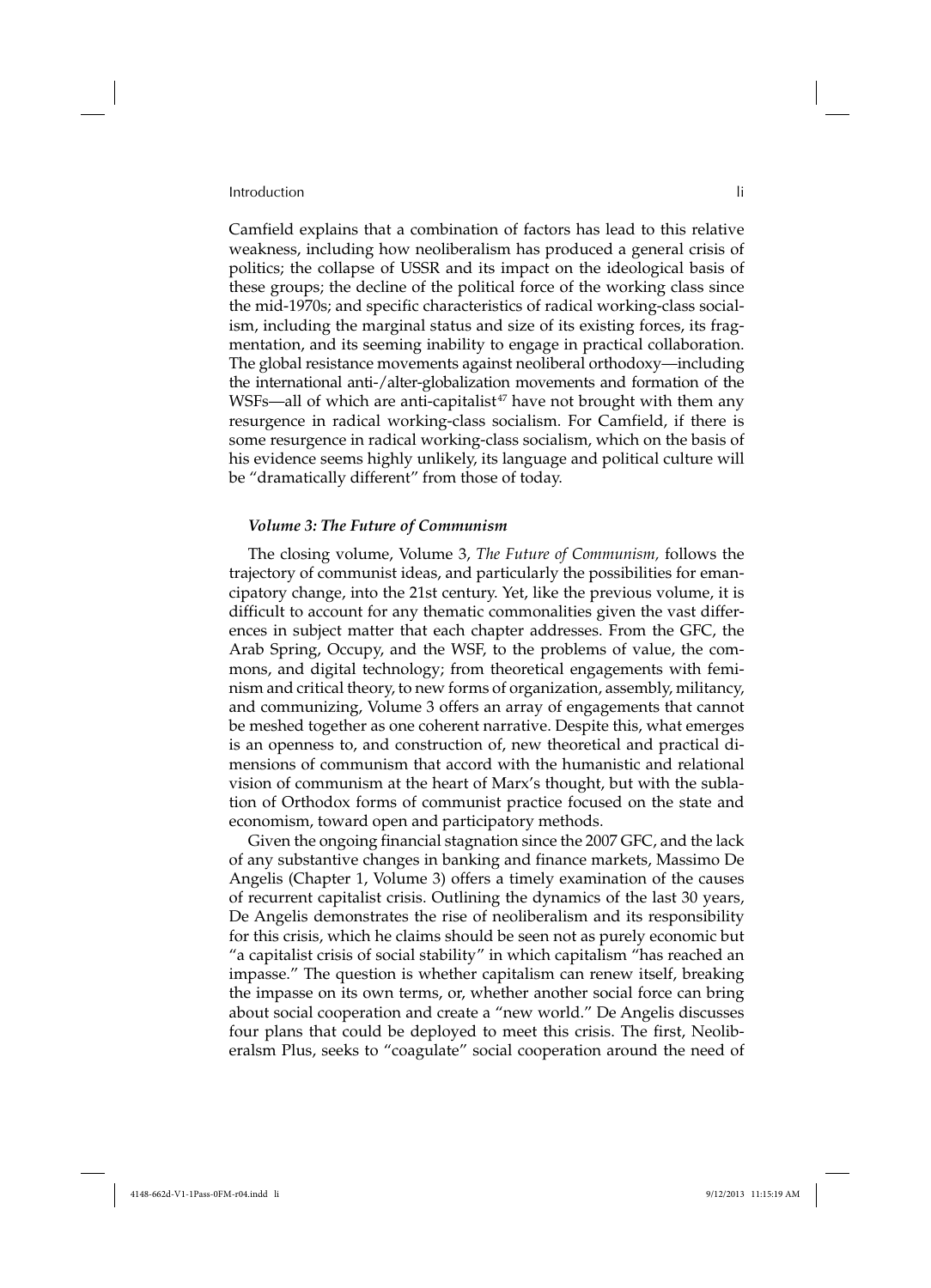#### lii Introduction

capital accumulation, with society functioning to support and promote markets. The second, Keynesianism Plus, seeks to coagulate social cooperation around the need of capital accumulation through the triple attractors of markets, states, and civil society. The third, Exclusion/Emergency and Fascism, seeks to coagulate social cooperation around the greatness of a nation, ethnic group, or a community in close organic connection to a hierarchical state that uses force against any form of "otherness." The final plan, Commons and Democracy, seeks to coagulate social cooperation around the expansion and integration of alternative modes of social cooperation based on shared resources and what De Angelis calls "horizontal government," where communities themselves pursue the explicit goals of social justice, freedom, and emancipation. This last plan, clearly favored by De Angelis, combines direct democratic processes that make possible the communalization of property and the actualization of particular resources as a commons. That is, both democracy and the commons are mutually related, or as De Angelis explains "two sides of the same coin" for it is only "deep democratic" forms—institutions of the commons—that can ensure the sustainability of reproduction, both socially and ecologically, upon which all forms of social organization ultimately depend.

 Continuing with the creation of viable futures for human society, Teivo Teivainen (Chapter 2, Volume 3) explores the WSF as an avenue for global, postcapitalist alternatives as reflected in its pioneering slogan, "another world is possible." However, Teivainen prefers the term "commonism" to describe these potentialities that connect with historical socialist and communist ideals, but which are distinguished by the WSF's global scope, as opposed to the state socialist projects of the past. The aim here is to remove the WSF's nonstate-centric attempts at "commons-based democratic alternatives" from any connotations with Soviet-style authoritarianism. Teivainen describes the main forums and myriad local and thematic events that have developed since the first forum in Porto Alegre, Brazil, 2001, but his primary concern is in detailing the various historical processesparticularly the transnational connectivity of Brazilian social movements that led to the emergence of the WSF. For Teivainen, the role of the Brazilian Workers' Party PT ( *Partido dos Trabalhadores* ) was crucial, specifically its antivanguardist inclinations and its ideological justification for a broad, inclusive coalitions of Marxist and social democratic elements, which inspired the construction of the WSF as a "coming-together of diverse groups."<sup>48</sup> These ideological and organizational boundaries were codified in a Charter of Principles that combined the notion of the WSF as a space and as movementoriented.<sup>49</sup> Nevertheless, it is not open to all movements, restricting the direct participation of political parties, which, it is widely believed, may cause undesirable struggles for representation. It also prohibits military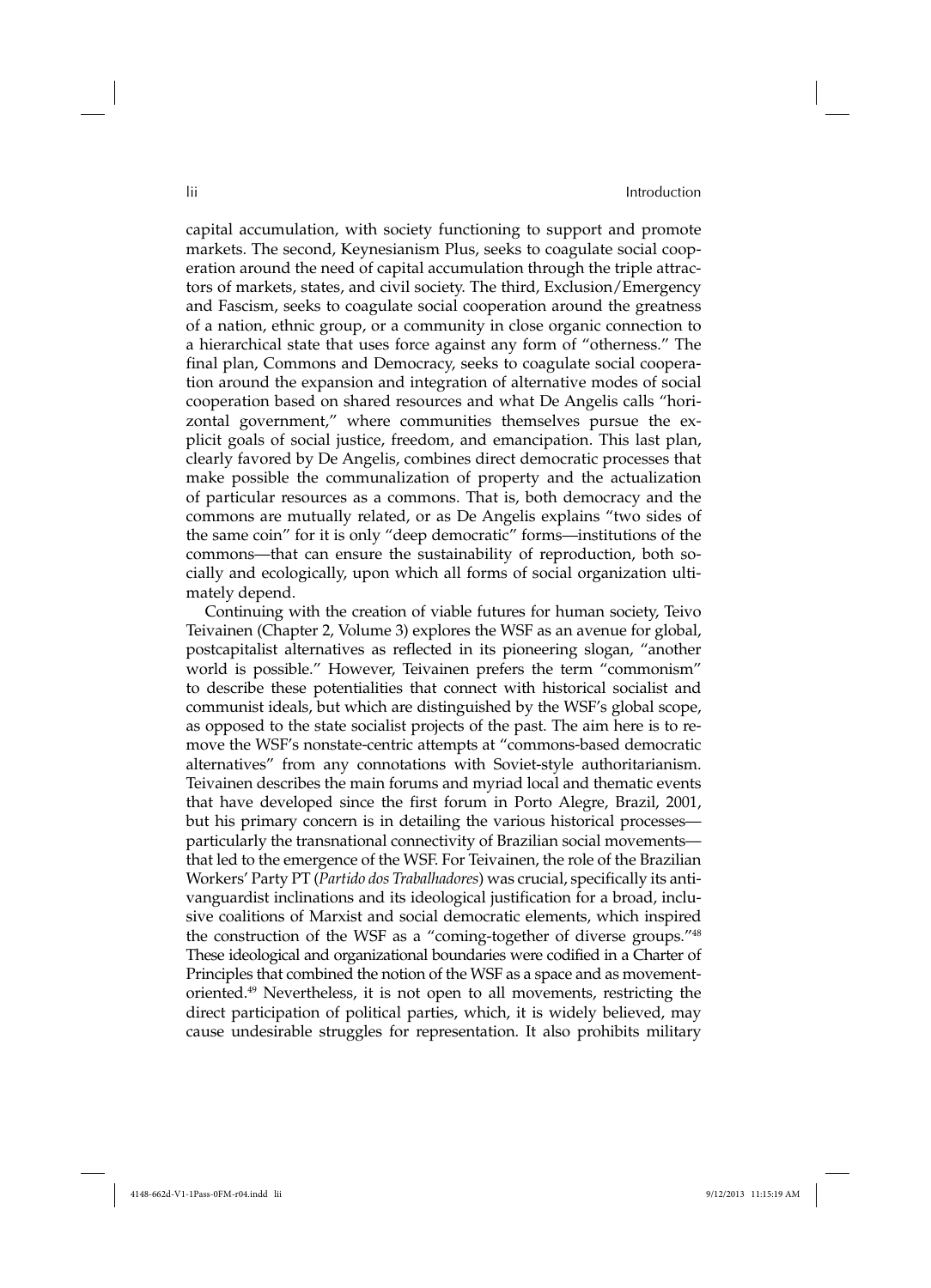#### Introduction liii

organizations. Both exclusions have been criticized as hypocritical, the former because of PT's foundational involvement in the WSF and the latter that has strictly excluded armed civil society but whose relation to armed states has been far more ambiguous.

 Nevertheless, Teivainen argues that the WSF's opposition to neoliberalism, the domination of capital or imperialism, and, most of all, its commitment to the idea of open space can be defined as a radically democratic ideology, a move from globalization's protests toward "global democratization." Here, the avoidance of statist strategies and logics of representation, of giving more strategic weight to a struggle or identity over others, does not mean the total absence of structure. For the open space method of the forums and autonomist nonstate conceptions of the commons, while germane to local settings, is difficult to mobilize transnationally. The WSF is then caught in a tension between nonstate "commonist" leanings and state-centric realities. For this reason, Teivainen sees the WSF as an "important example of the attempts to create a democratic world through democratic means" while "creating the conditions for learning, networking, and organizing between social movements in relatively transnational and global contexts."

 Against the dynamism and optimism of the WSF, the crisis in Syria is a stark reminder of the failures, confusion, and ineptitude of the international left in confronting tyranny. Firas Massouh (Chapter 3, Volume 3) interrogates why the Syrian Revolution is yet to receive effective support, despite the youth of Syria's call for social change, equality, dignity, and freedom, which was expected to rally the Left, who had supported the Tunisian and Egyptian revolutions on similar grounds. The case is tragic and farcical, yet symptomatic of an influential current in international leftist politics, which Massouh believes clings to anti-imperialism and thereby lends support to despotic regimes on the pretext of giving priority to the national question. Massouh finds that the Assad regime has exploited Left parties internally, while painting events in Syria as an imperialistic plot externally. This narrative is accepted by segments of the international Left—Assad's "useful idiots," as Hill derides them. 50 The nature of the conflict is also misconstrued by the mainstream media as sectarian, Islamic, and serving terrorism, which serves only to confirm the regime's narrative that there was never a genuine revolution, but merely a sectarian insurgency of Sunni Islamist militants aiming to destabilize Syrian sovereignty. At the same time, the Left's commitment to the narrative of geopolitical conspiracies about U.S.-led interventions misses out on "the bigger picture" that the conflict is a "revolt against injustice, repression, and censorship.<sup>"51</sup> Taken together, these issues have the undesirable consequence of rendering political Islam a far more coherent opposition to the Assad regime, allowing it to usurp the revolutionary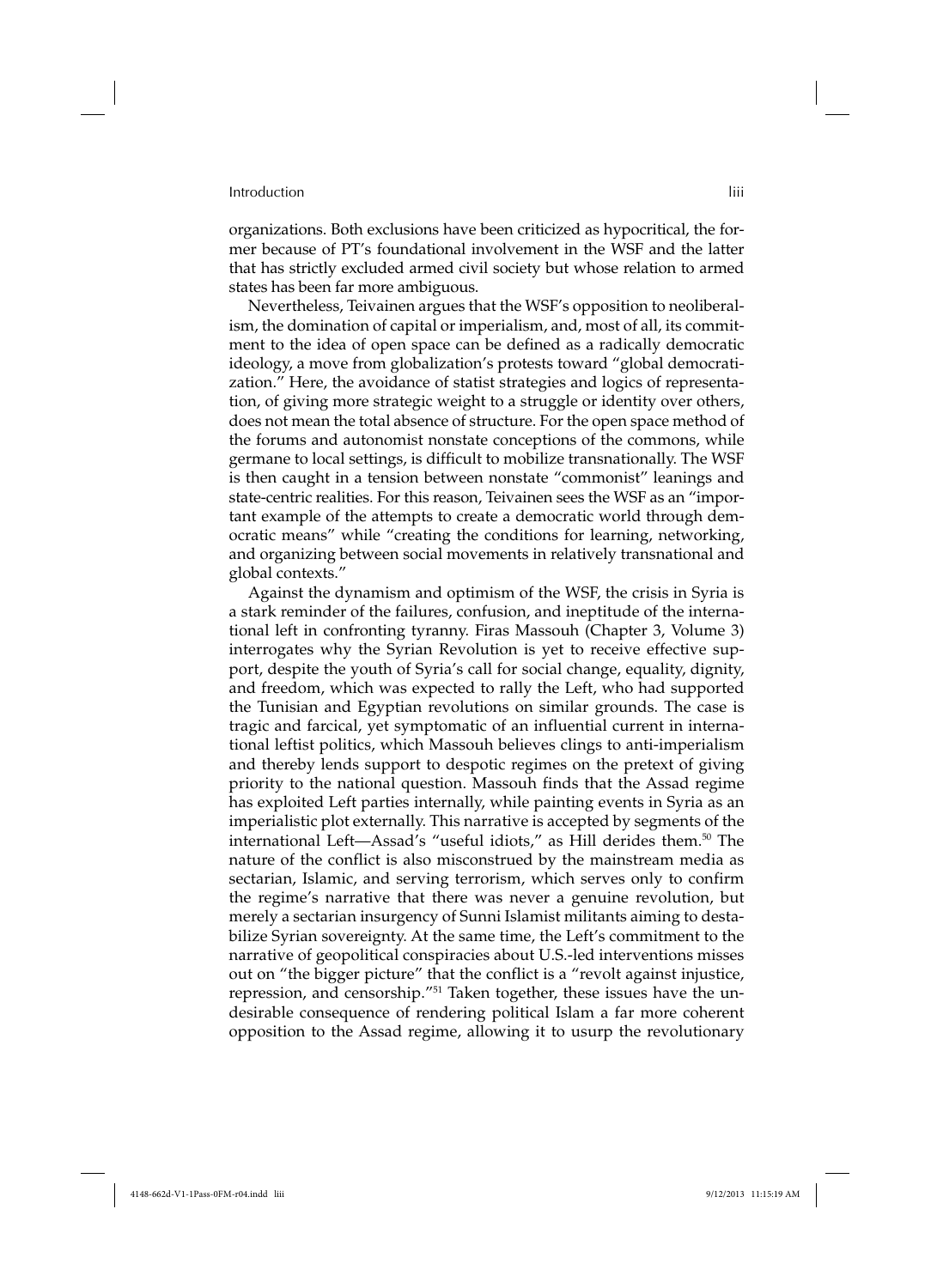leadership. Yet as Massouh questions, along with Slavoj Žižek, Islamo-Fascism is primarily "the result of the left's failure, but simultaneously proof that there was a revolutionary potential, a dissatisfaction, which the left was not able to mobilize."<sup>52</sup>

 There is a tendency to reduce the debate around Syria to the question of minorities—the Sunni Muslims against the rest—something Massouh avoids by showing that Sunnis are not exclusively anti-regime. Indeed, the Sunni merchant class continues to work hand in hand with the regime. Nevertheless, through an engagement with the nuances of Syrian society, Massouh demonstrates how the Sunni contention under the Assad regime expresses broader pattern of state–society and class relations in modern Syria. For Massouh, Assad has been able to propagate the idea that the most threatening force is the Sunnis, who are depicted or constructed as "rural," "uneducated," "backward," "outside," the "unhomely," the "street persons." In all of these ways, society's discontents in Assad's Syria have been projected on the Sunnis. Massouh argues that the Left needs to see how the regime's discrimination and exploitation of the peasantry and working classes—represented mainly by Sunnis—is in essence a "biopolitical endgame," articulated in sectarian terms, that preys on the secular Left's (and the West's) fear of Islamo-Fascism. In these ways, classic notions of class struggle and anti-imperialism are insufficient for understanding the Syrian Revolution, or helping it.

 The theme of contemporary revolutionary struggle is also taken up by Dave Eden (Chapter 4, Volume 3), who posits that the question informing our historical juncture—and one that echoes radical debates of the past—is whether or not to make demands; that is, whether we can win victories in the context of capitalism or whether this sacrifices "communisation." For some, the very absence of demands is a mark of a struggle's radicalism, proof of the creation of radical subjectivities moving beyond the boundaries of capitalist social relations. Yet a third option is also identified by Eden: Italian post-workerism, based on a politics of the common. In this tradition, demands of the here and now are deemed possible, valuable, and able to lead to radical social transformation. Core demands relate to general social income and participatory democracy, global citizenship, and open access to the common.<sup>53</sup> It is not a statist project. Rather, it is about increasing power to win profound changes in how society is organized. Here, the formation of assemblies in recent protests and revolutionary moments, and the demand of maintaining a decent life with dignity, point toward the possibility of the post-workerist vision.

 Yet as Eden demonstrates, the question of whether or not to make demands is actually a manifestation of the contradictory nature of the working class—as variable capital and as the proletariat. And on this basis, Eden claims, the post-workerists misunderstand what is radical in the condition of labor and thus how we get "from this society to another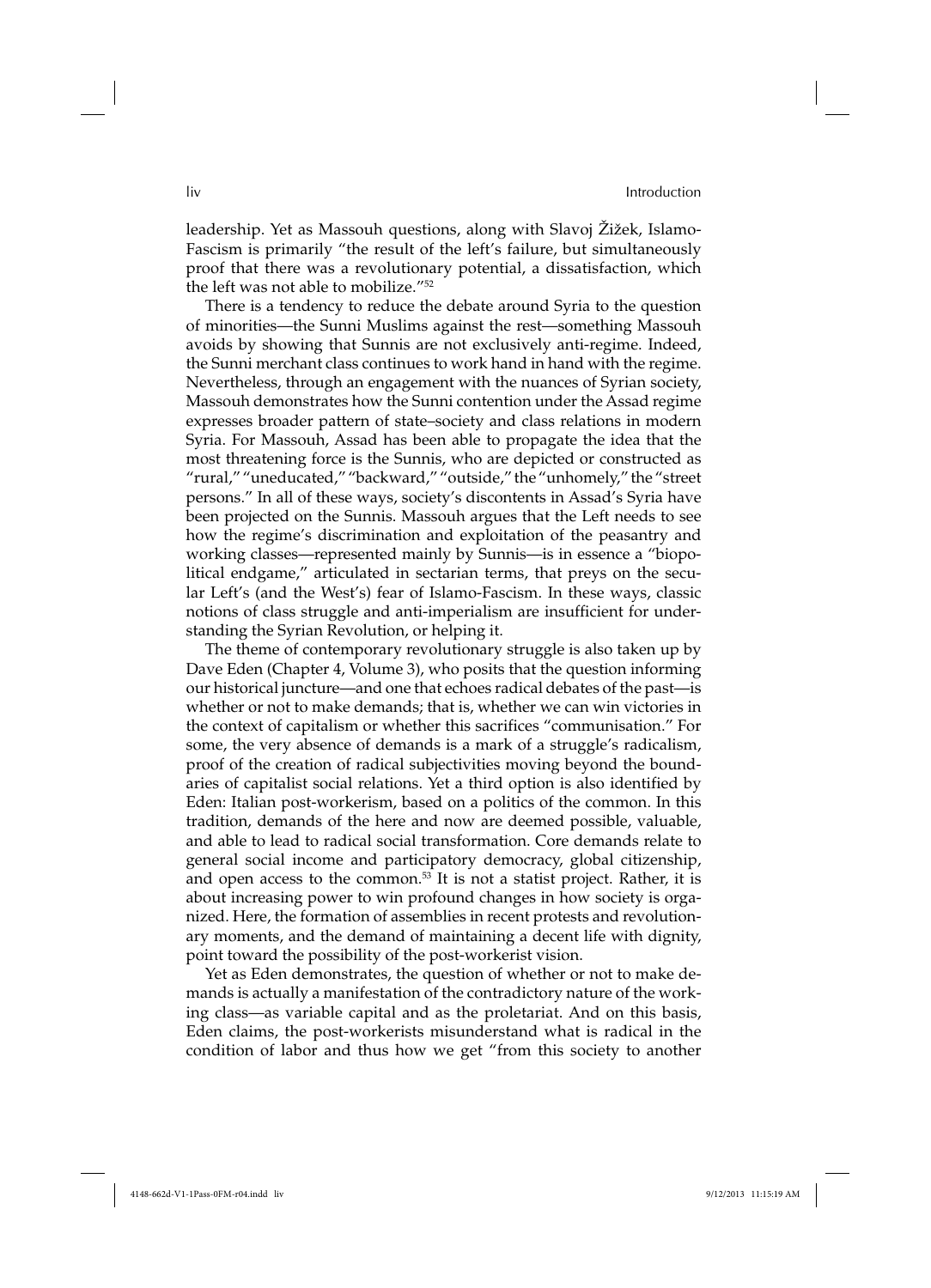#### Introduction lv

one." For them, labor is seen as autonomous, and capital as a form of capture and command that imposes itself on this autonomous project. There is just "the common" for, or beyond, capital. Yet Eden claims that value is the social existence that wealth takes in capitalism, due to the commodification of human creativity, the organization of social cooperation through monetary exchange, and the split between producers and between labor and capital.<sup>54</sup> Eden turns to Marx's distinction between concrete labor and abstract labor, in a similar refrain to John Holloway at the end of Volume  $3<sub>55</sub>$  which reveals the real antagonism between creativity as a living potential and capital as the endless accumulation of value. The limitation of the post-workerist position is that their notion of struggles remains the struggle of abstract labor; that is, "struggles of the working class as struggles within capitalism" so that their "call for demands remain firmly within capitalist logics." This recalls, in certain respects, Lebowitz's claims in Volume 1 regarding the limits of the socialist principle that would reduce communism to distribution. The point for Eden is to go beyond the reformist expression of social struggle, to move from these moments that are "largely contained and normalized, into the creation of a force, a movement, and the production of a different world . . . and to develop forms of organization and commons that arise from these moments." Eden sees then a "world full of proletarian possibilities," but a world which requires a return to the investigation of our conditions and, consequently, "solidarity, defiance, autonomy and unity of the class." The point here is not to merely contest the conditions of sale or reproduction of capital, but to "question the existence of this relation itself"—something that speaks directly to the importance of social relations of communism in the 21st century.

 Also addressing the theme of the commons pronounced in Eden's chapter, Jodi Dean (Chapter 5, Volume 3) illuminates how "the common" and "the commons" involves processes of exploitation and expropriation specific to what she calls "communicative capitalism"—the convergence of capitalism and democracy through networked media—offering both new experiences of collectivity and barriers to their politicization. For Dean, network media and communications technologies result in contradiction: they produce collective information and a communication mesh of ideas, *and,* they entrench individualism in which widely shared ideas are conceived less in terms of a self-conscious collective than they are as "viruses, mobs, trends, moments, and swarms." Division is common to this form of communication, as is its partialness, inseparability from power, and reliance on exclusion. For Dean, whatever could be available for "thinking and relating to others, is always already distanced." Moreover, as we go about enthusiastically participating in these networks, we end up building the very "trap that captures us," for as communication is subsumed by capitalism it no longer provides a "critical outside" but instead serves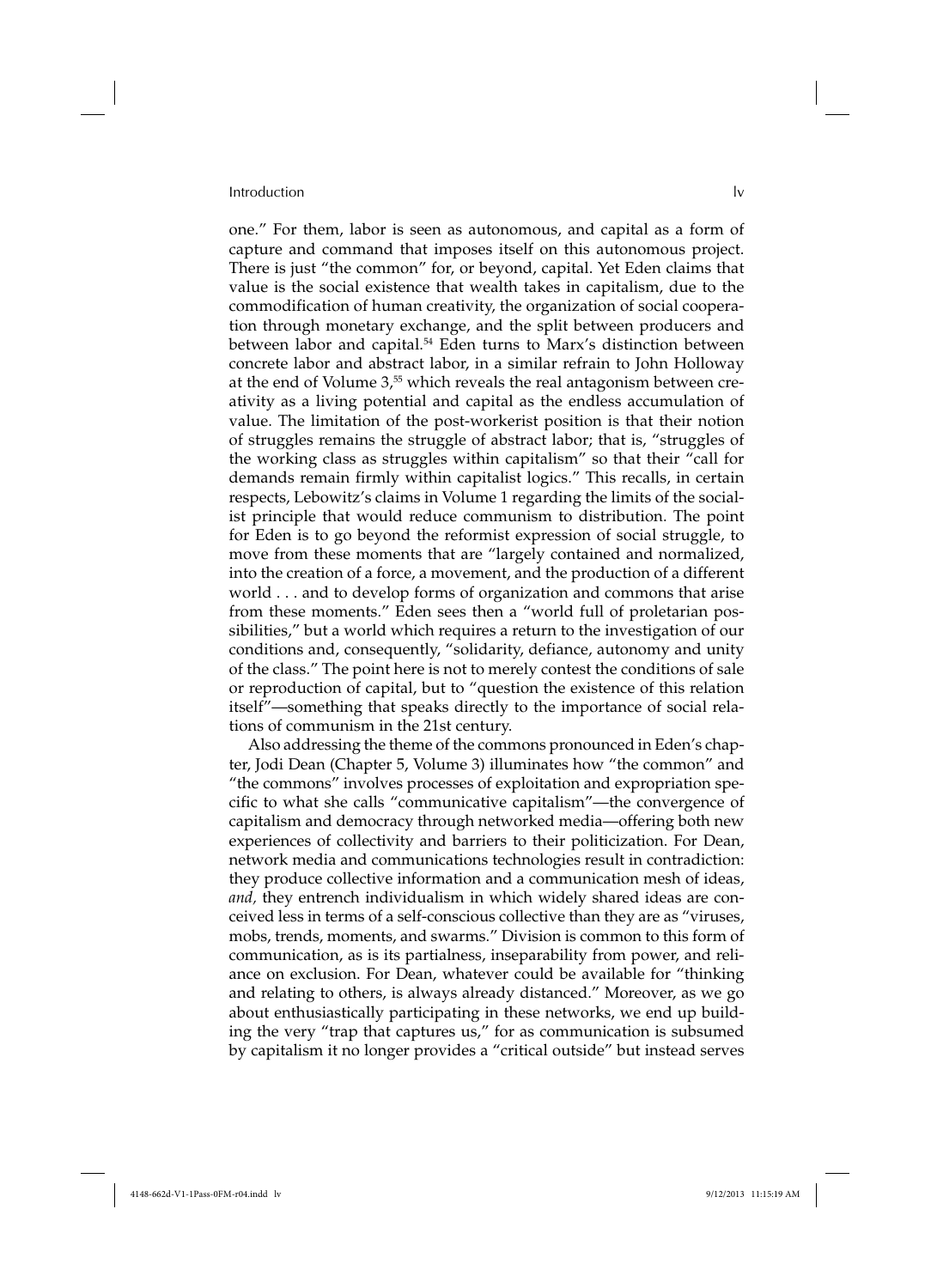#### lvi Introduction

capital by deskilling, surveillance, and the intensification of work—the "tether" of 24/7 availability.

 For Dean, the common is seen as a dynamic process, a global network of social relations that is infinite and characterized by surplus.<sup>56</sup> Here, expropriation does not leave many with little for there is abundance. Nevertheless, Dean details how networked communications provide multiple instances of expropriation and exploitation of the common through data, metadata, networks, attention, capacity, and spectacle, that each form an interconnected exploitation of the "social substance." Communicative capitalism is shown by Dean to seize excess, surplus, and abundance and ultimately privative this social substance that constitutes us and its potential. As each person is productive as a communicative being (and through their communicative interrelations) any ownership or profit thereof is clearly theft. As Dean concludes, to persist in the practices through which communicative capitalism exploits the social substance, is to "fail to use division as a weapon on behalf of a communist project." The challenge is to "break with current practices by insisting on and intensifying the division of, and in, the common."

 Turning to intertheoretical debates, Nina Power (Chapter 6, Volume 3) engages with the complex and often vexed history of Marxism and feminism. Power raises the question of what it could mean to think of Marxism and feminism without subsuming or postponing demands of women in socialist struggle. Power reinterrogates the famous *Unhappy Marriage* collection of  $1981^{57}$  and more recent attempts to bring Marxism and feminism together in the work of Sylvia Federici, Arlie Russell Hochschild, and Nancy Fraser, among others. Beginning with the question of domestic labor, feminists such as Federici have made the foundational connection between every economic and political system and reproduction, finding this to be the site where the contradictions inherit to alienated labor are the "most explosive."<sup>58</sup> Domestic labor creates surplus value, in both direct and indirect ways, but the claim for the recognition of this value does not call for a "demand for wages" for this work, nor its continuance, but rather "precisely the opposite.<sup>"59</sup> In contemporary capitalism, work is rebranded as flexible, but in reality this corresponds to less pay and fewer hours, especially for women. Labor is dominated by precarity and while this conceptualization is now popular in contemporary theorizations of work, such as in Standing's often cited text, Power's finds that this is merely "catching-up" with feminist insights from 40 years ago. Similarly, Hochschild and others have identified key aspects of the feminization of labor, that is, how work now often takes on attributes normally associated with women—communication, service, care work $\omega$ —that is coupled with how elements typically associated with the private sphere—love, leisure, personality—have increasingly become "attributes exploited by employers to give their customers the 'best service.' "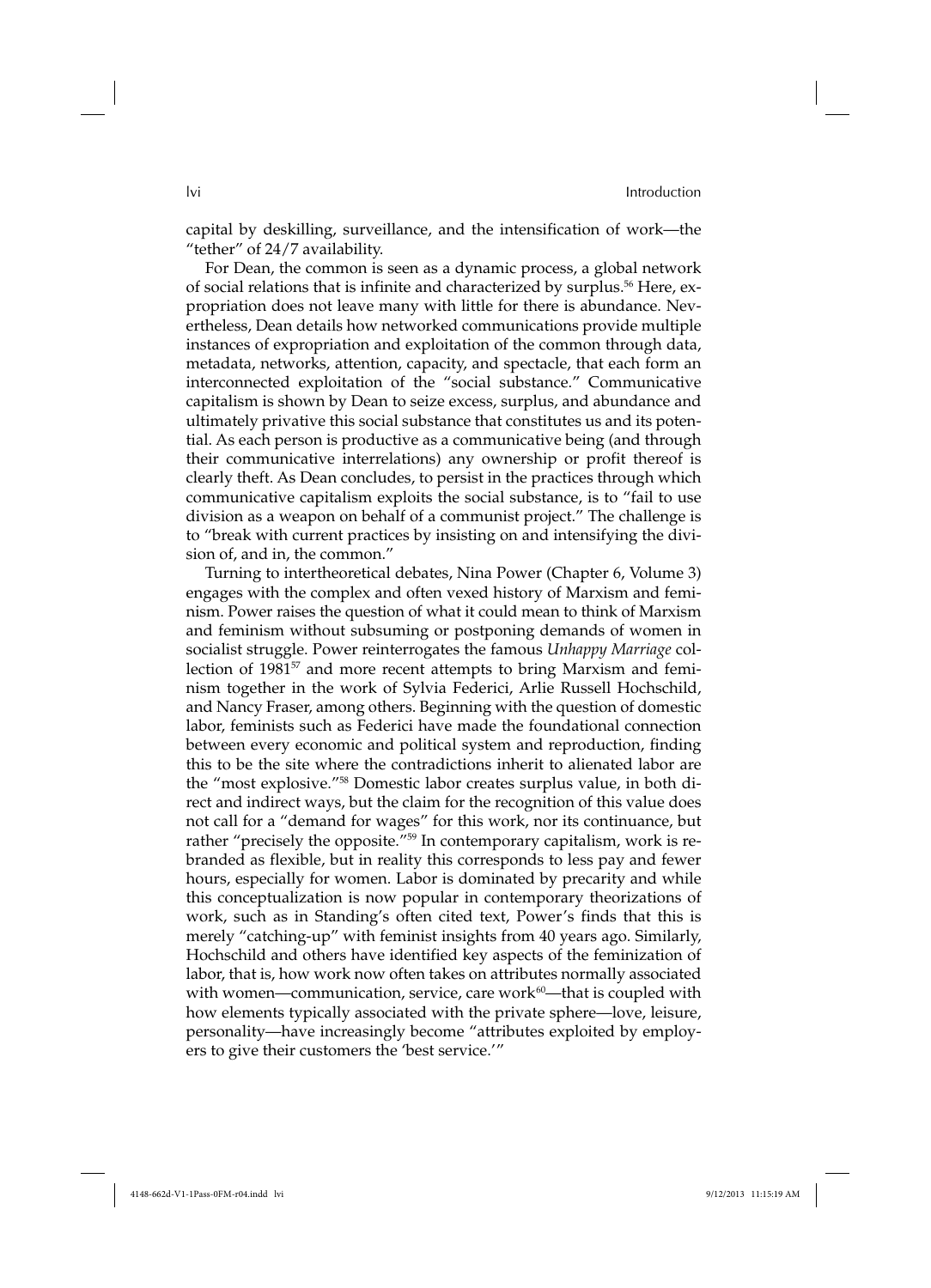#### **Introduction** lyields and lyields and lyields and lyields and lyields and lyields and lyields and lyields and lyields and lyields and lyields and lyields and lyields and lyields and lyields and lyields and lyields and lyi

 Yet despite these radical insights into the fundamentality of domestic labor and reproduction necessary to sustain capitalism, Power finds that feminism—particularly second-wave feminism—has, in some ways, been co-opted by capitalism for what she calls "deeply reactionary aims," including the justification of imperial wars and the pushing of consumerism. Power points to Fraser, who notes the relative failure of second-wave feminism to transform institutions. This has legitimated structural transformations that contradict "feminist visions of a just society" and effectively neutralized feminism's demands. Power reiterates the confronting question of whether there is some "elective affinity" between secondwave feminism and neoliberalism.<sup>61</sup> Here, capitalism's absolute benefit from the mass entry of women into the workforce suggests the need for the reconnection of feminism and class to the critique of capitalism, one that takes into account the economic reliance (even dependency) of capitalism on the labor of women and the international dimensions of struggle against this global form of exploitation. Power emphasizes the urgency of reuniting these approaches, which remain incomplete without each other, toward the reassertion of the "social totality" or what she describes as a "total critique of the existing world—work, family structure and patriarchy combined."

 Continuing with the development of theoretical connectivities between Marxism and other radical approaches, Werner Bonefeld (Chapter 7, Volume 3) engages with critical theory and the question of the means and ends of revolution in relation to contemporary socialist responses to austerity. Basing his account on Walter Benjamin's *Theses on History,*62 Bonefeld posits that revolution is a struggle to stop the progress of historical time, riddled as it is with the muck of the ages, in order to achieve liberation in the "here and now," rather than in some "tomorrow that never comes." For Bonefeld, as for Benjamin, a class-ridden society requires that the history of class struggle, rulers and ruled, comes to a "standstill." That is, as communism seeks universal human emancipation within the commune of "communist individuals,"<sup>63</sup> it can only find positive resolution in a classless society. Viewed in this light, Bonefeld claims that traditional communist forms of organization—and the fetishization of labor, which is itself a concept of bourgeois society—belong to the world whose progress of historical time needs to be stopped, for they presuppose the working class as a productive social force that deserves a better deal. The notion that history is on the side of the oppressed, in turn, fortifies the view that "progress is just around the corner." For Benjamin this is nothing but corrosive and delusional. Pauperization, poverty, and alienation are part of the deplorable *conditions* of capitalism; they are not avoidable *situations* that can be made good for the laborer, but require a revolutionary change in "social relations of production" to overcome. As Bonefled makes clear, for critical theory, communism is not a labor economy; it does not compete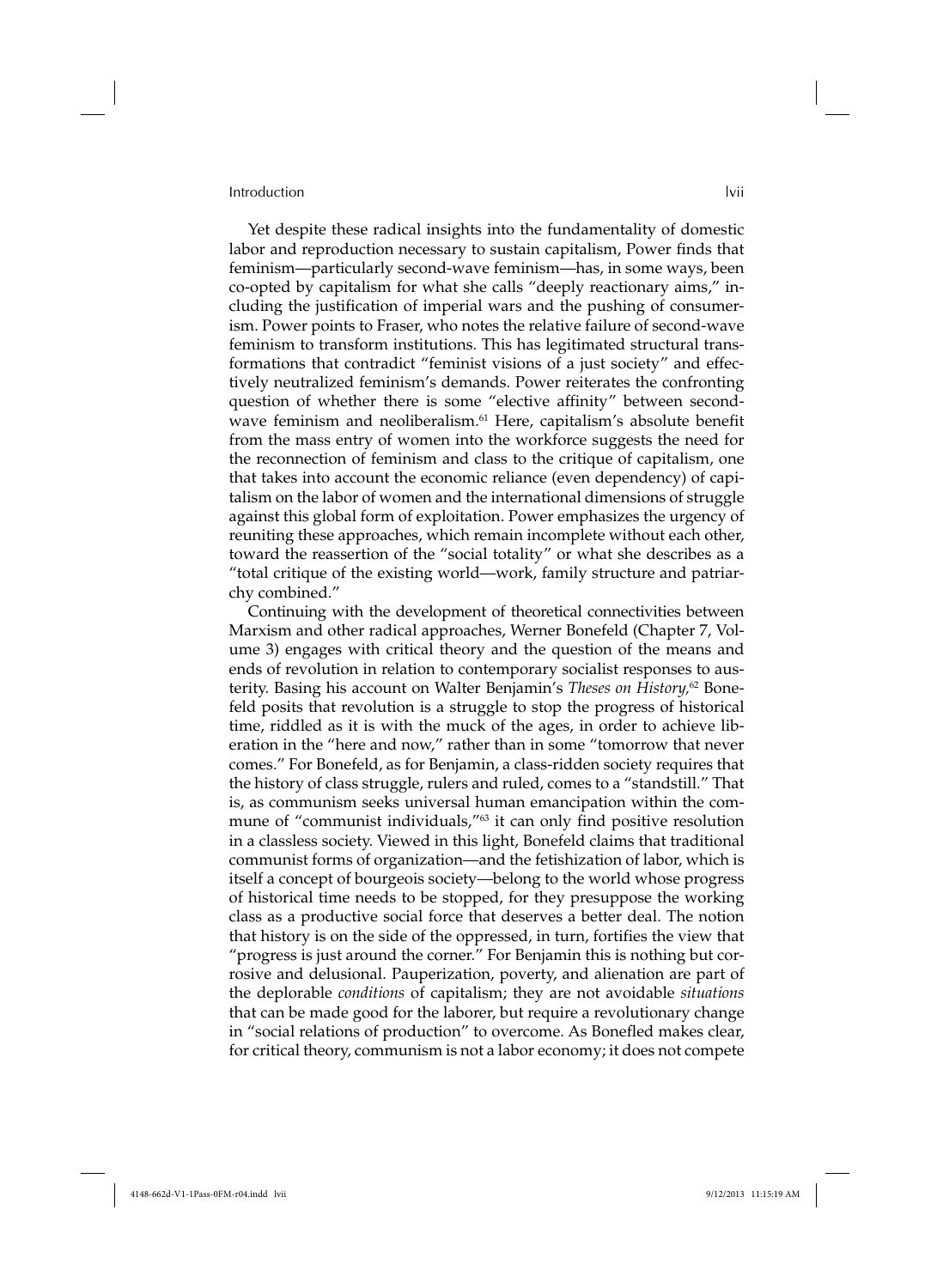#### lviii Introduction

or derive itself from capitalism. It is its negation. Communism entails fundamentally different conceptions of social wealth: the idea of a society of the free and equal, or "the autonomy of the social individual in her own social world."<sup>64</sup> Communism and human emancipation, then, is recast as the "[h]humanisation of social relations," which in the present can only be expressed as "the negation of the negative world."

 Turning toward the praxeological concerns of revolutionary organization—a theme that cuts across the three closing chapters of the series— Rodrigo Nunes (Chapter 8, Volume 3) takes up Badiou's "widespread search" for a new figure of the militant to replace the vanguard of "Lenin and the Bolsheviks."<sup>65</sup> Questions of organization have been propelled by the mass movements of 2011, seeking to prevent the dissipation of these mobilizations and the maintenance of their "powerful" yet "diffuse" desire for radical change. Nunes's method is to look beyond externally created models (like vanguardism) toward " *what is needed,* " something that he defines as an idea in progress. The central problem Nunes identifies in vanguardism is that it tends to perpetuate the militant "as the most advanced detachment in the revolutionary movement"—the mediators, bureaucrats, and functionaries of revolution, power, and truth. Yet, conversely, those who look to spontaneity as the panacea against vanguardism, based on the belief that it is *the process itself* which, if "left to its own devices," will "show the way," are shown by Nunes to be equally capable of functioning repressively. This is because "by replacing the uncertainty proper to every situated, subjective decision with a certainty *of the process itself* . . . not only is the process ascribed teleological certainty (solutions *will* appear), it is made into something external to the agents that constitute it . . ."

 Focusing on the network organization of the 2011 movements, Nunes shows that these do not, in and of themselves, eliminate vanguards. Such networks have *hubs* that link with other nodes and clusters, which are clearly not horizontal. Leadership still exits, but it is distributed (distributed leadership) in the sense that isolated initiatives can be communicated across the network and "trigger positive feedback loops that increase their impact exponentially." Hence, spontaneity is not miraculous but always induced by a germ of action at precise moments. In all of these ways, Nunes claims vanguardism is not eliminable, but can have a positive attribute as a vanguard- *function* that *leads* only to the extent that it is *followed.* Nunes finds a number of advantages in redescribing the phenomena of mass movements in terms of leadership, representation, and vanguard. By demonstrating their continued existences allows for a better understanding of their potential and their risks, while at the same time bringing the subjective dimension back into non-vanguardist revolutionary politics. By positing the question in terms of "what do *we* need" in order to further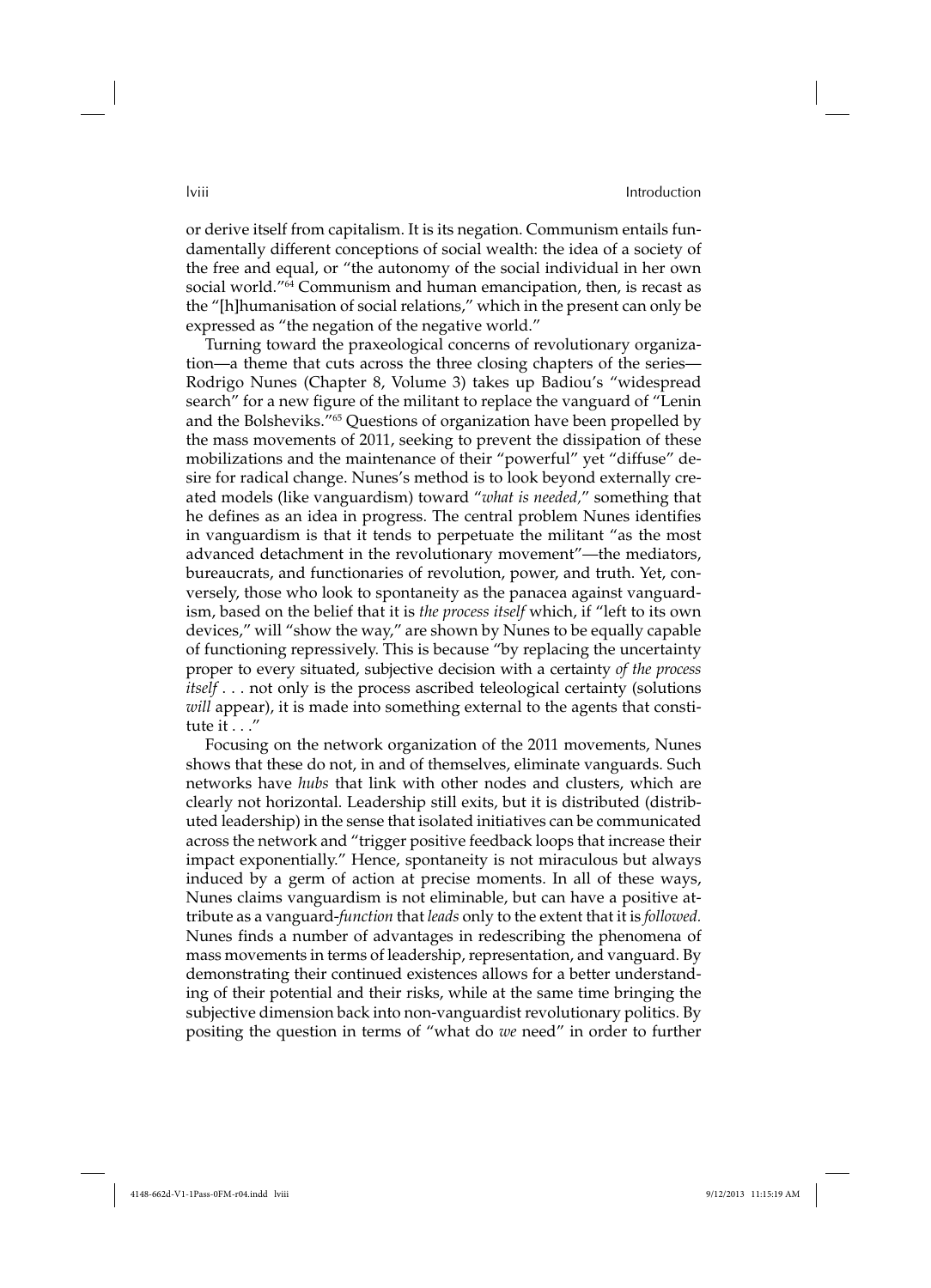#### **Introduction** lix

"multitudinous, polycentric, open-ended processes *in the direction of systemic change,* " leaves open a space for the collective task of "identifying the paths, leverages, potentials" for pursuing such systemic change.

 The conundrum of the 2011 mass mobilizations was that their openness attracted large numbers but simultaneously made concerted action difficult precisely because any decision would risk a point of closure, drawing division, creating separation. Here, Nunes's framework offers useful proscriptions, some of which he takes from the popular agent of Liberation Theology. Of note is the notion of tweaking as a metaphor for being *inside* a process that has much more momentum that any individual agent, though each agent, as a constituent part(s), has some control. For Nunes, this "eliminates the *transcendence of agent over process* proper to vanguardism, without instituting *a transcendence process over agent.* " The other he calls " *care for the whole,* " a capacity to think strategically to employ existing conditions for political impact that takes into account the development of the "political process as a whole, rather than of an individual organization or initiative."

 Following on from Nunes's prescriptions for the militant in the 21st century, Keir Milburn (Chapter 9, Volume 3) looks to the assembly as the dominant form of organization in the Arab Spring, the Spanish Indignados, and Occupy. Assemblyism was the key means of meeting, of displaying commonality, of exhilaration. Yet Milburn points to the organizational lessons of Assemblyism, arguing that while they are necessary, they are ill suited to some necessary functions and therefore insufficient for contemporary movements, which must overcome material and social inequalities to reestablish democracy. The point for Milburn is to "move beyond" Assemblyism. Looking at Hardt's reading of Jefferson,<sup>66</sup> Milburn sees in the valorization of rebellion the need for the periodic reopening of the revolutionary event, what he calls "a processual transition," in which new forms of fetishization can be overcome and new problematics emerge. Politics must start from the present, but cannot determine in advance the end of this critical engagement. Yet, as Milburn identifies, this presents a particular challenge to the prefigurative notion of Assemblyism in which "ultimate ends determine current means": for how can "the same organizational structures really be equally appropriate throughout this whole process of transformation when it will be peopled by quite different subjectivities and have quite different functions to fulfill[?]"

 Milburn concurs with Dean that the radical inclusivity of Occupy's General Assembly ultimately obscured decision-making, leading to its usurpation by unaccountable groups, $67$  and that its emphasis on expression came at the expense of efficient decision-making, which risked "unexamined 'common sense' assumptions and dogma." To overcome this, Milburn proposes to supplement horizontal structures not just with the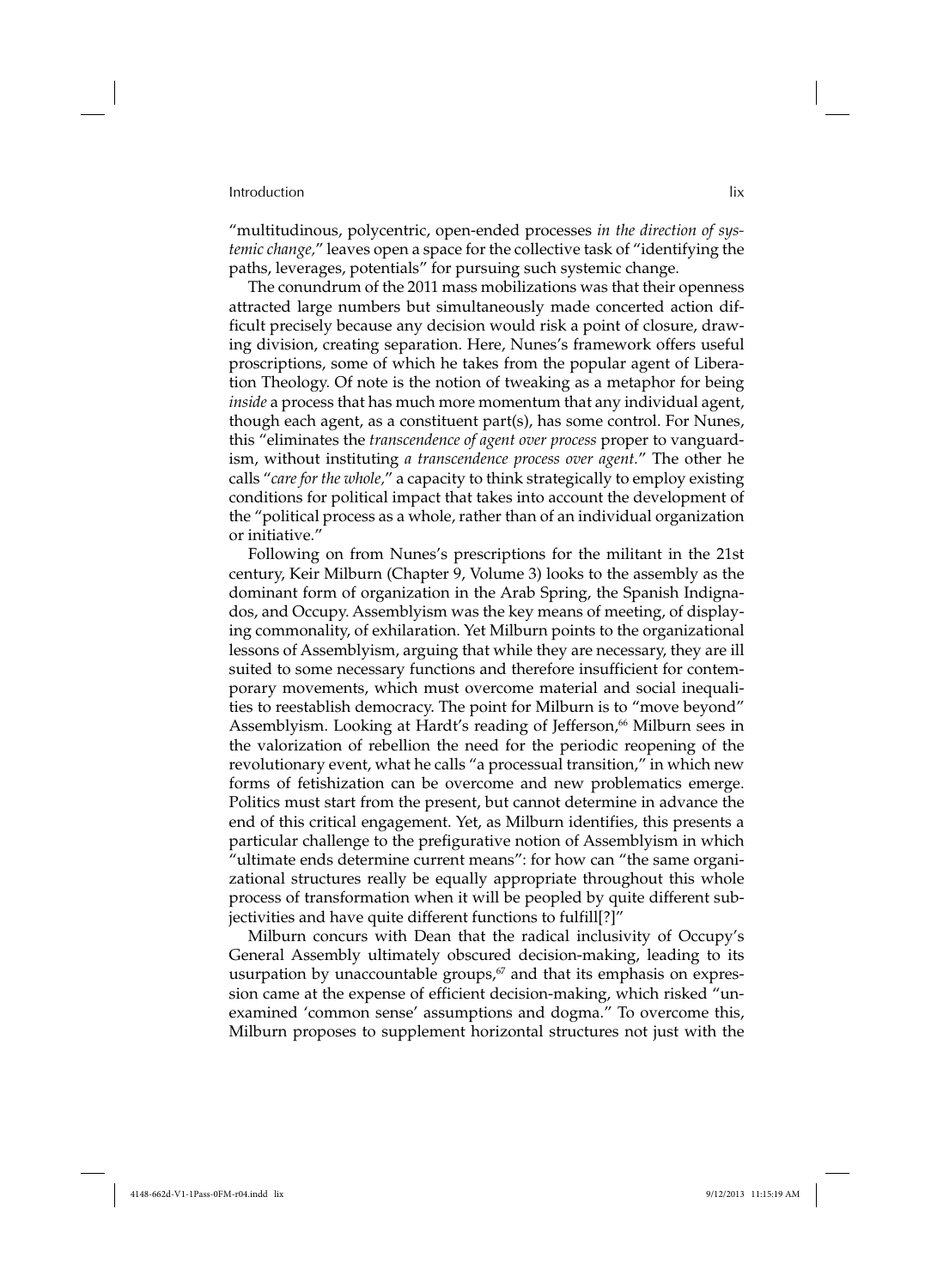#### lx Introduction

vertical and diagonal structures proposed by Dean, but also with Guattari's "transversal" structures,<sup>68</sup> designed to "facilitate transformations in group desire," to push beyond the "limits of a groups' common sense assumptions," and thereby "allow new foci of meaning to develop and new political problems to emerge." In terms of contemporary organization, this may help shift "the consensus of the movement, of introducing new political problems, new repertoires and new frames of reference"—put simply, ensuring the Jeffersonian call for periodic reopening of the revolutionary event. For Milburn, the communist project must be a "processual one," transforming our institutions and ourselves. Its organizational form must be subject to change, involving collective self analysis, where transversality allows for the "emergence of new foci of sense and enabling the movement to move from one problematic to the next."

 Continuing with the theme of communist praxis, and offering a fitting conclusion for *Communism in the 21st Century* as a whole, John Holloway (Chapter 10, Volume 3) states that the noun, communism, cannot adequately express the self-determining type of social organization that "we" desire. Rather, it suggests a notion of "fixity" incompatible with "collective self-creating." In distinction, Holloway moves to a conception of "communising," defined as "the moving against that which stands in the way of our social determination of our own lives." Whereas a noun closes on identity, communising gestures toward the "overflowing of identity," a "bursting-beyond," "constant moving," and "subverting." This sets up the self-determining movement of communising against the alien determinations of social forms that, as Marx shows in *Capital,* entrap the "potentially unlimited force of human creation" within the commodity form. 69 But the essential task for Holloway is to *understand* these social forms as capitalist. That is, in order to know how and why "our activity produces a society that denies our activity," we must understand our dual character, which results from the bifurcation of concrete and abstract labor. Echoing the discussion from Eden's chapter, Holloway gives the example of a table made through concrete labor, whose existence speaks directly of the act of making—there is no separation. Yet in abstract labor, the same activity is now seen from the perspective of producing commodities: the table is reduced to market value. It becomes a thing outside of its maker, alienated, "independent of the act of creation." For Holloway, it is this reduction of our activity to abstract labor that leads to "rigidification" or the "coagulation of social relations into social forms" into "alien determinations" that entrap "the endless potential and creativity of concrete labor, that is, of human doing." Both concrete and abstract labor are social; the point is that abstract labor dominates concrete labor, "capitalism dominates the communal." For Holloway then, communising, wealth, doing, all continue to exist under capitalism but remain the "hidden substratum of a social form" so that the "common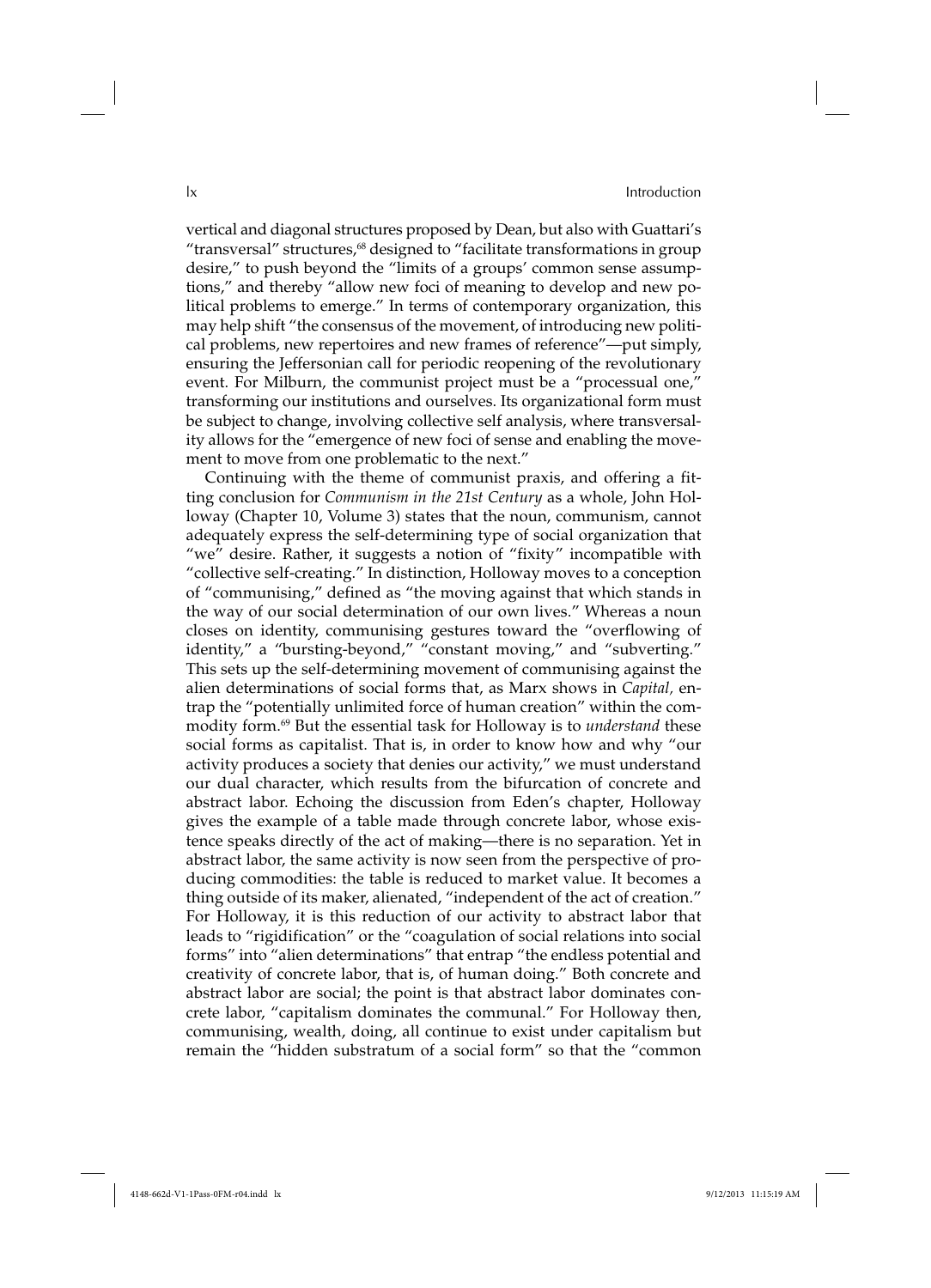#### **Introduction** lxi

doing" within capitalist society "is hidden from view by its capitalist form." Yet while communality and concrete labor remain trapped within this capitalist form, they "also push against and beyond them." The fact that the notion of revolt exits means that subordination is not total within the capitalist form. There is a dynamism and potentiality to these social relations, which, for Holloway, must be understood as "processes of forming, not as established fact." Under the private determinations and apparent "solidity of money " lies mere appearance. Beneath that lies struggle and enforcement. The surface of commodities, abstract labor, capitalism is nothing without wealth, concrete labor, and communality. This leads Holloway to a stark conclusion: it is "we" who are the crisis of capital, "the latency of another world." In these relations reside the possibility for "the unchaining of our doing, the reclaiming of the world." But communising is for Holloway inherently plural, the task is of "constant communising," of "recognizing, creating, expanding and multiplying the communisings" that exist in the "here and now."

#### **CONCLUDING REMARKS**

 Today's world is replete with crises and transformations. It holds both immense potentialities for human tragedy and immense possibilities for human emancipation. The point—for Marx, as for us—is to *change* it. 70 As David Harvey has observed, the global conditions of the working classes at the beginning of the 21st century suggests that the "grand goal" in the final exhortation of the *Manifesto*—for all workers of the world to unite is more important now than ever.<sup> $71$ </sup> The question is whether the specter of communism can be exorcised from its bloody past, captured as its ideal was by the ruthless domination of tyrants and madmen, and whether we can reanimate its spirit of equality, freedom, and community for human emancipation today. While a definitive conclusion is impossible given the vast differences in subject areas and the political, theoretical, and normative commitments of each author, what emanates from this series taken as a whole is the ongoing salience of the communist vision—however ambiguously expressed by Marx and others—and the sublation of the content of this vision (including organizational, practical and political content) in, and for, the distinct social conditions of the 21st century.

 There seem to be two aspects in this movement. The first is the deliberate withdrawal from a myopic focus on state power and statist politics toward what can be best described as a politics of relationalism. The second is a retreat from economism and determinism, toward a new—or rather an old—conception of the common. Both typify a movement to an increased awareness of the centrality of intersubjectivity in communist theory and practice. It is no longer the capture of state power but the cocreation of genuine social relations in a "vast association"; it is no longer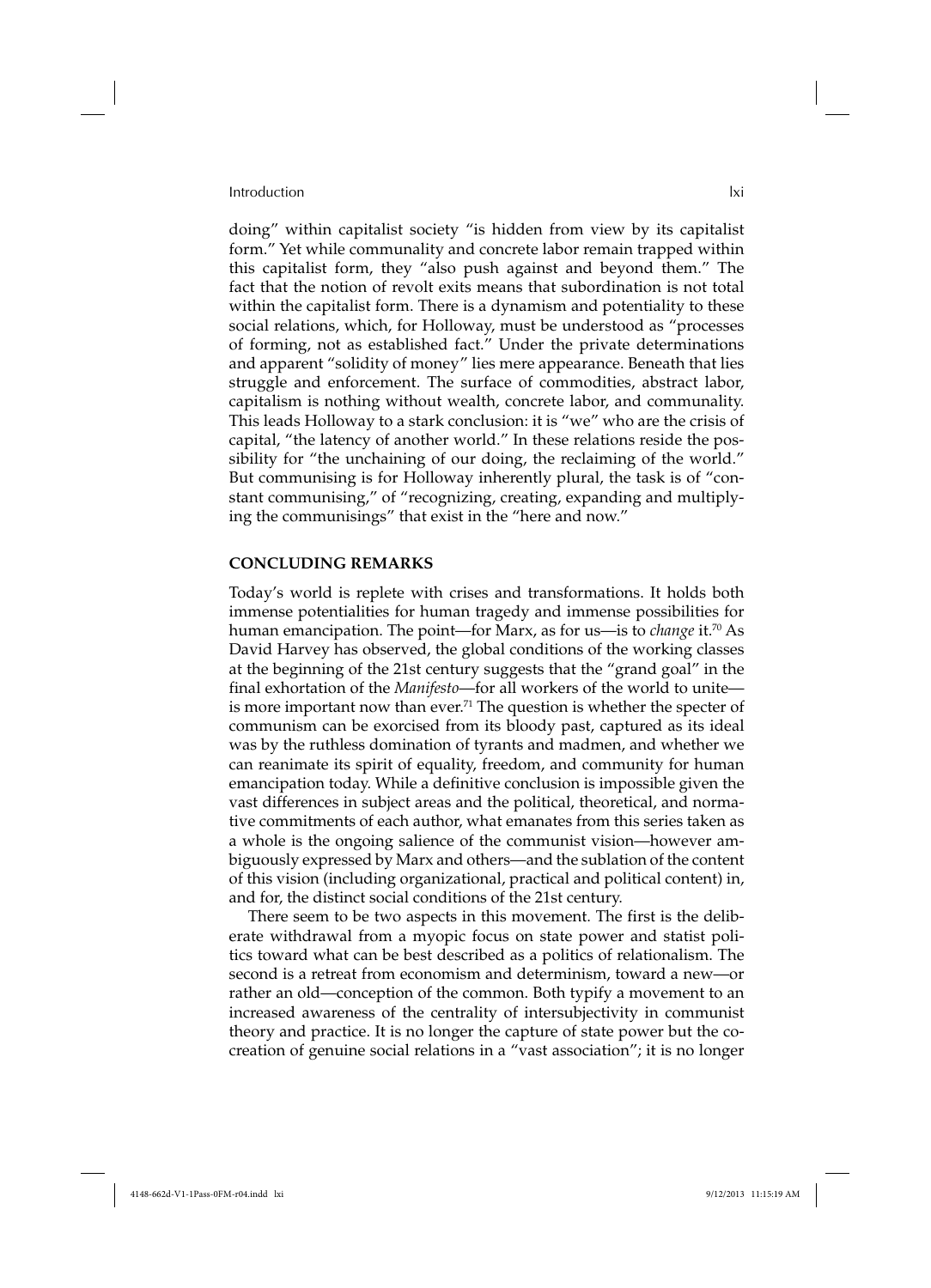#### lxii Introduction

productivism but an economic commons in which participation and creativity are to secure substantive equality for all that illuminates the communist horizon of today.

 This renewed emphasis in the communist project on intersubjectivity, relationalism, and the common is detectable across the series. In Volume 1, Marx's vision of communism was uniformly seen to be the actualization of individual capacities and powers made in association with all others. The conditions for this all-sided development of the individual, including the expansion of ethical community and forms of solidarity, were sharply opposed to the narrowness of bourgeois freedom and the shallowness of its content that deformed human relations under capitalist appropriation and exploitation. The frequent use of terms to describe communism like the collectivity, communal nature, recognition, cooperation, worker communities, and genuine social relations of association, juxtaposed against the asociality, competitiveness, fragmentation, alienation, and ideology of self-interest inherent to capitalist order. Similarly in Volume 2, calls for direct, autonomous, horizontal, spontaneous, and non-hierarchical forms of self-organization, or of viewing revolution as conscious, social creation, and collective human activity, and even the recognition of the unique type of relations within the commune are all examples of this renewed focus on social relations to meet the challenges of contemporary capitalism, imperialism, and the state. Even within existing state forms of socialism this renewed emphasis on the importance of social relations was evident: in the future direction of Chinese development, for channeling reforms in Vietnam back to socialism, for the resilience of the Cuban Revolution against path-dependency of neoliberal capitalism, or of the novel practices of communisation from below underway in Venezuela. Indeed, the decline of traditional forms of radical working-class socialism is, arguably, directly attributable to its neglect of genuine social relations in its traditional political commitments in favor of socialism from above. Evidence of the fundamentality of social relations to the future of communism proliferated in Volume 3. Capitalism was resoundingly portrayed foremost as a social relation in which the relations of production that make possible the reproduction of labor were to be interrogated and challenged. Calls to reclaim the commons as a network of social relations or for the reassertion of the social totality for the purposes of critique and social regeneration illustrated the fundamentality of relationalism to the future of communist thought and practice. These were paralleled with the emphasis placed on attaining forms of organization aimed at transforming subjectivities, for providing the conditions of democracy through relations under communalization, and of opening human interactions against the rigidities of the capitalist social form.

 What emanate from the series then are explorations of new forms of communist organization that are open and participatory, subject to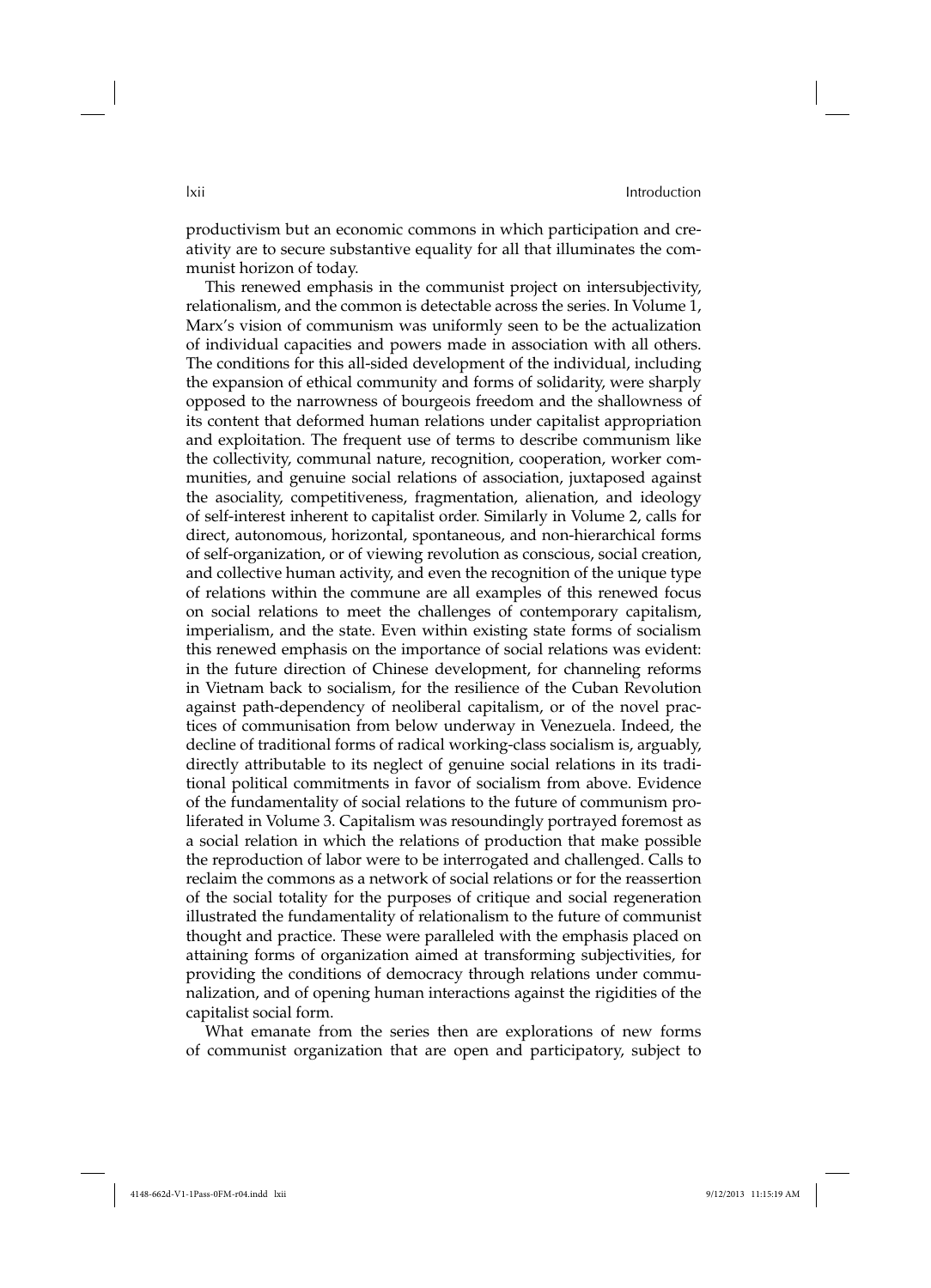#### Introduction later and the contract of the contract of the contract of the later states of the later states of the later states of the later states of the later states of the later states of the later states of the later s

constant change and revision, that foster the generation of radical subjectivities and mesh diversity within a dynamic politics of movement all of which indicate a transcendence of traditional forms of communist struggle *beyond* the state toward a growing appreciation of the radicalism present within a genuine politics of intersubjectivity. It takes little effort to see the connection here with Marx's description of life in communism in the *Grundrisse* as "the absolute movement of becoming."<sup>72</sup> In the context of today, this dynamism seems to offer a means to confront widespread depoliticization and the seeming directionlessness of many neo-materialist social movements, whether Occupy or recent events in Brazil, coalescing around a fluid idea of self-determination that is unbounded and ongoing: revolution in permanence. All of the chapters echo this notion of the radical humanization of social relations as the purpose or aim of communism today in the 21st century. This is not so much a revision of communism or of Marx however, but a reclamation of the humanist essence that was tragically lost to Real Socialism.

#### **NOTES**

 1 . Alain Badiou, *The Communist Hypothesis* (London: Verso, 2010); Alain Badiou, "The Communist Hypothesis," *New Left Review* 49 (2008): 29–42.

 2 . It should be noted that Žižek is the sole editor for volume two. Costas Douzinas, Slavoj Žižek (eds.), *The Idea of Communism* (London: Verso, 2010); Slavoj Žižek (ed.), *The Idea of Communism 2* (London: Verso, 2013).

 3 . Jodi Dean, *The Communist Horizon* (London: Verso, 2012); Bruno Bosteels, *The Actuality of Communism* (London: Verso, 2011); Michael A. Lebowitz, *The Socialist Alternative: Real Human Development* (New York: Monthly Review Press, 2010).

4 . Guy Standing, *The Precariat* (London: Bloomsbury Academic, 2011).

 5 . David Graeber, *Debt: The First 5,000 Years* (New York: Melville House, 2011). 6 . Antonio Negri and Michael Hardt, *Empire* (Cambridge, MA: Harvard Uni-

versity Press, 2000); Michael Hardt and Antonio Negri, *Multitude: War and Democracy in the Age of Empire* (New York, Penguin: 2005); Michael Hardt and Antonio Negri, *Commonwealth* (Cambridge, MA: The Belknap Press of Harvard University Press, 2009).

 7 . For a few more notable examples see: Marcello Musto, ed., *Karl Marx's Grundrisse: Foundations of the Critique of Political Economy 150 Years Later* (Abingdon, Routledge: 2008); Fredric Jameson, *Representing Capital: A Reading of Volume One* (London: Verso, 2011); Harald Bluhm, ed., *Karl Marx/Friedrich Engels: die deutsche Ideologie* (Berlin: Akademie Verlag, 2010); Terry Eagleton, *Why Marx Was Right* (New Haven, CT: Yale University Press, 2011); Paul Blackledge, *Marxism and Ethics: Freedom, Desire, and Revolution* (Albany, NY: SUNY Press, 2012); Eric Hobsbawm, *How to Change the World: Tales of Marx and Marxism* (London: Little Brown, 2011).

 8 . For an interesting example see Mail Foreign Service, "Credit Crunch Boosts Sales of Karl Marx's Das Kapital in Germany," *Daily Mail,* October 16, 2008. http://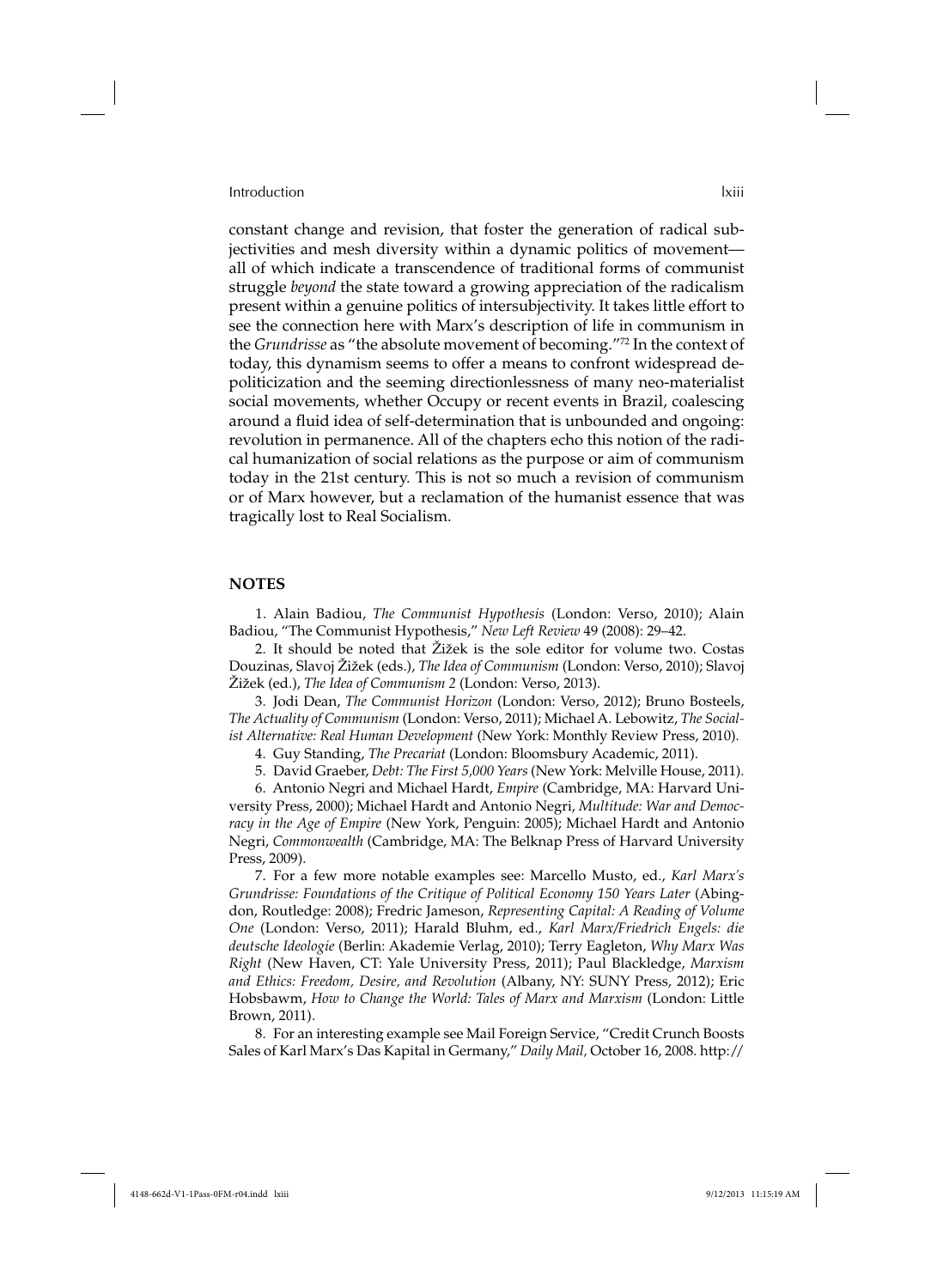www.dailymail.co.uk/news/article-1078232/Credit-crunch-boosts-sales-Karl-Marxs-Das-Kapital-Germany.html

 9 . Some notable exceptions include Bertell Ollman, "Marx's Vision of Communism," *Critique* 8, no. 1 (1977): 4–41.

 10 . To reduce unnecessary and repetitive citations of chapters from the series within this introduction, all chapters are first introduced with the author's name followed by chapter and volume number. All quotes are subsequently taken directly from this author and chapter, unless otherwise stated.

 11 . Karl Marx, "Economic and Philosophical Manuscripts of 1844," in *Early Writings,* trans. Rodney Livingstone and Gregor Benton (Harmondsworth: Penguin, 1975), 333, 365.

12 . Michel A. Lebowitz, *The Socialist Alternative,* 42–45.

 13 . Karl Marx, "Economic and Philosophic Manuscripts," in *Marx-Engels Collected Works,* vol. 3, trans. Richard Dixon et al. (Moscow: Progress Publishers, 1975), 304, 306.

 14 . Karl Marx, "On the Jewish Question," in *Marx-Engels Collected Works,* vol. 3, trans. Richard Dixon et al. (Moscow: Progress Publishers, 1975), 149, 151, 168.

15 . Ollman, "Marx's Vision of Communism."

 16 . Karl Marx, *Grundrisse: Foundations of the Critique of Political Economy,* trans. Martin Nicolaus (Harmondsworth, UK: Penguin, 1973), 488, 515, 832.

 17 . Karl Marx, "Critique of the Gotha Programme," in *Karl Marx and Frederick Engels Selected Works in Two Volumes,* vol. 2 (Moscow: Foreign Languages Publishing House, 1962), 13–37.

 18 . The Soviet Constitution of 1936 instilled this socialist principle into law. Vladimir I. Lenin, *The State and Revolution* (Peking: Foreign Languages Press, 1965), 112–116.

 19 . Karl Marx, *Capital: A Critique of Political Economy,* vol. 3, ed. Frederick Engels (New York: Vintage Books, 1981), 957.

 20 . Marx, "Critique of the Gotha Programme," 23–25; Lebowitz, *The Socialist Alternative,* 70–72.

21 . Marx, Karl. *Capital,* vol. 3, 959.

 22 . Erich Fromm, "Introduction," in *Socialist Humanism: An International Symposium,* ed. E. Fromm (New York: Doubleday & Company, 1965), ix.

 23 . Federici builds on the idea developed originally by Negri. See Antonio Negri, *Marx Beyond Marx: Lessons on the Grundrisse,* ed. Jim Fleming and trans. Harry Cleaver (New York and London: Autonomedia-Pluto, 1991).

 24 . For example, see Dolores Hayden, "The Grand Domestic Revolution," in *The Grand Domestic Revolution: A History of Feminist Designs for American Homes, Neighborhoods and Cities* (Cambridge, MA: The MIT Press, 1985).

 25 . Karl Marx and Frederick Engels, *The German Ideology,* part 1, ed. C. J. Arthur (New York: International Publishers, 1988), 95.

 26 . Michael Lebowitz, *The Contradictions of "Real Socialism": The Conductor and the Conducted* (New York: Monthly Review Press, 2012), 17–19.

27 . Marx, *Capital,* vol. 3, 776.

28 . Marx and Engels, *The German Ideology,* 45–46, 71.

 29 . Frederick Engels, *The Peasant War in Germany* (Moscow: Foreign Language Publishing House, 1956), 33.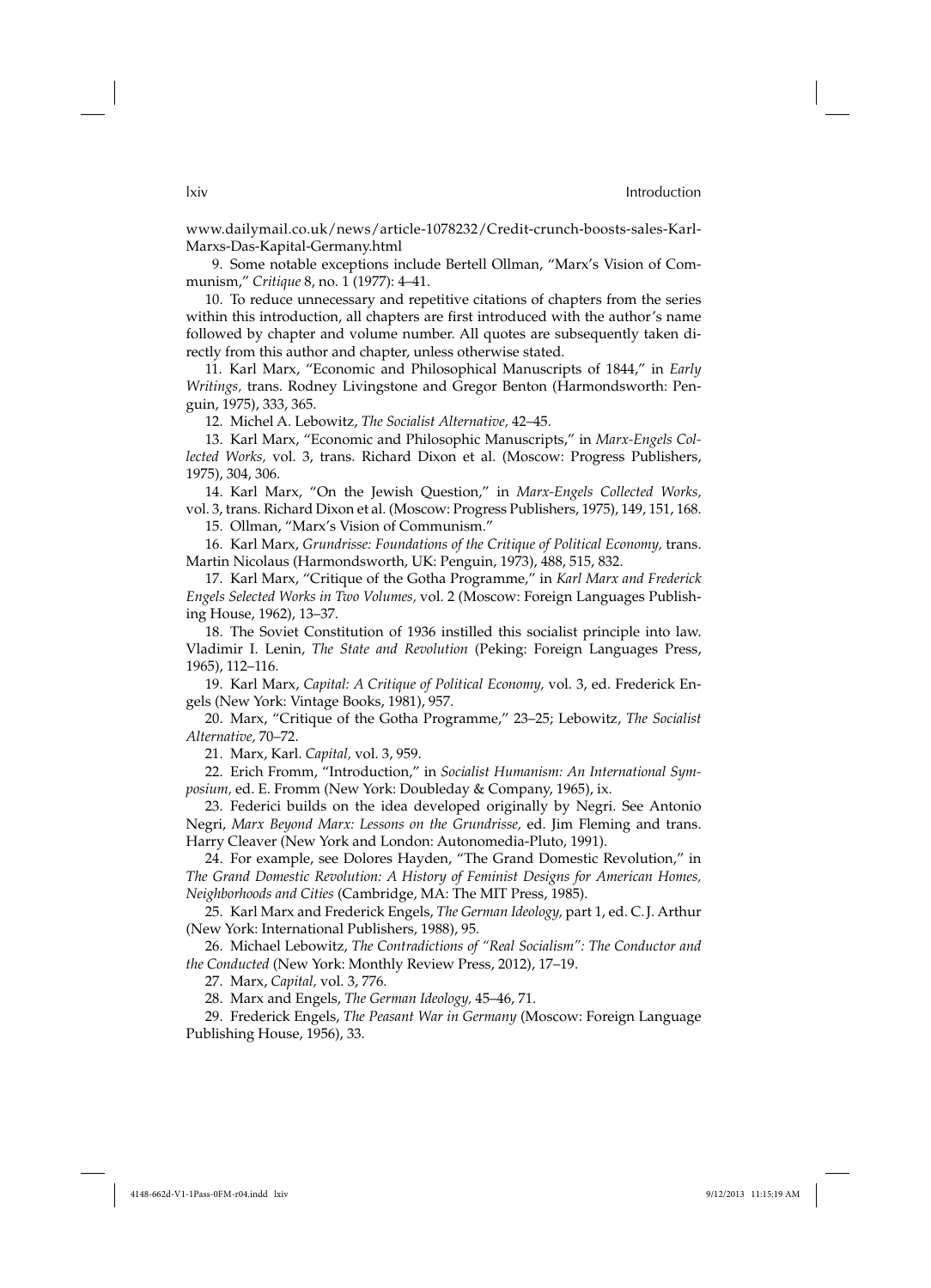#### **Introduction** lxv

 30 . Jane Jacobs, *The Death and Life of Great American Cities* (New York: Vintage Books, 1961), 14.

 31 . Graham citing Karl Marx, *Selected Writings,* ed. D. McLellan (Oxford: Oxford University Press, 1977), 198, 202.

 32 . Michael Bakunin, *Statism and Anarchy,* ed. and trans. M. Shatz (Cambridge: Cambridge University Press, 1990), 179; Michael Bakunin, "Program of the International Brotherhood," in *Anarchism: A Documentary History of Libertarian Ideas,* vol. 1, ed. R. Graham (Montreal: Black Rose Books, 2005), 85–86.

 33 . These ideas were advocated by Jean-Louis Pindy and Eugene Hins at the 1869 Basel Congress. See Daniel Guérin, ed., *No Gods, No Masters: An Anthology of Anarchism,* vol. 1 (San Francisco: AK Press, 1998), 184.

 34 . Vladimir I. Lenin, *Collected Works,* vol. 21 (Moscow: Progress Publishers, 1960–1970), 40, 241.

 35 . See Karl Marx, "Theses on Feuerbach," in *Karl Marx: Early Writings* (London: Penguin, 1975).

 36 . Michael Löwy, *On Changing the World* (New Jersey: Humanities Press, 1993), 96; Rosa Luxemburg, "The Junius Pamphlet," in *Rosa Luxemburg Speaks,* ed. Mary-Alice Waters (New York and London: Pathfinder, 1970), 269.

 37 . See Kevin Anderson, *Lenin, Hegel and Western Marxism* (Chicago: University of Illinois Press, 1995), 113.

 38 . Stathis Kouvelakis, "Lenin as Reader of Hegel," in *Lenin Reloaded: Towards a Politics of Truth,* eds. Sebastian Budgen et al. (London: Duke University Press, 2007), 174, 186.

 39 . World Bank, *Transition: The First Ten Years* (Baltimore: John Hopkins, 2002), Overview xv, xiv; UNICEF, *Women in Transition—A Summary. Regional Monitoring Report Summary,* no. 6 (1999), 13–14. http://www.unicef-irc.org/publications/ pdf/monee6/cover.pdf

 40 . The term comes from Timothy Garton Ash, *We the People* (London: Penguin, 1993).

41. Paul Kennedy, The Rise and Fall of Great Powers: Economic Change and Mili*tary Conflict from 1500 to 2000* (New York: Random House, 1987).

 42 . See Adam Fforde and Stefan DeVylder, *From Plan to Market: The Economic Transition in Vietnam* (Boulder, CO: Westview, 1996).

 43 . Karl Marx, *The First International and After: Politics Writings,* vol. 3, ed. David Fernbach (London: Penguin, 1974), 212.

 44 . Bosteels cites here Aufheben, *A Commune in Chiapas? Mexico and the Zapatista Rebellion* (Toronto: Abraham Guillen Press & Arm the Spirit, 2002).

 45 . It should be noted that President Hugo Chávez was still alive at the time Azzellini wrote his chapter.

46 . Antonio Negri, *Il Potere Costituente* (Carnago: Sugarco Edizioni, 1992), 382.

 47 . This can be glimpsed in, for example, Notes from Nowhere, eds. *We Are Everywhere: The Irresistible Rise of Global Anti-Capitalism* (London: Verso, 2003).

 48 . Philip Roberts, "Importing Gramsci into Brazil," *For the Desk Drawer,* March 11, 2013. http://adamdavidmorton.com/2013/03/importing-gramsci-tobrazil/

 49 . Charter of Principles of the World Social Forum. http://fsm2011.org/en/ wsf-2011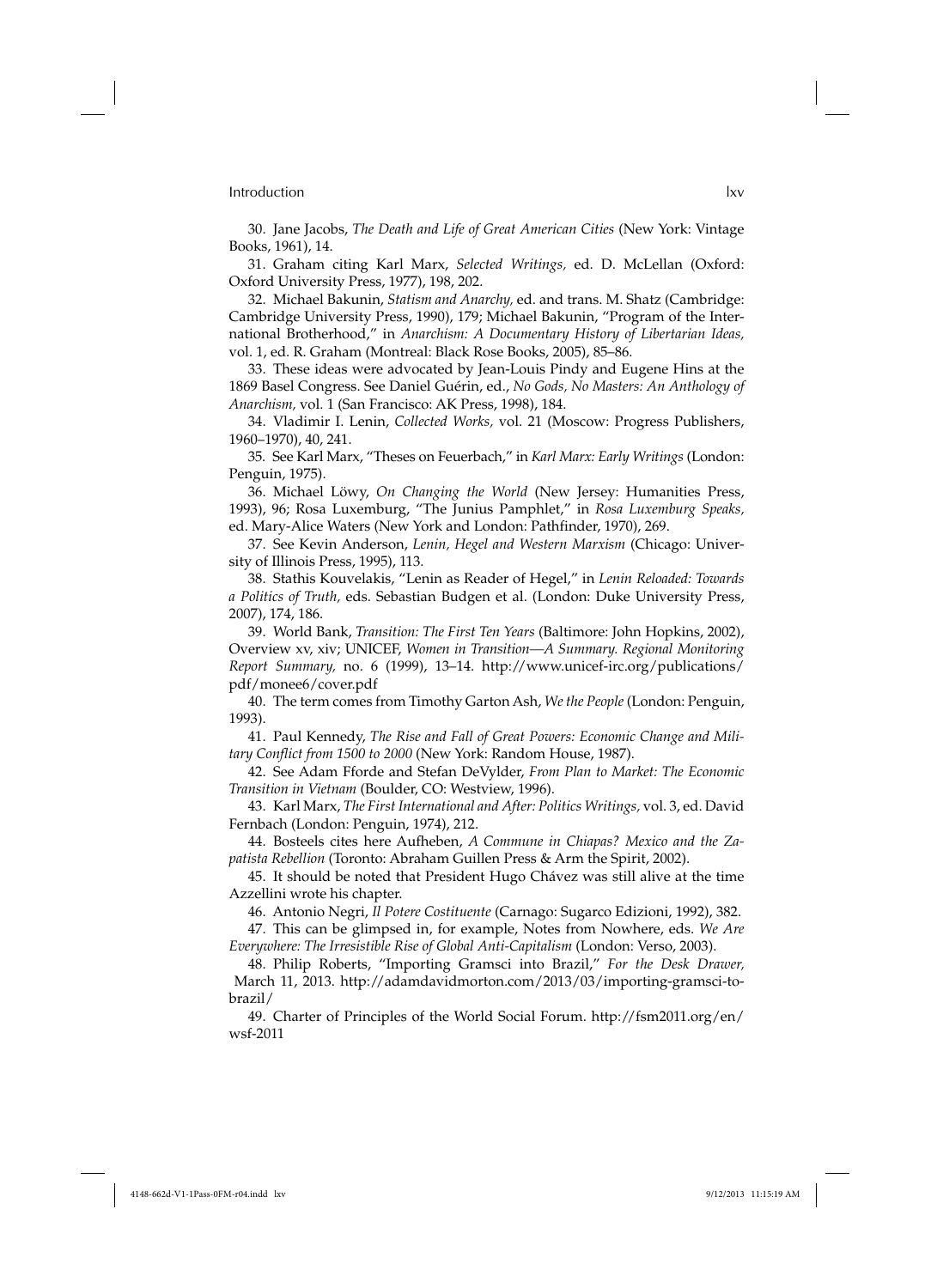50 . Jess Hill, "Assad's Useful Idiots," *The Global Mail,* September 11, 2012. http://www.theglobalmail.org/feature/assads-useful-idiots/374/

 51 . Vicken Cheterian, "Syria: Neo-Anti-Imperialism vs. Reality," *Open Democracy,* October 16, 2012. http://www.opendemocracy.net/vicken-cheterian/syrianeo-anti-imperialism-vs-reality

52 . Slavoj Žižekek, *The Year of Dreaming Dangerously* (London: Verso, 2012), 73.

53 . See Hardt and Negri, *Commonwealth,* 380–381.

54 . David Eden, *Autonomy: Capital, Class & Politics* (Aldershot: Ashgate, 2012).

 55 . Karl Marx, *Capital: A Critique of Political Economy,* vol. 1, trans. Ben Fowkes (London: Penguin Classics, 1990), 131–138.

 56 . This is in distinction to the commons that is finite and characterized by scarcity, the expropriation of which leaves a few with a lot and the many with nothing. Cesare Casarino, "Surplus Common," in *In Praise of the Common: A Conversation on Philosophy and Politics,* ed. Cesare Casarino and Antonio Negri (Minnesota: University of Minnesota Press, 2008), 15.

 57 . See Lydia Sargent, ed., *The Unhappy Marriage of Marxism and Feminism: A Debate on Class and Patriarchy* (London: Pluto Press, 1986).

58 . Silvia Federici, *Revolution at Point Zero* (New York: Autonomedia, 2012), 2.

59. Power quoting Silvia Federici, "Wages against Housework."

 60 . Hochschild calls this "emotional labour." See Arlie Russell Hochschild, *The Managed Heart: Commercialization of Human Feeling* (California: University of California Press, 2003 [reprint]).

 61 . Nancy Fraser, "Feminism, Capitalism and the Cunning of History," *New Left Review* 56 (March/April, 2009): 98–99, 108.

 62 . Walter Benjamin, "Theses of History," in *Illuminations* (London: Pimlico, 1999), 245–255.

 63 . Herbert Marcuse, *Soviet Marxism: A Critical Analysis* (London: Routledge & Kegan Paul, 1958), 127.

 64 . On this, see Werner Bonefeld, "Anti-Globalization and the Question of Socialism," *Critique: Journal of Socialist Theory* 34, no. 1 (2006): 39–54; Werner Bonefeld, "Global Capital, National State, and the International," *Critique: Journal of Socialist Theory* 36, no. 1 (2008): 63–72; Karl Marx, *Capital,* vol. I, 582.

 65 . Alain Badiou, *Saint Paul. La fondation de l'Universalisme* (Paris: PUF, 1997), 2.

 66 . Michael Hardt, "Thomas Jefferson, or the Transition of Democracy," in *The Declaration of Independence* by Thomas Jefferson (London: Verso, 2007).

 67 . This follows Dean's call for a post-Occupy communist party as the form of activity that expresses the desire for collectivity and transferential object or vehicle through which individuals can understand their actions and express their collective will. See Dean, *The Communist Horizon.*

 68 . Felix Guattari, *Molecular Revolution: Psychiatry and Politics* (New York City: Puffin, 1984), 17.

69 . Karl Marx, *Capital: A Critique of Political Economy,* vol. 1, 125.

70. Marx, "Theses on Feuerbach."

71. David Harvey, Spaces of Hope (Berkeley, CA: University of California Press, 2000), 41.

 72 . Karl Marx, "Grundrisse," in *Marx-Engels Collected Works,* vol. 28., trans. Richard Dixon et al. (Moscow: Progress Publishers, 1986), 411–412.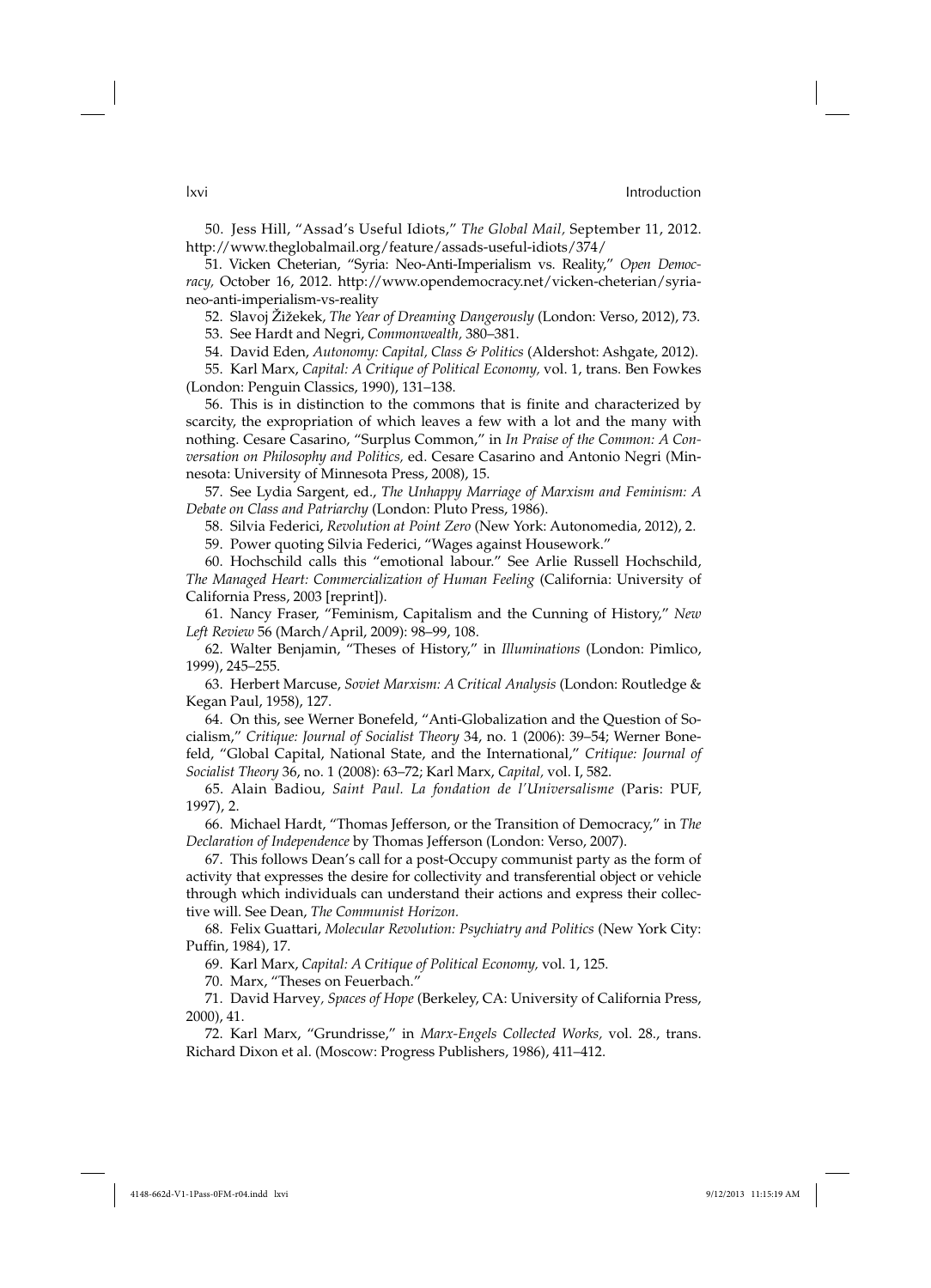**Introduction** law is a set of the set of the set of the set of the set of the set of the set of the set of the set of the set of the set of the set of the set of the set of the set of the set of the set of the set of the

#### **REFERENCES**

- Anderson, Kevin. *Lenin, Hegel and Western Marxism.* Chicago: University of Illinois Press, 1995.
- Ash, Timothy Garton. *We the People.* London: Penguin, 1993.
- Aufheben, *A Commune in Chiapas? Mexico and the Zapatista Rebellion.* Toronto: Abraham Guillen Press & Arm the Spirit, 2002.
- Badiou, Alain. *Saint Paul. La fondation de l'Universalisme.* Paris: PUF, 1997.
- Badiou, Alain. "The Communist Hypothesis." *New Left Review* 49 (2008): 29–42.
- Badiou, Alain. *The Communist Hypothesis,* translated by Steve Corcoran and David Macey. London: Verso, 2010.
- Bakunin, Michael. *Statism and Anarchy,* edited and translated by M. Shatz. Cambridge: Cambridge University Press, 1990.
- Bakunin, Michael. "Program of the International Brotherhood." In *Anarchism: A Documentary History of Libertarian Ideas,* edited by Robert Graham, 84–86. Montreal: Black Rose Books, 2005.
- Benjamin, Walter. "Theses of History." In *Illuminations,* 245–255. London: Pimlico, 1999.
- Blackledge, Paul. *Marxism and Ethics: Freedom, Desire, and Revolution.* Albany, NY: SUNY Press, 2012.
- Bluhm, Harald, ed. *Karl Marx/Friedrich Engels: die deutsche Ideologie.* Berlin: Akademie Verlag, 2010.
- Bonefeld, Werner. "Anti-Globalization and the Question of Socialism." *Critique: Journal of Socialist Theory* 34, no. 1 (2006): 39–59.
- Bonefeld, Werner. "Global Capital, National State, and the International." *Critique: Journal of Socialist Theory* 36, no. 1 (2008): 63–72.
- Bosteels, Bruno. *The Actuality of Communism.* London: Verso, 2011.

 Casarino, Cesare. "Surplus Common." In *In Praise of the Common: A Conversation on Philosophy and Politics,* edited by Cesare Casarino and Antonio Negri, 1–40. Minneapolis, MN: University of Minnesota Press, 2008.

- Charter of Principles of the World Social Forum. http://fsm2011.org/en/wsf-2011
- Cheterian, Vicken. "Syria: Neo-Anti-Imperialism vs. Reality," *Open Democracy,* October 16, 2012. http://www.opendemocracy.net/vicken-cheterian/syria-neoanti-imperialism-vs-reality
- Dean, Jodi. *The Communist Horizon.* London: Verso, 2012.
- Douzinas, Costas and Slavoj Žižek, eds. *The Idea of Communism.* London: Verso, 2010.

 Eagleton, Terry. *Why Marx Was Right.* New Haven, CT: Yale University Press, 2011. Eden, David. *Autonomy: Capital, Class & Politics.* Aldershot: Ashgate, 2012.

- Engels, Frederick. *The Peasant War in Germany.* Moscow: Foreign Language Publishing House, 1956.
- Federici, Silvia. *Revolution at Point Zero.* New York: Autonomedia, 2012.
- Fforde, Adam, and Stefan DeVylder. *From Plan to Market: The Economic Transition in Vietnam.* Boulder, CO: Westview, 1996.
- Fraser, Nancy. "Feminism, Capitalism and the Cunning of History." *New Left Review* 56, March/April (2009): 97–117.
- Fromm, Erich. "Introduction." In *Socialist Humanism: An International Symposium,* edited by Erich Fromm, vii–xii. New York: Doubleday & Company, 1965.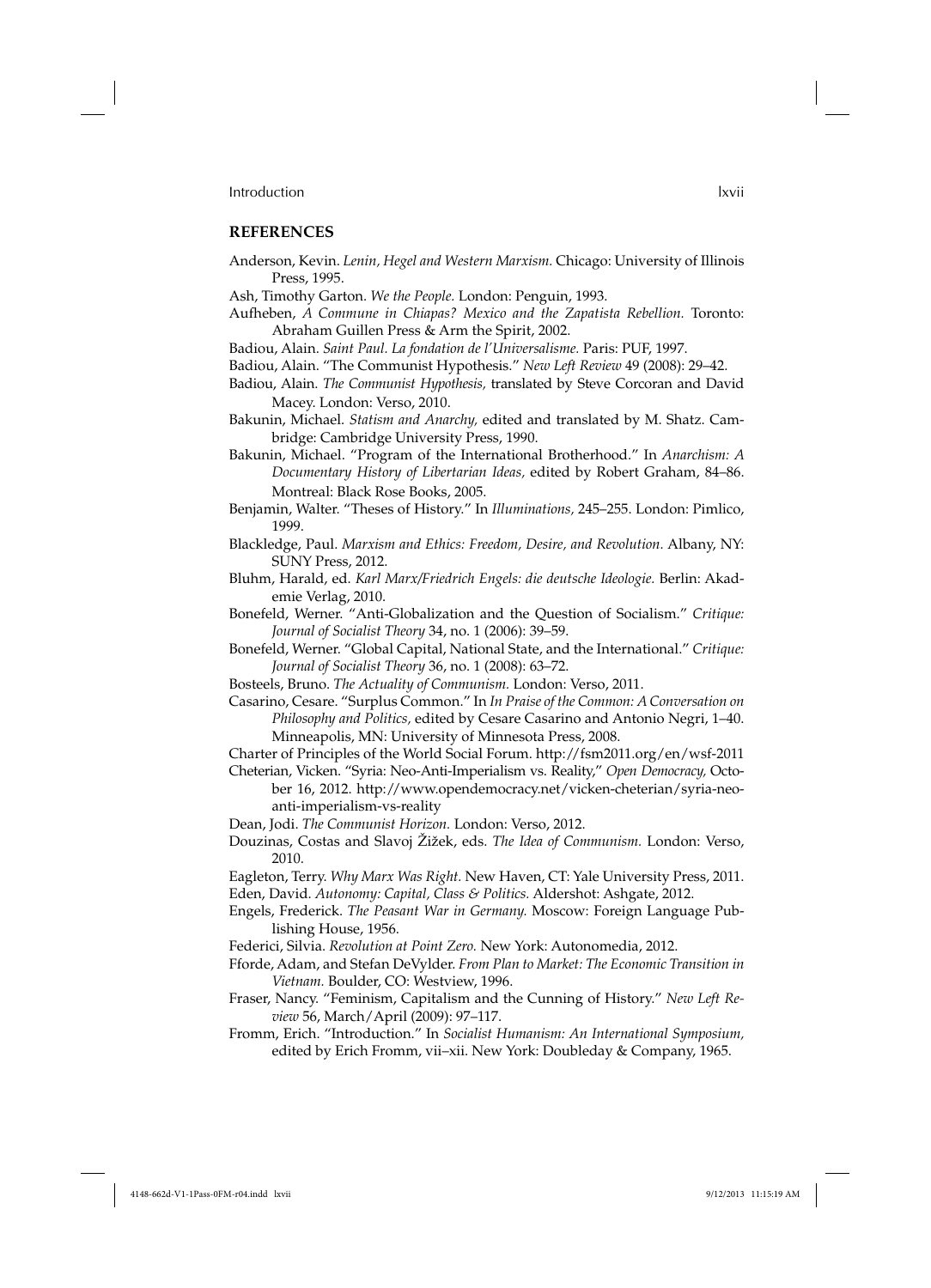#### lxviii Introduction

Graeber, David. *Debt: The First 5,000 Years.* New York: Melville House, 2011.

- Guattari, Felix. *Molecular Revolution: Psychiatry and Politics.* New York: Puffin, 1984.
- Guérin, Daniel, ed. *No Gods, No Masters: An Anthology of Anarchism,* vol. 1. San Francisco: AK Press, 1998.
- Hardt, Michael. "Thomas Jefferson, or the Transition of Democracy." In *The Declaration of Independence* by Thomas Jefferson, xii–xxvi. London: Verso, 2007.
- Hardt, Michael, and Antonio Negri, *Multitude: War and Democracy in the Age of Empire.* New York, Penguin: 2005.
- Hardt, Michael, and Antonio Negri. *Commonwealth.* Cambridge, MA: The Belknap Press of Harvard University Press, 2009.
- Harvey, David. *Spaces of Hope.* Berkeley, CA: University of California Press, 2000.
- Hayden, Dolores. *The Grand Domestic Revolution: A History of Feminist Designs for American Homes, Neighborhoods and Cities.* Cambridge, MA: The MIT Press, 1985.
- Hill, Jess. "Assad's Useful Idiots," *The Global Mail,* September 11, 2012. http:// www.theglobalmail.org/feature/assads-useful-idiots/374/
- Hobsbawm, Eric. *How to Change the World: Tales of Marx and Marxism.* London: Little Brown, 2011.
- Hoschchild, Arlie Russell. *The Managed Heart: Commercialization of Human Feeling.* Berkeley, CA: University of California Press, 2003.
- Jacobs, Jane. *The Death and Life of Great American Cities.* New York: Vintage Books, 1961.
- Jameson, Fredric. *Representing Capital: A Reading of Volume One.* London: Verso, 2011.
- Kennedy, Paul. *The Rise and Fall of Great Powers: Economic Change and Military Conflict from 1500 to 2000.* New York: Random House, 1987.
- Kouvelakis, Stathis. "Lenin as Reader of Hegel." In *Lenin Reloaded: Towards a Politics of Truth,* edited by Sebastian Budgen et al., 164–204. London: Duke University Press, 2007.
- Lebowitz, Michael A. *The Socialist Alternative: Real Human Development.* New York: Monthly Review Press, 2010.
- Lebowitz, Michael. *The Contradictions of "Real Socialism": The Conductor and the Conducted.* New York: Monthly Review Press, 2012.
- Lenin, Vladimir I. *Collected Works,* vol. 21. Moscow: Progress Publishers, 1960–1970.
- Lenin, Vladimir I. *The State and Revolution.* Peking: Foreign Languages Press, 1965. Löwy, Michael. *On Changing the World.* New Jersey: Humanities Press, 1993.
- Luxemburg, Rosa. "The Junius Pamphlet." In *Rosa Luxemburg Speaks,* edited by Mary-Alice Waters, 257–331. New York and London: Pathfinder, 1970.
- Mail Foreign Service. "Credit Crunch Boosts Sales of Karl Marx's Das Kapital in Germany." *Daily Mail,* October 16, 2008. http://www.dailymail.co.uk/news/ article-1078232/Credit-crunch-boosts-sales-Karl-Marxs-Das-Kapital-Germany.html
- Marcuse, Herbert. *Soviet Marxism: A Critical Analysis.* London: Routledge & Kegan Paul, 1958.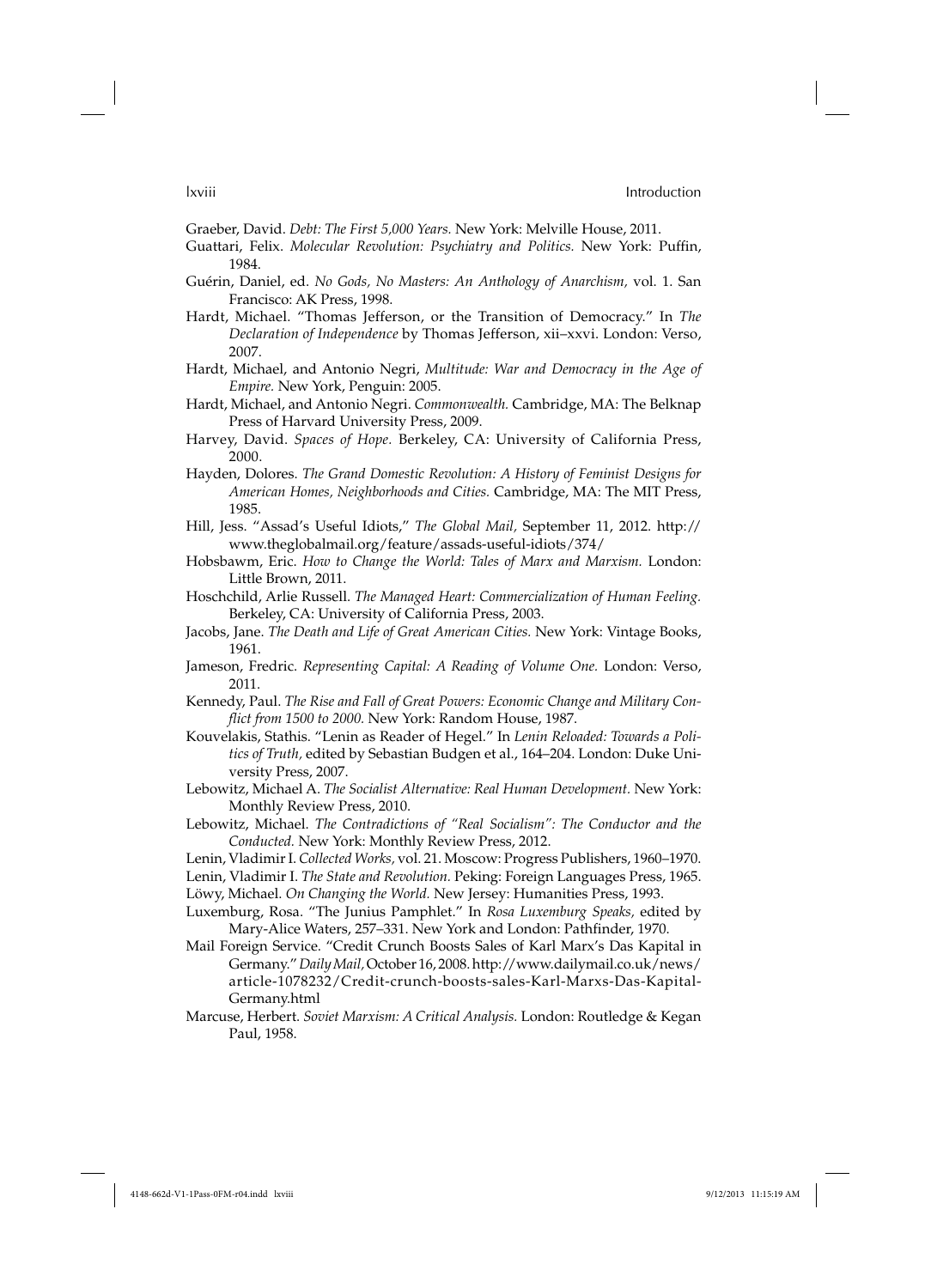#### **Introduction** lxix

- Marx, Karl. "Critique of the Gotha Programme." In *Karl Marx and Frederick Engels Selected Works in Two Volumes,* vol. 2, 13–37. Moscow: Foreign Languages Publishing House, 1962.
- Marx, Karl. *Grundrisse: Foundations of the Critique of Political Economy,* translated by Martin Nicolaus. Harmondsworth, UK: Penguin, 1973.
- Marx, Karl. *The First International and After,* edited by David Fernbach. London: Penguin, 1974.
- Marx, Karl. "Economic and Philosophical Manuscripts of 1844." In *Early Writings,* translated by Rodney Livingstone and Gregor Benton. Harmondsworth: Penguin, 1975 a.
- Marx, Karl. "Economic and Philosophic Manuscripts." In *Marx-Engels Collected Works,* vol. 3, translated by Richard Dixon et al., 229–348. Moscow: Progress Publishers, 1975b.
- Marx, Karl. "On the Jewish Question." In *Marx-Engels Collected Works,* vol. 3, translated by Richard Dixon et al., 146–174. Moscow: Progress Publishers, 1975c.
- Marx, Karl. "Theses on Feuerbach." In *Karl Marx: Early Writings.* London: Penguin, 1975d.
- Marx, Karl. *Selected Writings,* edited by David McLellan. Oxford: Oxford University Press, 1977.
- Marx, *Capital: A Critique of Political Economy,* vol. 3, edited by Frederick Engels. New York: Vintage Books, 1981.
- Marx, Karl. "Grundrisse." In *Marx-Engels Collected Works,* vol. 28, translated by Richard Dixon et al. Moscow: Progress Publishers, 1986.
- Marx, Karl. *Capital: A Critique of Political Economy,* vol. 1, translated by Ben Fowkes. London: Penguin Classics, 1990.
- Marx, Karl. *Capital: A Critique of Political Economy,* vol. 3, edited by Frederick Engels and translated by Samuel Moore and Edward Aveling. London: Electric Book Company, 1998.
- Marx, Karl, and Frederick Engels. *The German Ideology,* part 1, edited by C. J. Arthur. New York: International Publishers, 1988.
- Musto, Marcello, ed. *Karl Marx's Grundrisse: Foundations of the Critique of Political Economy 150 Years Later.* Abingdon, Routledge: 2008.
- Negri, Antonio. *Marx Beyond Marx: Lessons on the Grundrisse,* edited by Jim Fleming and translated by Harry Cleaver. New York and London: Autonomedia-Pluto, 1991.
- Negri, Antonio. *Il Potere Costituente.* Carnago: Sugarco Edizioni, 1992.
- Negri, Antonio, and Michael Hardt. *Empire.* Cambridge, MA: Harvard University Press, 2000.
- Notes from Nowhere, eds. *We Are Everywhere: The Irresistible Rise of Global Anti-Capitalism.* London: Verso, 2003.
- Ollman, Bertell. "Marx's Vision of Communism a Reconstruction." *Critique* 8, no. 1 (1977): 4–41.
- Roberts, Philip. "Importing Gramsci into Brazil," *For the Desk Drawer,* March 11, 2013. http://adamdavidmorton.com/2013/03/importing-gramsci-to-brazil/
- Sargent, Lydia, ed. *The Unhappy Marriage of Marxism and Feminism: A Debate on Class and Patriarch.* London & Sydney: Pluto Press.

Standing, Guy. *The Precariat.* London: Bloomsbury Academic, 2011.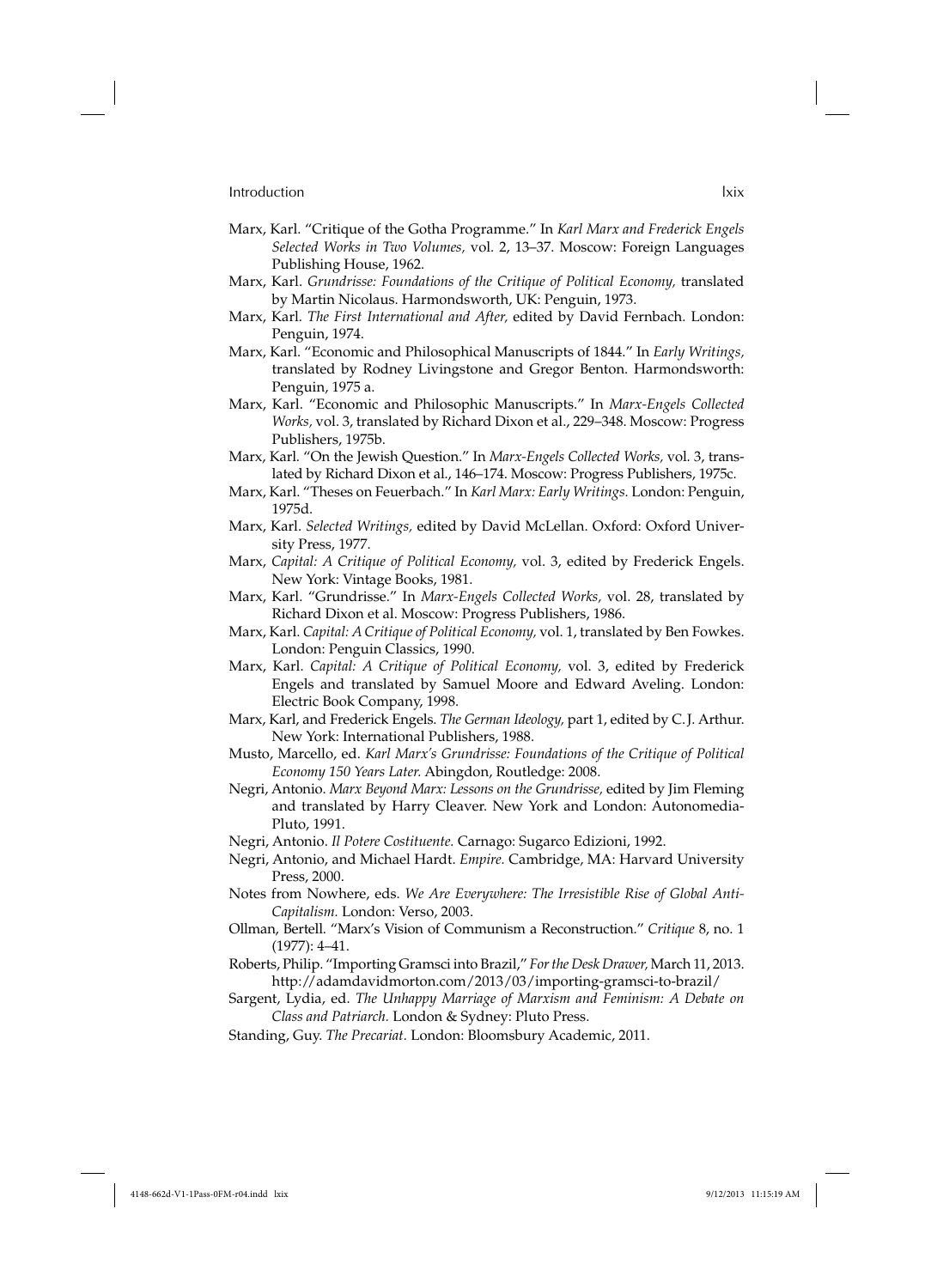### lxx Introduction

 UNICEF. *Women in Transition* — *A Summary. Regional Monitoring Report Summary,* no. 6 (1999). http://www.unicef-irc.org/publications/pdf/monee6/cover .pdf

 World Bank. *Transition: The First Ten Years.* Baltimore, MD: John Hopkins, 2002. Žižek, Slavoj. *The Year of Dreaming Dangerously.* London: Verso, 2012. Žižek, Slavoj, ed. *The Idea of Communism 2.* London: Verso, 2013.